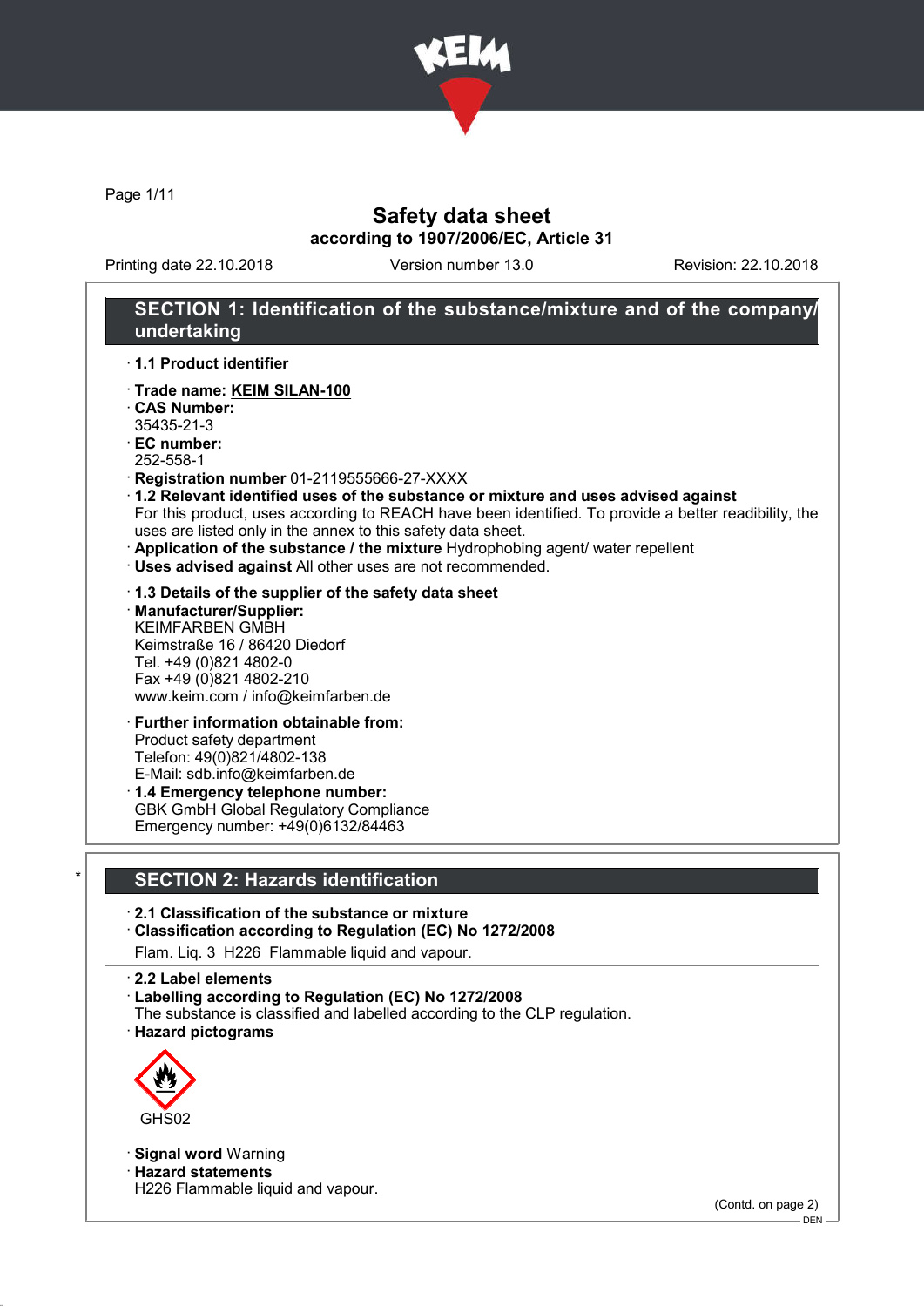

Page 2/11

# Safety data sheet according to 1907/2006/EC, Article 31

Printing date 22.10.2018 Version number 13.0 Revision: 22.10.2018

(Contd. of page 1)

### Trade name: KEIM SILAN-100

### · Precautionary statements

P210 Keep away from heat, hot surfaces, sparks, open flames and other ignition sources. No smoking.

P280 Wear protective gloves/protective clothing/eye protection.

P233 Keep container tightly closed.

P370+P378 In case of fire: Use for extinction: CO2, sand, extinguishing powder.

- P403+P235 Store in a well-ventilated place. Keep cool.
- P501 Dispose of contents/container in accordance with local/regional/national/international regulations.

### · 2.3 Other hazards

- · Results of PBT and vPvB assessment
- · PBT: Not applicable
- · vPvB: Not applicable

### SECTION 3: Composition/information on ingredients

- · 3.1 Substances
- · CAS No. Description
- 35435-21-3 Alkyltriethoxysilane
- · Identification number(s)
- · EC number: 252-558-1
- · Description: Alkoxysilane

### SECTION 4: First aid measures

- · 4.1 Description of first aid measures General information: With appearance of symptoms or in cases of doubt seek medical advice . When seeing the doctor we suggest to present this safety data sheet. Immediately remove any clothing soiled by the product. · After inhalation: Supply fresh air; consult doctor in case of complaints. · After skin contact: Wash off immediately with water and soap and rinse well afterwards. If skin irritation continues, consult a doctor. · After eye contact: Rinse opened eye for several minutes under running water. Then consult a doctor. · After swallowing: Rinse mouth and throat well with water. Do not induce vomiting; call for medical help immediately. · 4.2 Most important symptoms and effects, both acute and delayed No further relevant information available.
	- · 4.3 Indication of any immediate medical attention and special treatment needed No further relevant information available.

(Contd. on page 3)

**DEN**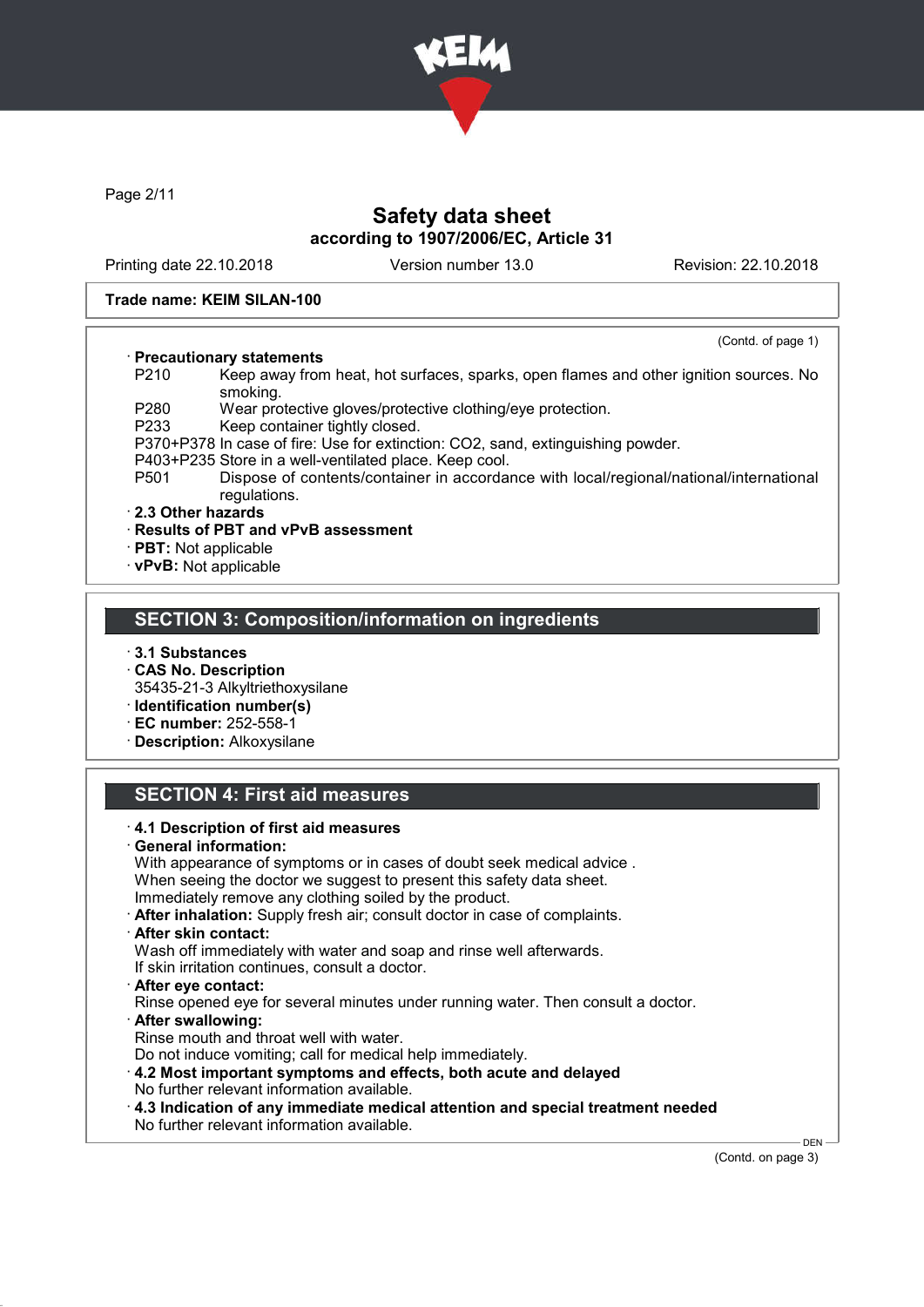

Page 3/11

# Safety data sheet according to 1907/2006/EC, Article 31

Printing date 22.10.2018 Version number 13.0 Revision: 22.10.2018

Trade name: KEIM SILAN-100

(Contd. of page 2)

|          | <b>SECTION 5: Firefighting measures</b>                                                                                                                                                                                                                                                                                                                                                                                                                                                                                                                                                                                                                                                                                                                                                                                                                                                                                                                                   |
|----------|---------------------------------------------------------------------------------------------------------------------------------------------------------------------------------------------------------------------------------------------------------------------------------------------------------------------------------------------------------------------------------------------------------------------------------------------------------------------------------------------------------------------------------------------------------------------------------------------------------------------------------------------------------------------------------------------------------------------------------------------------------------------------------------------------------------------------------------------------------------------------------------------------------------------------------------------------------------------------|
|          | 5.1 Extinguishing media<br>· Suitable extinguishing agents:<br>Water haze, extinguishing powder, alcohol resistant foam, CO2, sand.<br>· For safety reasons unsuitable extinguishing agents:<br>Water spray                                                                                                                                                                                                                                                                                                                                                                                                                                                                                                                                                                                                                                                                                                                                                               |
| alcohols | Water with full jet<br>5.2 Special hazards arising from the substance or mixture<br>In case of fire, the following can be released:<br>carbon oxide (COx)<br>silicon dioxid (SiO2)                                                                                                                                                                                                                                                                                                                                                                                                                                                                                                                                                                                                                                                                                                                                                                                        |
|          | · 5.3 Advice for firefighters<br>· Protective equipment: Wear self-contained respiratory protective device.<br>· Additional information                                                                                                                                                                                                                                                                                                                                                                                                                                                                                                                                                                                                                                                                                                                                                                                                                                   |
|          | In case of fire do not breathe smoke, fumes and vapours.<br>Collect contaminated fire fighting water separately. It must not enter the sewage system.<br>Dispose of fire debris and contaminated fire fighting water in accordance with official regulations.                                                                                                                                                                                                                                                                                                                                                                                                                                                                                                                                                                                                                                                                                                             |
|          | <b>SECTION 6: Accidental release measures</b>                                                                                                                                                                                                                                                                                                                                                                                                                                                                                                                                                                                                                                                                                                                                                                                                                                                                                                                             |
|          | 6.1 Personal precautions, protective equipment and emergency procedures<br>Avoid contact with skin and eyes.<br>Do not inhale fumes.<br>Keep away from ignition sources.<br>Respect the protection rules (see section 7 a. 8).<br>Wear protective equipment. Keep unprotected persons away.<br>Particular danger of slipping on leaked/spilled product.<br>6.2 Environmental precautions:<br>Follow local governmental rules and regulations.<br>Do not allow product to reach soil, sewage system or any water course.<br>6.3 Methods and material for containment and cleaning up:<br>Do not flush away with water. For small amounts: Absorb with a liquid binding material such as<br>diatomaceous earth and dispose of according to local/state/federal regulations. Contain larger<br>amounts and pump up into suitable containers. Clean any slippery coating that remains using a<br>detergent / soap solution or another biodegradable cleaner. Exhaust vapours. |
|          | Ensure adequate ventilation.<br>6.4 Reference to other sections<br>See Section 7 for information on safe handling.<br>See Section 8 for information on personal protection equipment.<br>See Section 13 for disposal information.<br><b>DEN</b>                                                                                                                                                                                                                                                                                                                                                                                                                                                                                                                                                                                                                                                                                                                           |

(Contd. on page 4)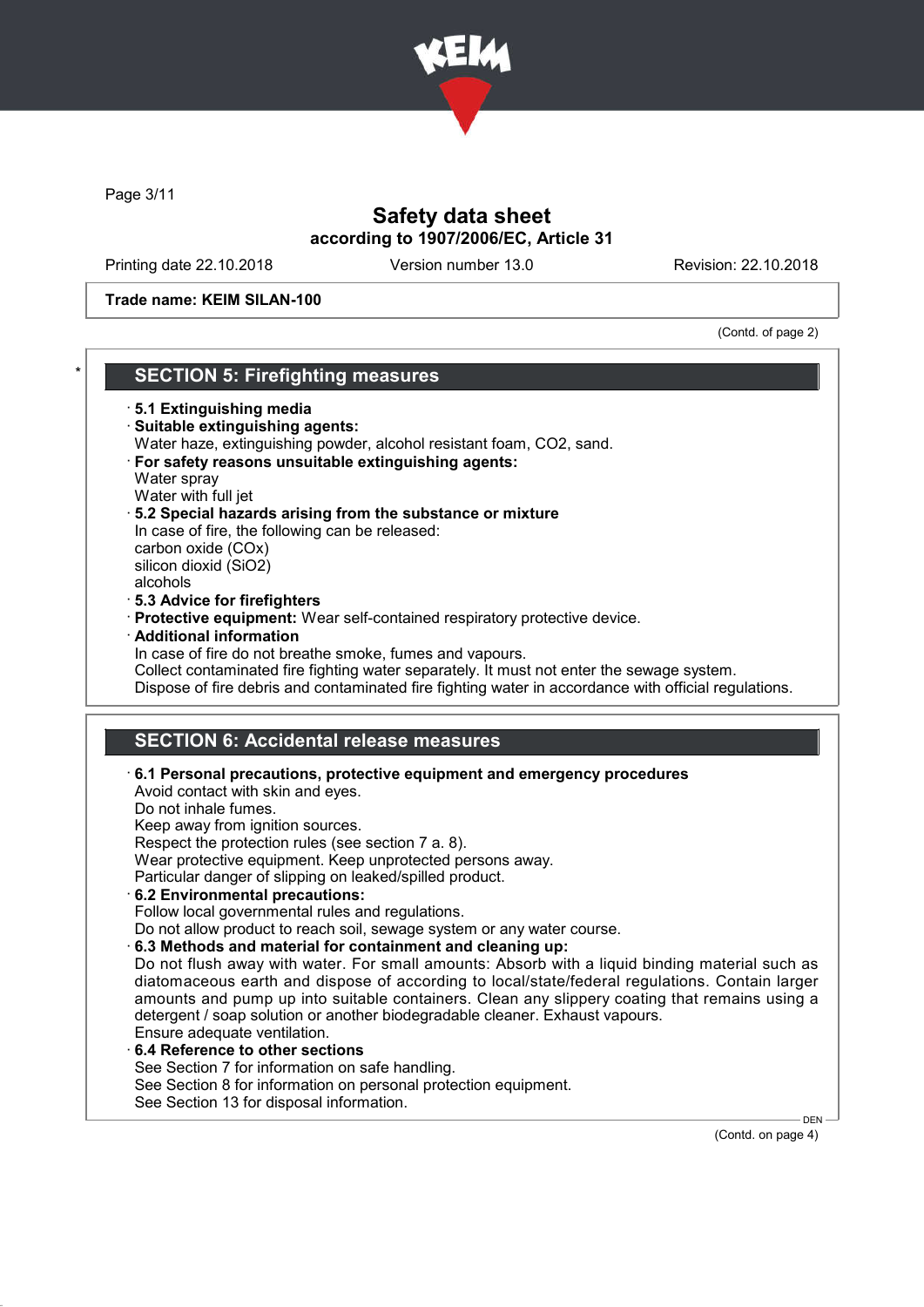

Page 4/11

# Safety data sheet according to 1907/2006/EC, Article 31

Printing date 22.10.2018 Version number 13.0 Revision: 22.10.2018

Trade name: KEIM SILAN-100

(Contd. of page 3)

### SECTION 7: Handling and storage · 7.1 Precautions for safe handling Keep receptacles tightly sealed. Ensure good ventilation/exhaustion at the workplace. Do not inhale aerosols. Avoid contact with skin and eyes. See item 8 (8.2) for information about suitable protective equipment and technical precautions. Respect the protection rules. Information about fire - and explosion protection: Fumes can combine with air to form an explosive mixture. Keep ignition sources away - Do not smoke. Protect against electrostatic charges. Cool endangered receptacles with water spray. · 7.2 Conditions for safe storage, including any incompatibilities · Storage: · Requirements to be met by storerooms and receptacles: Keep in the original containers in a cool and dry place. Store only in unopened original receptacles. Information about storage in one common storage facility: Reacts with: water, basic substances and acids. Reaction causes the formation of: ethanol. Do not store together with acids. Do not store together with alkalis (caustic solutions). · Further information about storage conditions: Protect from humidity and water. Store receptacle in a well ventilated area. Store in cool, dry conditions in well sealed receptacles. Protect from heat and direct sunlight. · Storage class: 3 · 7.3 Specific end use(s) No further relevant information available. If the annex to this safety data sheet contains exposure scenarios for end uses, the information provided therein has to be observed. **SECTION 8: Exposure controls/personal protection** · 8.1 Control parameters · Ingredients with limit values that require monitoring at the workplace:

The product does not contain any relevant quantities of materials with critical values that have to be monitored at the workplace.

| $\cdot$ DNELs |                                                           |                                                            |
|---------------|-----------------------------------------------------------|------------------------------------------------------------|
|               | 35435-21-3 Alkyltriethoxysilane                           |                                                            |
| Oral          |                                                           | Long-term - systemic effects $9.5$ mg/kg bw/day (consumer) |
|               | Acute - systemic effects                                  | 19 mg/kg/day (consumer)                                    |
| Dermal        | Long-term - systemic effects   13.4 mg/kg bw/day (worker) |                                                            |
|               |                                                           |                                                            |

(Contd. on page 5) DEN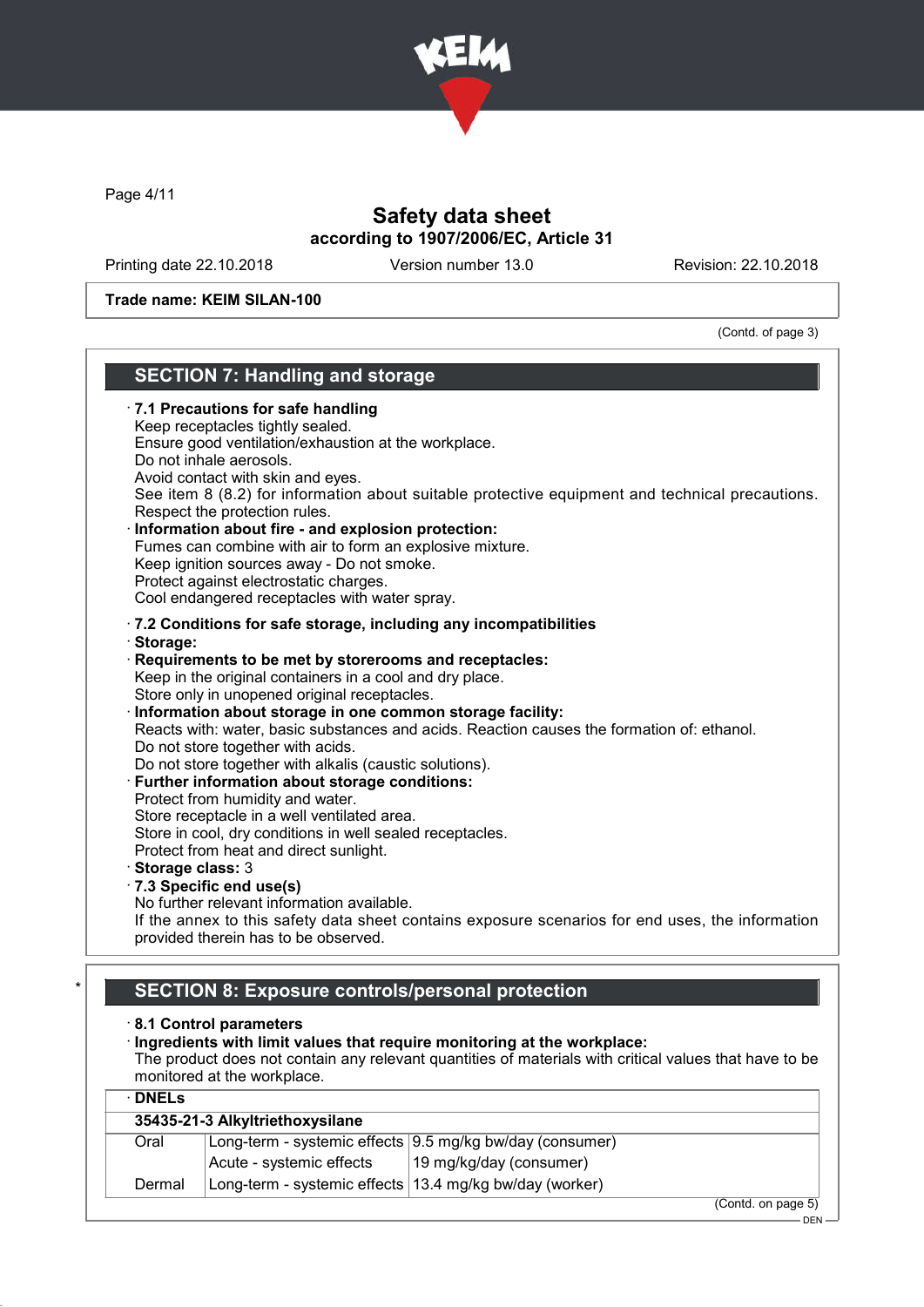

Page 5/11

# Safety data sheet according to 1907/2006/EC, Article 31

Printing date 22.10.2018 Version number 13.0 Revision: 22.10.2018

## Trade name: KEIM SILAN-100

|                                               |                                                                                                                                                                                                              | (Contd. of page 4)                                                                                                                                                                                                                                                                                     |
|-----------------------------------------------|--------------------------------------------------------------------------------------------------------------------------------------------------------------------------------------------------------------|--------------------------------------------------------------------------------------------------------------------------------------------------------------------------------------------------------------------------------------------------------------------------------------------------------|
|                                               | Long-term - systemic effects   9.5 mg/kg bw/day (consumer)                                                                                                                                                   |                                                                                                                                                                                                                                                                                                        |
|                                               | Acute - systemic effects                                                                                                                                                                                     | 19 mg/kg/day (worker)                                                                                                                                                                                                                                                                                  |
|                                               | Inhalative   Acute - systemic effects                                                                                                                                                                        | 67.8 mg/m <sup>3</sup> (consumer)                                                                                                                                                                                                                                                                      |
|                                               | Long-term - systemic effects $45 \text{ mg/m}^3$ (worker)                                                                                                                                                    |                                                                                                                                                                                                                                                                                                        |
|                                               | Long-term - systemic effects $11.3$ mg/m <sup>3</sup> (consumer)                                                                                                                                             |                                                                                                                                                                                                                                                                                                        |
| · PNECs                                       |                                                                                                                                                                                                              |                                                                                                                                                                                                                                                                                                        |
|                                               | 35435-21-3 Alkyltriethoxysilane                                                                                                                                                                              |                                                                                                                                                                                                                                                                                                        |
|                                               | Aquatic compartment - freshwater                                                                                                                                                                             | 0.64 mg/l (freshwater)                                                                                                                                                                                                                                                                                 |
|                                               | Aquatic compartment - marine water                                                                                                                                                                           | 0.064 mg/l (marine water)                                                                                                                                                                                                                                                                              |
|                                               | Aquatic compartment - water, intermittent releases 6.4 mg/l (not specified)                                                                                                                                  |                                                                                                                                                                                                                                                                                                        |
|                                               | Aquatic compartment - sediment in freshwater                                                                                                                                                                 | 4.3 mg/kg sed dw (sediment fresh water)                                                                                                                                                                                                                                                                |
|                                               | Aquatic compartment - sediment in marine water                                                                                                                                                               | 0.43 mg/kg sed dw (sediment marine water)                                                                                                                                                                                                                                                              |
|                                               | Terrestrial compartment - soil                                                                                                                                                                               | 0.48 mg/kg dw (soil)                                                                                                                                                                                                                                                                                   |
|                                               | Sewage treatment plant                                                                                                                                                                                       | 1 mg/l (sewage treatment plant)                                                                                                                                                                                                                                                                        |
|                                               | Oral secondary poisoning                                                                                                                                                                                     | 10 mg/kg food (not specified)                                                                                                                                                                                                                                                                          |
|                                               | Additional information: The lists valid during the making were used as basis.                                                                                                                                |                                                                                                                                                                                                                                                                                                        |
| <b>Material of gloves</b><br>Butyl rubber, BR | Wash hands before breaks and at the end of work.<br>Immediately remove all soiled and contaminated clothing.<br>Protection of hands: Protective gloves<br>suitable material e.g.:                            | Respiratory protection: In case of long or strong exposure: das mask filter ABEK.                                                                                                                                                                                                                      |
|                                               | Recommended thickness of the material: $\geq 0.3$ mm                                                                                                                                                         |                                                                                                                                                                                                                                                                                                        |
| Nitrile rubber, NBR                           |                                                                                                                                                                                                              |                                                                                                                                                                                                                                                                                                        |
|                                               | Recommended thickness of the material: $\geq 0.1$ mm<br>of quality and varies from manufacturer to manufacturer.<br>Penetration time of glove material<br>Value for the permeation: Level $\geq 6$ (480 min) | The selection of the suitable gloves does not only depend on the material, but also on further marks                                                                                                                                                                                                   |
| is recommended.                               |                                                                                                                                                                                                              | The determined penetration times according to EN 374 part III are not performed under practical<br>conditions. Therefore a maximum wearing time, which corresponds to 50% of the penetration time,<br>The exact break trough time has to be found out by the manufacturer of the protective gloves and |
| has to be observed.                           | Eye protection: Tightly sealed goggles                                                                                                                                                                       |                                                                                                                                                                                                                                                                                                        |
|                                               | <b>Body protection: Protective work clothing</b>                                                                                                                                                             |                                                                                                                                                                                                                                                                                                        |
|                                               |                                                                                                                                                                                                              | (Contd. on page 6)                                                                                                                                                                                                                                                                                     |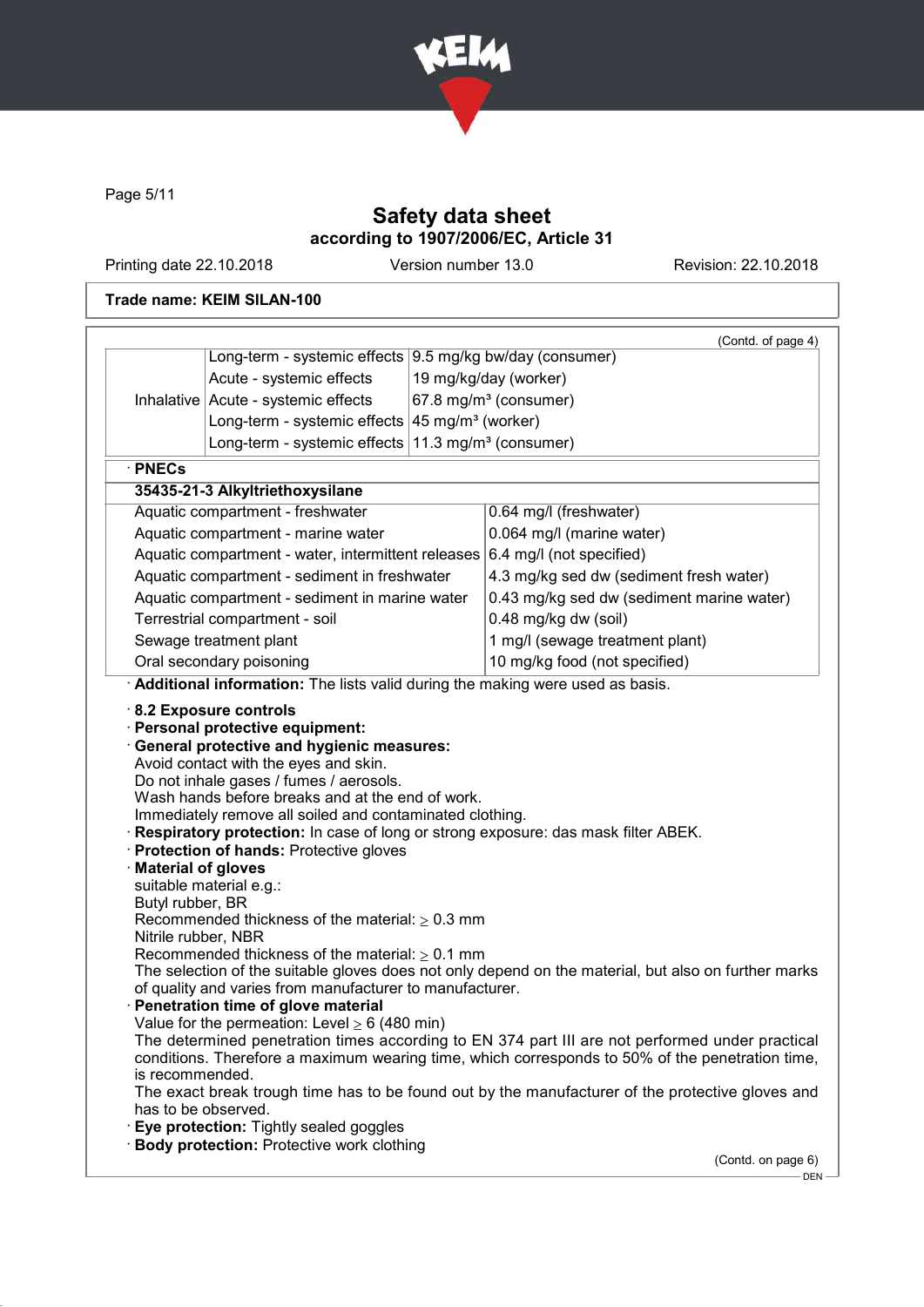

Page 6/11

# Safety data sheet according to 1907/2006/EC, Article 31

Printing date 22.10.2018 Version number 13.0 Revision: 22.10.2018

### Trade name: KEIM SILAN-100

(Contd. of page 5) · Limitation and supervision of exposure into the environment See Section 12 and 6.2

| .9.1 Information on basic physical and chemical properties     |                                                                                                |
|----------------------------------------------------------------|------------------------------------------------------------------------------------------------|
| <b>General Information</b>                                     |                                                                                                |
| · Appearance:<br>Form:                                         | Fluid                                                                                          |
| Colour:                                                        | Colourless                                                                                     |
| · Odour:                                                       | slightly                                                                                       |
| $\cdot$ pH-value:                                              | Not determined                                                                                 |
| Change in condition                                            |                                                                                                |
| Melting point/freezing point:                                  | <-100 °C (OECD 102)                                                                            |
| Initial boiling point and boiling range:                       | 237 °C (at 1013 hPa)                                                                           |
| · Flash point:                                                 | 42 °C (ISO 3679)                                                                               |
| · Flammability (solid, gas):                                   | Not applicable                                                                                 |
| · Ignition temperature:                                        | 251 °C (EN 14522)                                                                              |
| · Decomposition temperature:                                   | $>150$ °C                                                                                      |
| Auto-ignition temperature:                                     | Not determined                                                                                 |
| <b>Explosive properties:</b>                                   | Product is not explosive. However, formation of<br>explosive air/vapour mixtures are possible. |
| <b>Explosion limits:</b>                                       |                                                                                                |
| Lower:                                                         | 0.4 Vol %                                                                                      |
| Upper:                                                         | Not determined                                                                                 |
| · Vapour pressure at 25 °C:                                    | 0.089 hPa (EG-RL.A.4)                                                                          |
| Density at 20 °C:                                              | $0.9 - 1*$ g/cm <sup>3</sup>                                                                   |
| · Vapour density                                               | Not applicable                                                                                 |
| <b>Evaporation rate</b>                                        | Not applicable                                                                                 |
| · Solubility in / Miscibility with                             |                                                                                                |
| water at 20 °C:                                                | $< 0.00025$ g/l                                                                                |
| · Partition coefficient: n-octanol/water at 20 °C: 6.1 log POW |                                                                                                |
| · Viscosity:                                                   |                                                                                                |
| Dynamic at 25 °C:                                              | 1.9* mPas (DIN 51562)                                                                          |
| Kinematic at 20 °C:                                            | 1.98* mm <sup>2</sup> /s (DIN 51562)                                                           |

DEN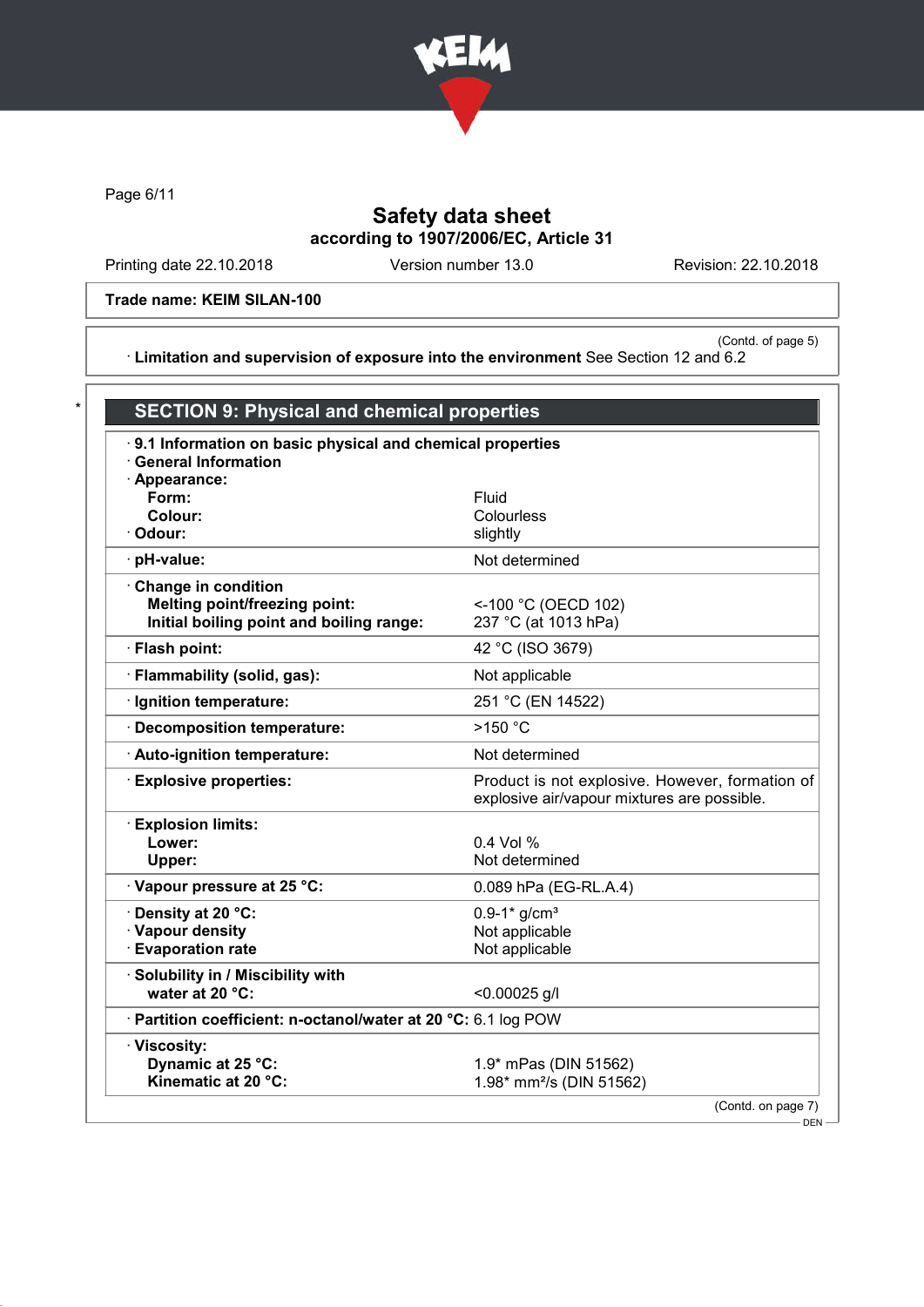

Page 7/11

# Safety data sheet according to 1907/2006/EC, Article 31

Printing date 22.10.2018 Version number 13.0 Revision: 22.10.2018

### Trade name: KEIM SILAN-100

(Contd. of page 6)

· 9.2 Other information Explosion limits for released ethanol: 3,5 - 15% (V).

The values are for freshly produced material and may change with the time.

# SECTION 10: Stability and reactivity

- · 10.1 Reactivity No further relevant information available.
- · 10.2 Chemical stability Stable under normal conditions of storage and use.
- · Thermal decomposition / conditions to be avoided:
- No decomposition if used and stored according to specifications.
- · 10.3 Possibility of hazardous reactions No dangerous reactions known.
- · 10.4 Conditions to avoid
- **Heat**
- Flame
- Sparks
- **Humidity**
- · 10.5 Incompatible materials: **Water**
- Bases
- Acids

### · 10.6 Hazardous decomposition products:

In case of fire, the following can be released: carbon oxide (COx) silicon dioxid (SiO2) Ethanol No hazardous decomposition products if stored and handled as prescribed.

# **SECTION 11: Toxicological information**

# · 11.1 Information on toxicological effects

· Acute toxicity Based on available data, the classification criteria are not met.

| <b>LD/LC50 values relevant for classification:</b> |  |
|----------------------------------------------------|--|
|                                                    |  |

|                                                                           |              | 35435-21-3 AIKVItriethoxysilane                      |
|---------------------------------------------------------------------------|--------------|------------------------------------------------------|
| Oral                                                                      | LD50         | >2,000 mg/kg (rat) (OECD 423)                        |
| Dermal                                                                    | LD50         | >2,000 mg/kg (rat) (OECD 402)                        |
|                                                                           |              | Inhalative $ LC50/4 h  > 11.2 mg/l$ (rat) (OECD 403) |
|                                                                           | <b>NOAEL</b> | $\ge$ 1,000 mg/kg (rat) (Analogie)                   |
| · Primary irritant effect:                                                |              |                                                      |
| $\cdot$ Skin corrosion/irritation<br>not irritating on rabbit<br>OECD 404 |              |                                                      |
| not irritating on rabbit eye                                              |              | · Serious eye damage/irritation<br>(Contedonona 8)   |

(Contd. on page 8)

 $-$  DEN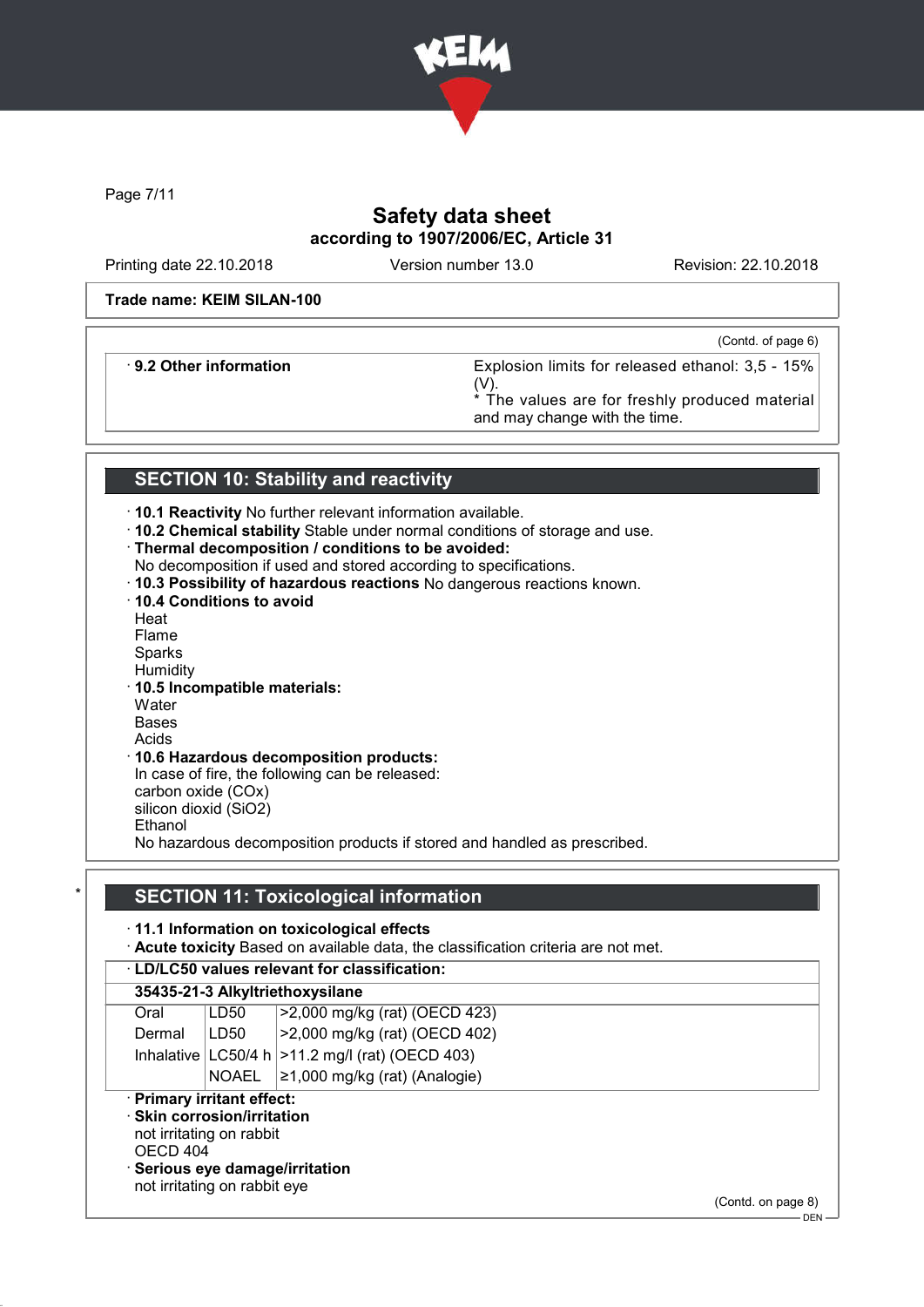

Page 8/11

# Safety data sheet according to 1907/2006/EC, Article 31

Printing date 22.10.2018 Version number 13.0 Revision: 22.10.2018

(Contd. of page 7)

### Trade name: KEIM SILAN-100

#### OECD 405

- · during inhalation: Irritant effect possible.
- · during swallowing: Irritant effect possible
- · Respiratory or skin sensitisation not sensitizing on guinea-pig (Magnusson-Kligmann) OECD 406
- · Other information (about experimental toxicology):

The product was not tested. The statements on toxicology have been derived from the properties of the individual components.

· CMR effects (carcinogenity, mutagenicity and toxicity for reproduction) Not applicable

· Germ cell mutagenicity Based on available data, the classification criteria are not met.

- · Carcinogenicity Based on available data, the classification criteria are not met.
- · Reproductive toxicity Based on available data, the classification criteria are not met.
- · STOT-single exposure Based on available data, the classification criteria are not met.
- · STOT-repeated exposure Based on available data, the classification criteria are not met.
- · Aspiration hazard Based on available data, the classification criteria are not met.

### **SECTION 12: Ecological information**

### · 12.1 Toxicity

### · Aquatic toxicity:

### 35435-21-3 Alkyltriethoxysilane

NOEC 32 mg/l (daphnia) (OECD 211)

- EC 50/3h  $\vert$  >100 mg/l (sewage sludge)
- LC 50/96 h  $|>100$  mg/l (fish) (OECD 203)
- · 12.2 Persistence and degradability Not easily biodegradable
- · 12.3 Bioaccumulative potential No further relevant information available.
- · 12.4 Mobility in soil No further relevant information available.
- · Additional ecological information:
- · AOX-indication:

Due to the substance of content which do not include organic jointed halogens, the product can not take influence on the AOX-load of the waste water.

· According to the formulation contains the following heavy metals and compounds from the EU guideline NO. 2006/11/EC:

According to our current data base the product does not consist of any heavy metals or substances of EU-directives 76/464/EWG.

General notes:

At present there are no ecotoxicological assessments.

The product may not be released into the environment without control.

Do not allow product to reach ground water, water course or sewage system.

Water hazard class 1 (German Regulation) (Self-assessment): slightly hazardous for water

- · 12.5 Results of PBT and vPvB assessment
- · PBT: Not applicable

· vPvB: Not applicable

(Contd. on page 9)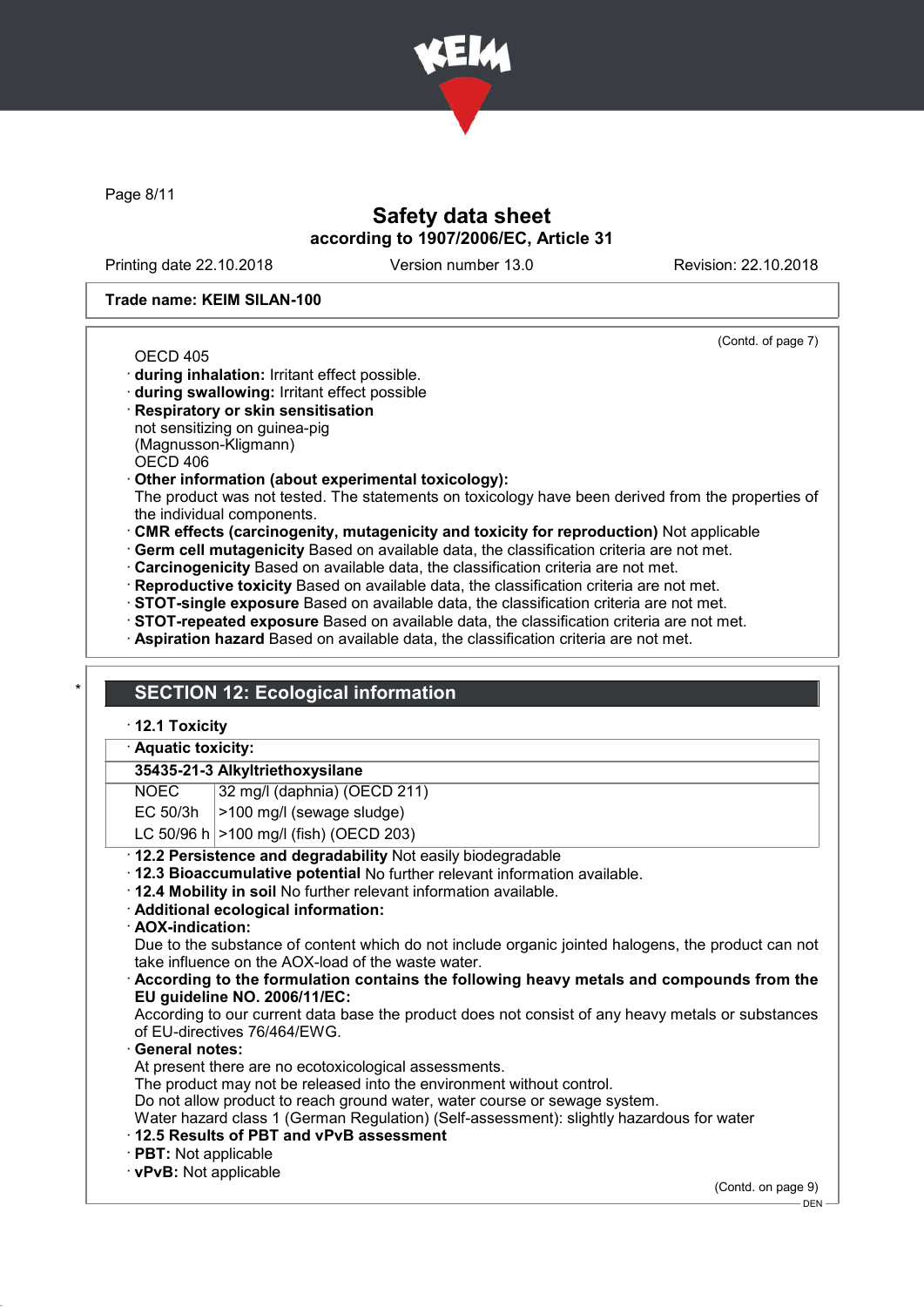

Page 9/11

# Safety data sheet according to 1907/2006/EC, Article 31

Printing date 22.10.2018 Version number 13.0 Revision: 22.10.2018

### Trade name: KEIM SILAN-100

### · 12.6 Other adverse effects No further relevant information available.

(Contd. of page 8)

## **SECTION 13: Disposal considerations**

### · 13.1 Waste treatment methods

### **Recommendation**

Disposal must be made according to official regulations.

Must not be disposed with household garbage. Do not allow product to reach sewage system. Dispose of according to regulations by incineration in a special waste incinerator. Observe local/ state/federal regulations.

### · European waste catalogue

08 01 11\* waste paint and varnish containing organic solvents or other hazardous substances

### · Uncleaned packaging:

· Recommendation: Disposal must be made according to official regulations.

| <b>SECTION 14: Transport information</b>                                   |                                                                                                         |
|----------------------------------------------------------------------------|---------------------------------------------------------------------------------------------------------|
| $\cdot$ 14.1 UN-Number<br>· ADR, IMDG, IATA                                | Void                                                                                                    |
| 14.2 UN proper shipping name<br>· ADR, IMDG, IATA                          | Void                                                                                                    |
| 14.3 Transport hazard class(es)                                            |                                                                                                         |
| · ADR, IMDG, IATA<br>· Class                                               | Void                                                                                                    |
| ⋅ 14.4 Packing group<br>· ADR, IMDG, IATA                                  | Void                                                                                                    |
| 14.5 Environmental hazards:<br>· Marine pollutant:                         | No                                                                                                      |
| 14.6 Special precautions for user                                          | Not applicable                                                                                          |
| 14.7 Transport in bulk according to Annex II<br>of Marpol and the IBC Code | Not applicable                                                                                          |
| · Transport/Additional information:                                        | No dangerous good in sense of these transport<br>regulations.<br>Substance does not sustain combustion! |
| · UN "Model Regulation":                                                   | Void                                                                                                    |

(Contd. on page 10)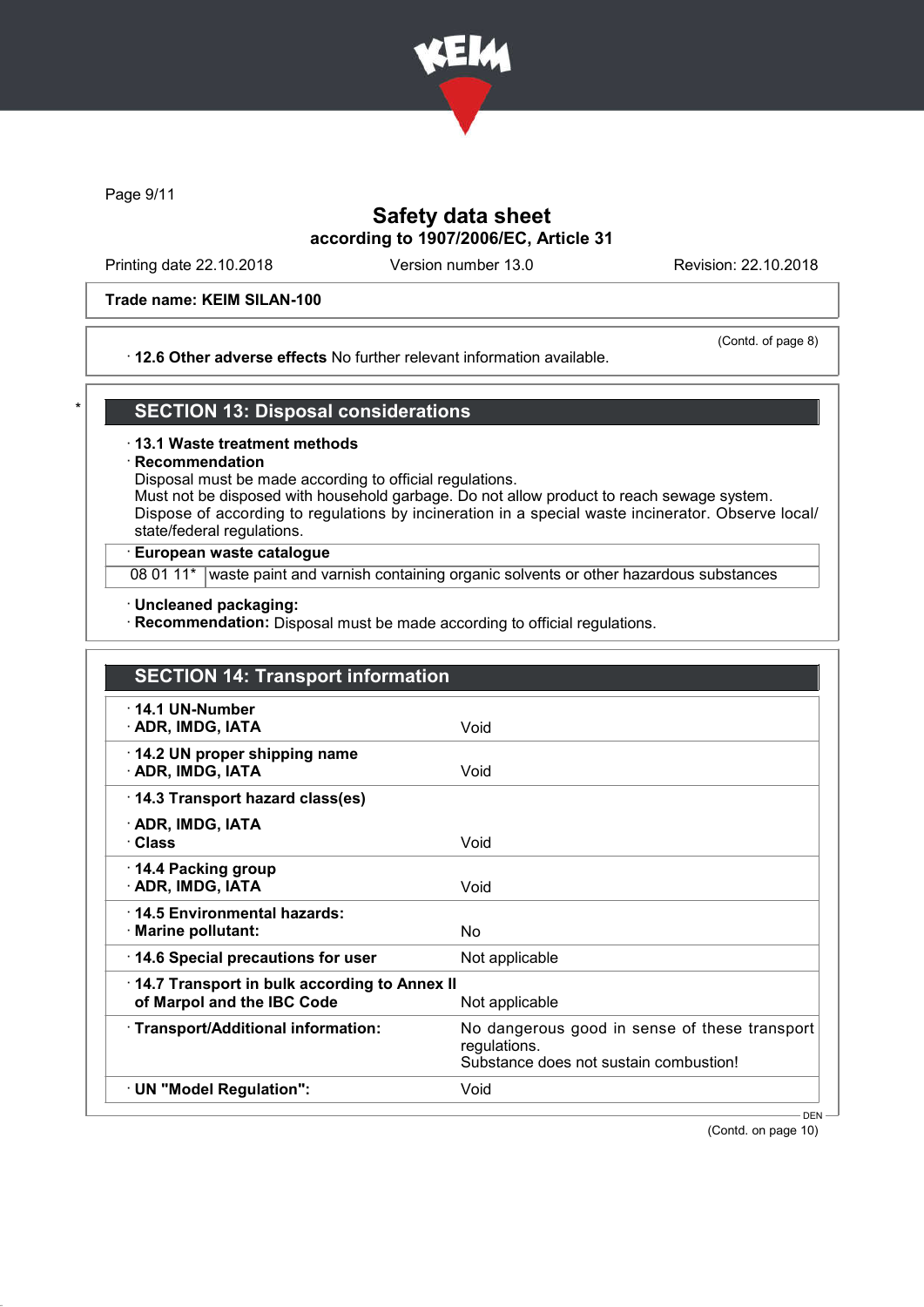

Page 10/11

# Safety data sheet according to 1907/2006/EC, Article 31

Printing date 22.10.2018 Version number 13.0 Revision: 22.10.2018

Trade name: KEIM SILAN-100

(Contd. of page 9)

## **SECTION 15: Regulatory information**

- · 15.1 Safety, health and environmental regulations/legislation specific for the substance or mixture
- · Labelling according to Regulation (EC) No 1272/2008
- For information on labelling please refer to section 2 of this document.
- · Directive 2012/18/EU
- · Named dangerous substances ANNEX I Substance is not listed.
- · Seveso category P5c FLAMMABLE LIQUIDS
- · Qualifying quantity (tonnes) for the application of lower-tier requirements 5.000 t
- · Qualifying quantity (tonnes) for the application of upper-tier requirements 50.000 t
- · Regulation (EU) No 649/2012 Not applicable
- · National regulations:
- · Information about limitation of use: Employment restrictions concerning juveniles must be observed. Employment restrictions concerning pregnant and lactating women must be observed.
- · Waterhazard class: Water hazard class 1 (Self-assessment): slightly hazardous for water.
- · Other regulations, limitations and prohibitive regulations
- · Please note:
- TRGS 200 (Germany) TRGS 500 (Germany) TRGS 510 (Germany)
- TRGS 900 (Germany)
- · Substances of very high concern (SVHC) according to REACH, Article 57 Not applicable
- · Product-Code/Giscode: ---
- · 15.2 Chemical safety assessment: A Chemical Safety Assessment has been carried out.

## SECTION 16: Other information

This information is based on our present knowledge. However, this shall not constitute a guarantee for any specific product features and shall not establish a legally valid contractual relationship.

- · Department issuing SDS: KEIMFARBEN Germany, Product safety department
- · Abbreviations and acronyms:

RID: Règlement international concernant le transport des marchandises dangereuses par chemin de fer (Regulations Concerning the International Transport of Dangerous Goods by Rail) ICAO: International Civil Aviation Organisation ADR: Accord européen sur le transport des marchandises dangereuses par Route (European Agreement concerning the International Carriage of Dangerous Goods by Road) IMDG: International Maritime Code for Dangerous Goods IATA: International Air Transport Association GHS: Globally Harmonised System of Classification and Labelling of Chemicals EINECS: European Inventory of Existing Commercial Chemical Substances CAS: Chemical Abstracts Service (division of the American Chemical Society) TRGS: Technische Regeln für Gefahrstoffe (Technical Rules for Dangerous Substances, BAuA, Germany) DNEL: Derived No-Effect Level (REACH) PNEC: Predicted No-Effect Concentration (REACH) LC50: Lethal concentration, 50 percent LD50: Lethal dose, 50 percent

(Contd. on page 11)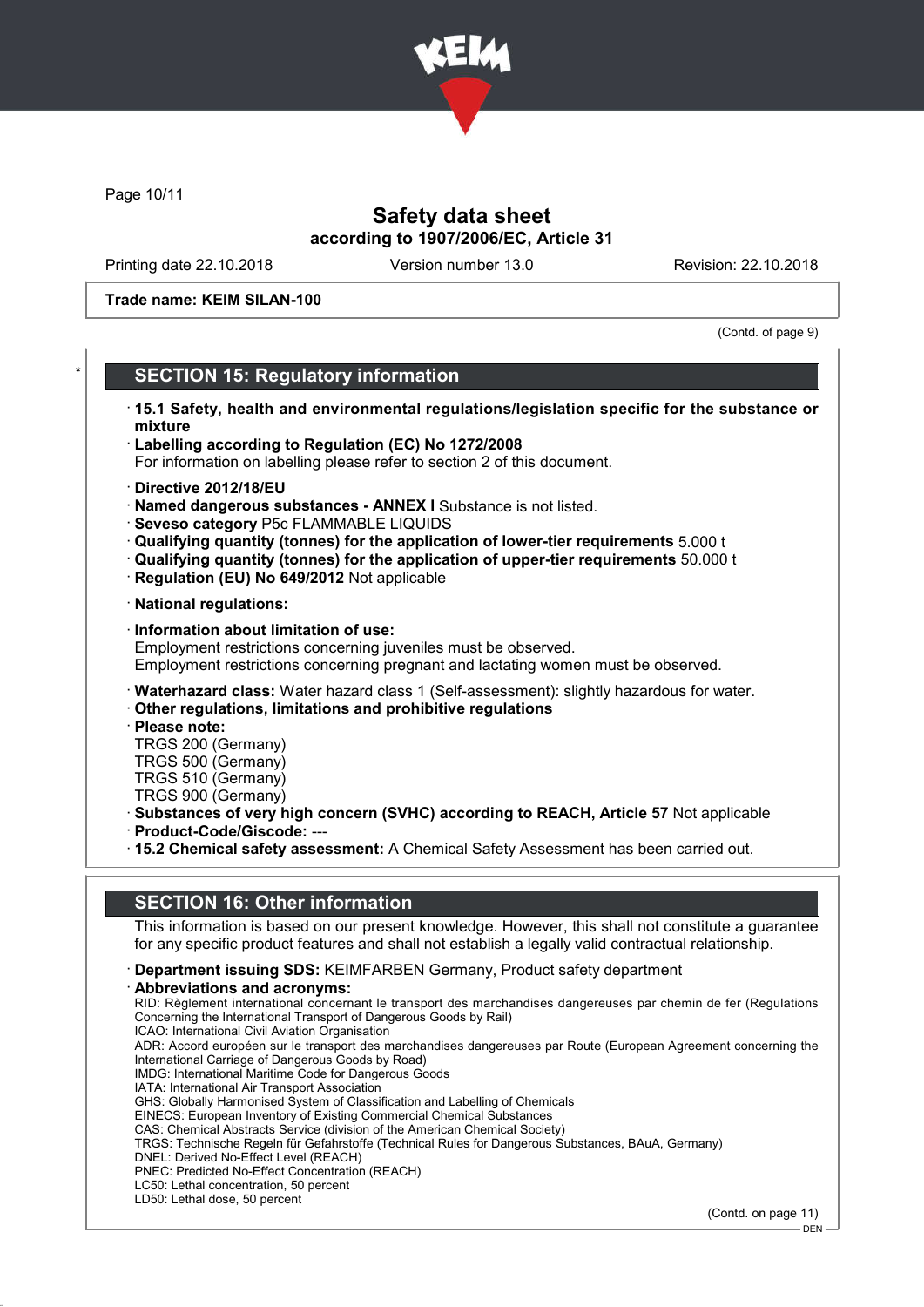

Page 11/11

# Safety data sheet according to 1907/2006/EC, Article 31

Printing date 22.10.2018 Version number 13.0 Revision: 22.10.2018

Trade name: KEIM SILAN-100

(Contd. of page 10) PBT: Persistent, Bioaccumulative and Toxic SVHC: Substances of Very High Concern vPvB: very Persistent and very Bioaccumulative AGW: Arbeitsplatzgrenzwert (Germany) EC10: Effective concentration at 10% mortality rate. EC50: Half maximal effective concentration. LC10: Lethal concentration at 10% mortality rate. NOEC: No observed effect concentration. REACH: Registration, Evaluation and Authorisation of Chemicals (Regulation (EC) No.1907/2006) Flam. Liq. 3: Flammable liquids – Category 3 · \* Data compared to the previous version altered. · This safety data sheet contains an annex ! DEN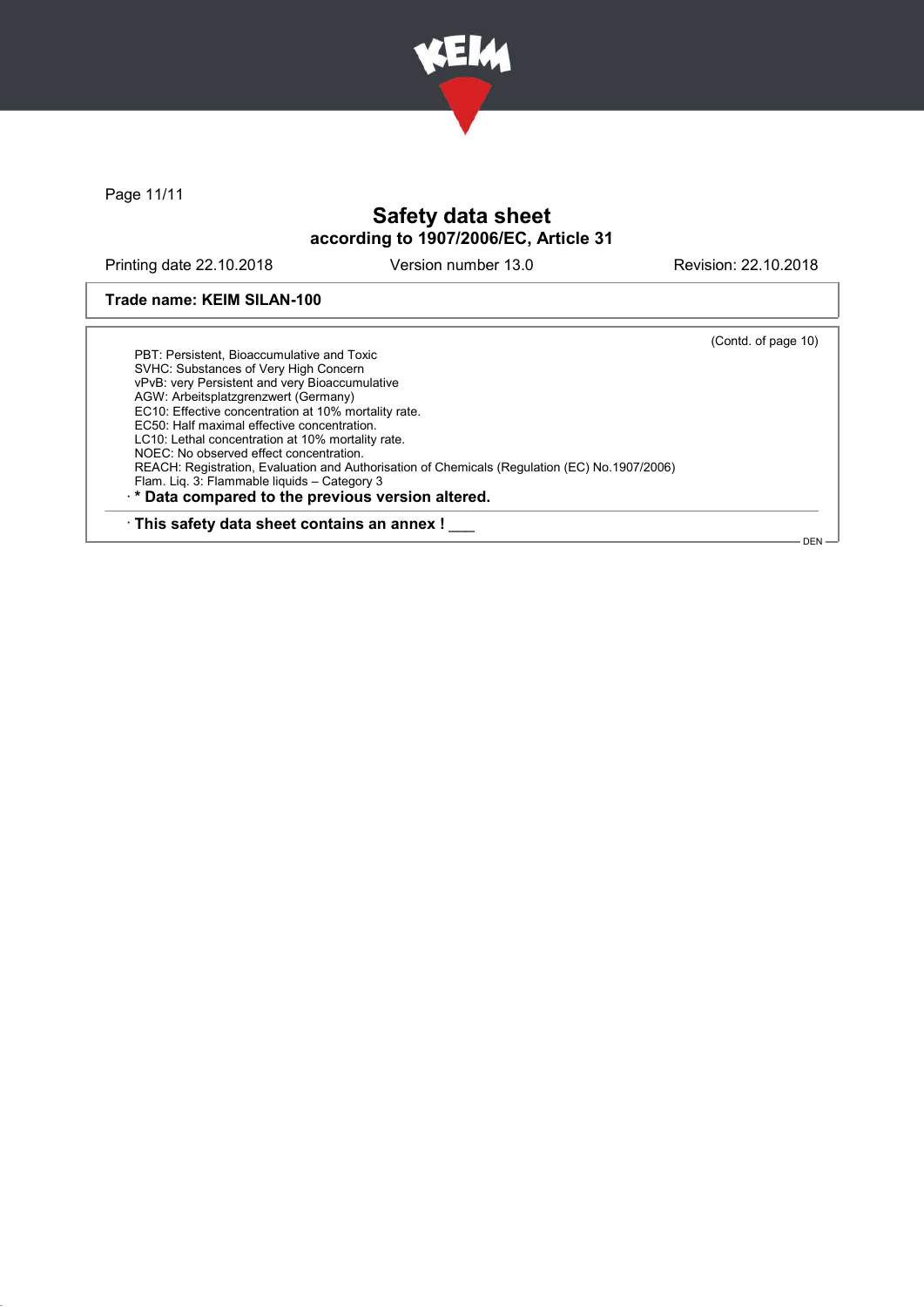

# **Annex to the Safety Data Sheet According to Article 31(7) of Regulation 1907/2006/EC (REACH)**

#### **General information:**

Please send requests for additional uses or for extension of exposure scenarios to the following e-mail address: [sdb.info@keimfarben.de](mailto:sdb.info@keimfarben.de)

All identified uses have been summarized tabularly. The uses are linked to the subsequently described exposure scenarios by the sequential exposure scenario number given in the table.

#### **Identified uses with exposure scenarios:**

Conditions for safe use, and - if applicable - a more detailed specification of the categories, can be found in related the exposure scenarios (ES) which are indicated in the right column.

Please note: Exposure scenarios usually are based only on single registered substances and their uses. Mixtures might contain other hazardous substances which require additional measures.

| Formulation of coatings and plasters; industrial                                                                               | ES No. |
|--------------------------------------------------------------------------------------------------------------------------------|--------|
| SU 3 - ERC2, ERC5 - PROC3, PROC4, PROC5, PROC8a, PROC8b, PROC9 - SU 10, SU13 - PC9a, PC9b                                      | 1      |
| Use of coatings and plasters; professional                                                                                     | ES No. |
| SU 22 - ERC5, ERC8c, ERC8f - PROC10, PROC11, PROC19 - SU13, SU19 - PC9a, PC9b                                                  | 2      |
| Use of coatings and plasters; consumer                                                                                         | ES No. |
| SU 21 - ERC5, ERC8c, ERC8f - PROC10, PROC11, PROC19 - SU13, SU19 - PC9a, PC9b                                                  | 3      |
| Formulation of masonry treatment products; industrial                                                                          | ES No. |
| SU 3 – ERC2, ERC5 – PROC2, PROC3, PROC4, PROC5, PROC8a, PROC8b, PROC9 – SU 10, SU13 – PC0                                      | 4      |
| In mass hydrophobation; industriell                                                                                            | ES No. |
| SU 3 - ERC2, ERC5, ERC6a, ERC8f - PROC3, PROC4, PROC5, PROC7, PROC8a, PROC8b, PROC9,<br>PROC19 - SU 10, SU13, SU19 - PC15, PC0 |        |
| In mass hydrophobation; professional                                                                                           | ES No. |
| SU 22 - ERC8f - PROC19 - SU13, SU19 - PC15, PC0                                                                                | 6      |
| In mass hydrophobation; consumer                                                                                               | ES No. |
| SU 21 - ERC8f - PROC19 - PC15, PC0                                                                                             | 7      |
| Use of masonry treatment products; industrial                                                                                  | ES No. |
| SU 3 - ERC5, ERC6a, ERC8f - PROC7, PROC8b, PROC10, PROC13, PROC19 - SU13, SU19 - PC0                                           | 8      |
| Use of masonry treatment products; professional                                                                                | ES No. |
| SU 22 - ERC8c, ERC8f - PROC10, PROC11, PROC13, PROC19 - SU13, SU19 - PC0                                                       | 9      |
| Use of masonry treatment products; Consumer                                                                                    | ES No. |
| SU 21 - ERC8c, ERC8f - PROC10, PROC11, PROC13, PROC19 - SU13, SU19 - PC0                                                       | 10     |
| Use as laboratory reagent; industrial                                                                                          | ES No. |
| SU 3 - PROC15 - SU24 - PC21                                                                                                    | 11     |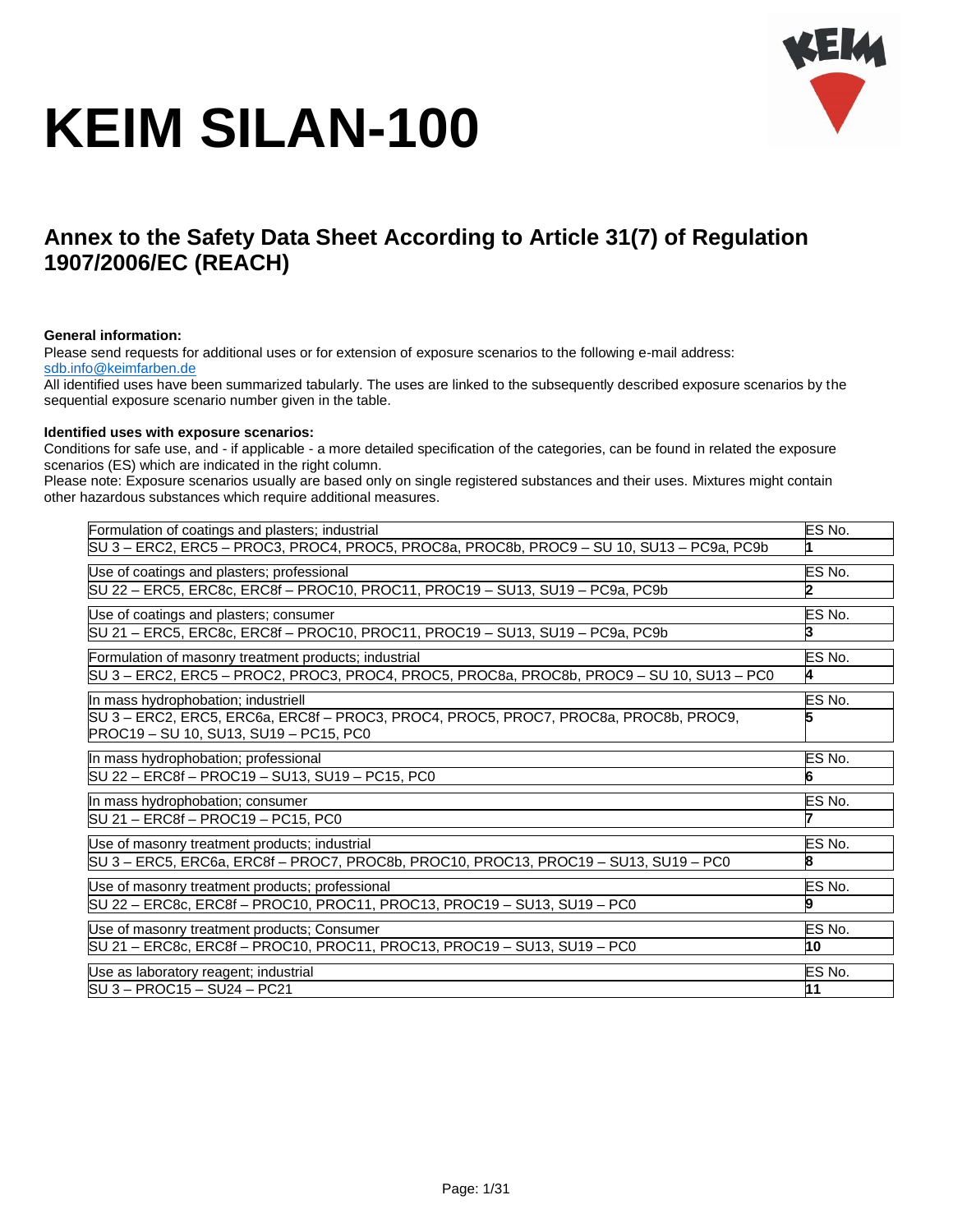

### **ES1 Formulation of coatings and plasters; industrial**

#### **1. Processes and activities covered by this description**

PROC5 is considered as a worst-case for formulation processes, so PROC3 and PROC4 are not quantified.

#### **Relevant use descriptors for this scenario:**

**SU 3:** Industrial uses: Uses of substances as such or in preparations at industrial sites

**ERC2:** Formulation of preparations; **ERC5:** Industrial use resulting in inclusion into or onto a matrix

**PROC3:** Use in closed batch process (synthesis or formulation); **PROC4:** Use in batch and other process (synthesis) where opportunity for exposure arises; **PROC5:** Mixing or blending in batch processes for formulation of preparations and articles (multistage and/ or significant contact); **PROC8a:** Transfer of substance or preparation (charging/ discharging) from/ to vessels/ large containers at nondedicated facilities; **PROC8b:** Transfer of substance or preparation (charging/ discharging) from/ to vessels/ large containers at dedicated facilities; **PROC9:** Transfer of substance or preparation into small containers (dedicated filling line, including weighing) **SU 10:** Formulation [mixing] of preparations and/ or re-packaging (excluding alloys); **SU13:** Manufacture of other non-metallic mineral products, e.g. plasters, cement

**PC9a:** Coatings and paints, thinners, paint removers; **PC9b:** Fillers, putties, plasters, modelling clay

#### **Concentration of substance in preparation/mixture or article:**

The exposure scenario is based on the following ingredients: Triethoxy(2,4,4-trimethylpentyl)silane

Relevant substance concentrations are given in the contributing scenarios. Unless otherwise stated, values in the exposure scenarios are related to the following substances, and not to the complete product.

#### **2. Exposure scenarios**

#### **2.1 Contributing scenario controlling environmental exposure**: **ERC2; ERC5**

#### **Concentration of substance in preparation/mixture or article:**

<=100% Triethoxy(2,4,4-trimethylpentyl)silane

#### **Amounts used:**

#### **Duration and frequency of use:**

Environment..................................... : 100 days/year

#### **Environment factors not influenced by risk management:**

Receiving Surface Water (Flow Rate): 18.000 m<sup>3</sup>/day Dilution factor (river)......................... : 10 Dilution factor (coastal areas) .......... : 100

#### **Other given operational conditions affecting environmental exposure:**

Emission or release factor ............... : 0,6 % (Air) Emission or release factor ............... : 0,5 % (Water)

#### **Conditions and measures related to sewage treatment plant:**

#### **Conditions and measures related to external treatment of waste for disposal:**

Solid wastes are ultimately disposed of via landfill or incineration.

#### **2.2 Contributing scenario controlling worker exposure**: **PROC5**

#### **Concentration of substance in preparation/mixture or article:**

<=4% Triethoxy(2,4,4-trimethylpentyl)silane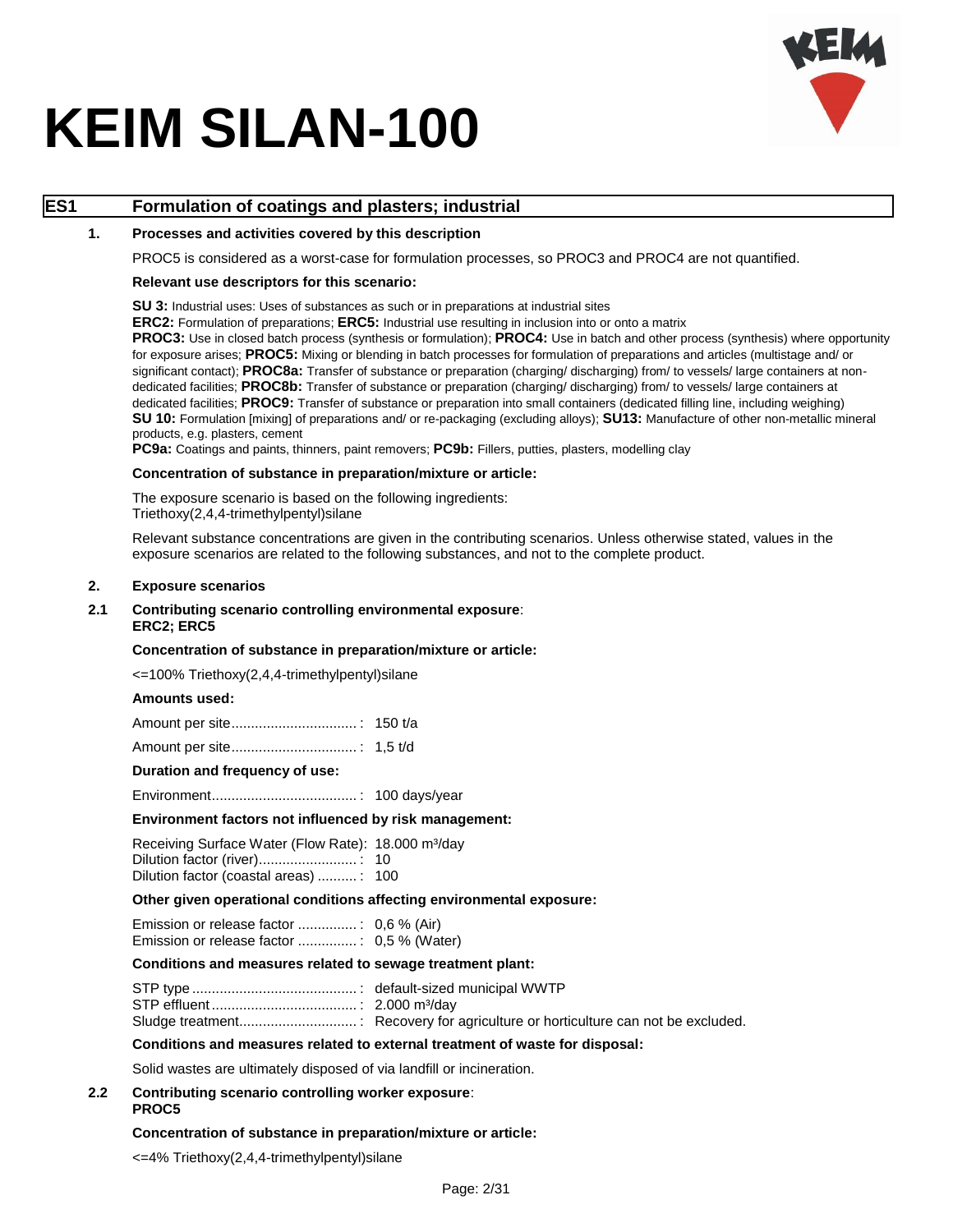

#### **Physical state during application:**

| × |
|---|

#### **Amounts used:**

Not of relevance.

**Duration and frequency of use:**

Exposure time.................................. : 15 - 60 min; per shift

#### **Risk management measures related to human health (worker):**

Wear chemically resistant gloves (tested to EN374) in combination with 'basic' employee training. (Effectiveness: 90 %)

Wear suitable coveralls to prevent exposure to the skin.

Wear eye/face protection.

#### **Additional good practice advice beyond the REACH CSA:**

For high vapor concentrations, use respiratory protective equipment.

#### **2.3 Contributing scenario controlling worker exposure**: **PROC8a**

#### **Concentration of substance in preparation/mixture or article:**

<=100% Triethoxy(2,4,4-trimethylpentyl)silane

#### **Physical state during application:**

liquid

**Amounts used:**

Not of relevance.

**Duration and frequency of use:**

Exposure time.................................. : 1 - 4 h; per shift

#### **Other given operational conditions affecting worker exposure:**

Room volume................................... : > 100 m³

#### **Risk management measures related to human health (worker):**

Take appropriate measures to avoid static discharges. These include careful connection to electric power-points, grounding of machinery and equipment, and/or transport under protective gas. Equipment and containers must be inerted by purging with dry nitrogen. Use explosion-protected equipment/appliances and spark-free tools. Vapours/aerosols should be exhausted directly at place of formation. Adequate facilities for isolation of spilled liquids by collection or drainage have to be provided.

Wear chemically resistant gloves (tested to EN374) in combination with 'basic' employee training. (Effectiveness: 90 %)

Wear suitable coveralls to prevent exposure to the skin.

Wear eye/face protection.

#### **Additional good practice advice beyond the REACH CSA:**

For high vapor concentrations, use respiratory protective equipment.

#### **2.4 Contributing scenario controlling worker exposure**: **PROC8b**

#### **Concentration of substance in preparation/mixture or article:**

<=100% Triethoxy(2,4,4-trimethylpentyl)silane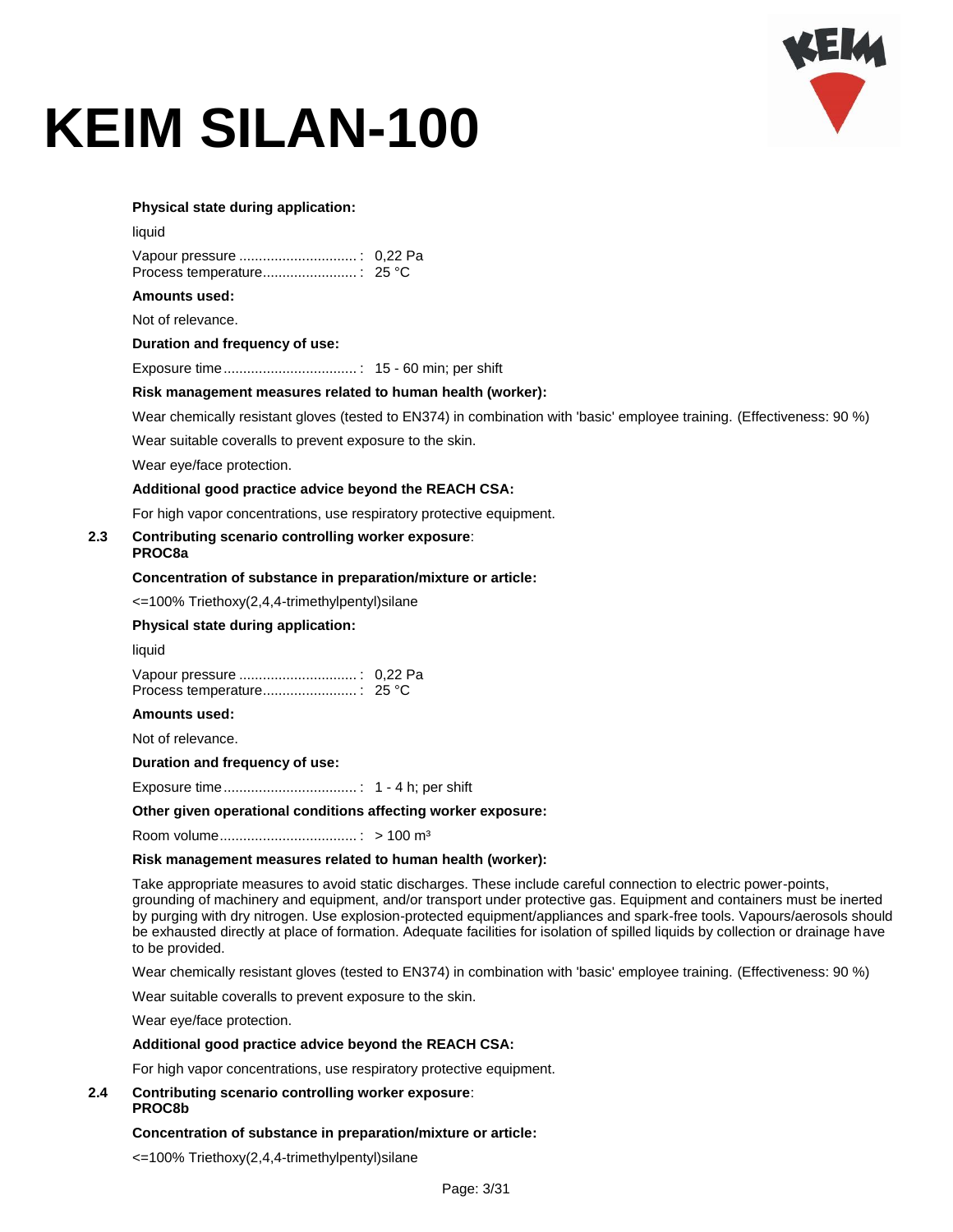

#### **Physical state during application:**

| liquid |  |
|--------|--|
|        |  |
|        |  |

#### **Amounts used:**

Not of relevance.

**Duration and frequency of use:**

Exposure time.................................. : 1 - 4 h; per shift

#### **Other given operational conditions affecting worker exposure:**

Room volume................................... : > 100 m³

#### **Risk management measures related to human health (worker):**

Take appropriate measures to avoid static discharges. These include careful connection to electric power-points, grounding of machinery and equipment, and/or transport under protective gas. Equipment and containers must be inerted by purging with dry nitrogen. Use explosion-protected equipment/appliances and spark-free tools. Vapours/aerosols should be exhausted directly at place of formation. Adequate facilities for isolation of spilled liquids by collection or drainage have to be provided.

Wear chemically resistant gloves (tested to EN374) in combination with 'basic' employee training. (Effectiveness: 90 %)

Wear suitable coveralls to prevent exposure to the skin.

Wear eye/face protection.

#### **Additional good practice advice beyond the REACH CSA:**

For high vapor concentrations, use respiratory protective equipment.

#### **2.5 Contributing scenario controlling worker exposure**: **PROC9**

# **Concentration of substance in preparation/mixture or article:**

<=4% Triethoxy(2,4,4-trimethylpentyl)silane

#### **Physical state during application:**

liquid

Vapour pressure .............................. : 0,22 Pa Process temperature........................ : 25 °C

#### **Amounts used:**

Not of relevance.

#### **Duration and frequency of use:**

Exposure time.................................. : > 4 h; per shift

#### **Risk management measures related to human health (worker):**

Wear chemically resistant gloves (tested to EN374) in combination with 'basic' employee training. (Effectiveness: 90 %)

Wear suitable coveralls to prevent exposure to the skin.

Wear eye/face protection.

#### **Additional good practice advice beyond the REACH CSA:**

For high vapor concentrations, use respiratory protective equipment.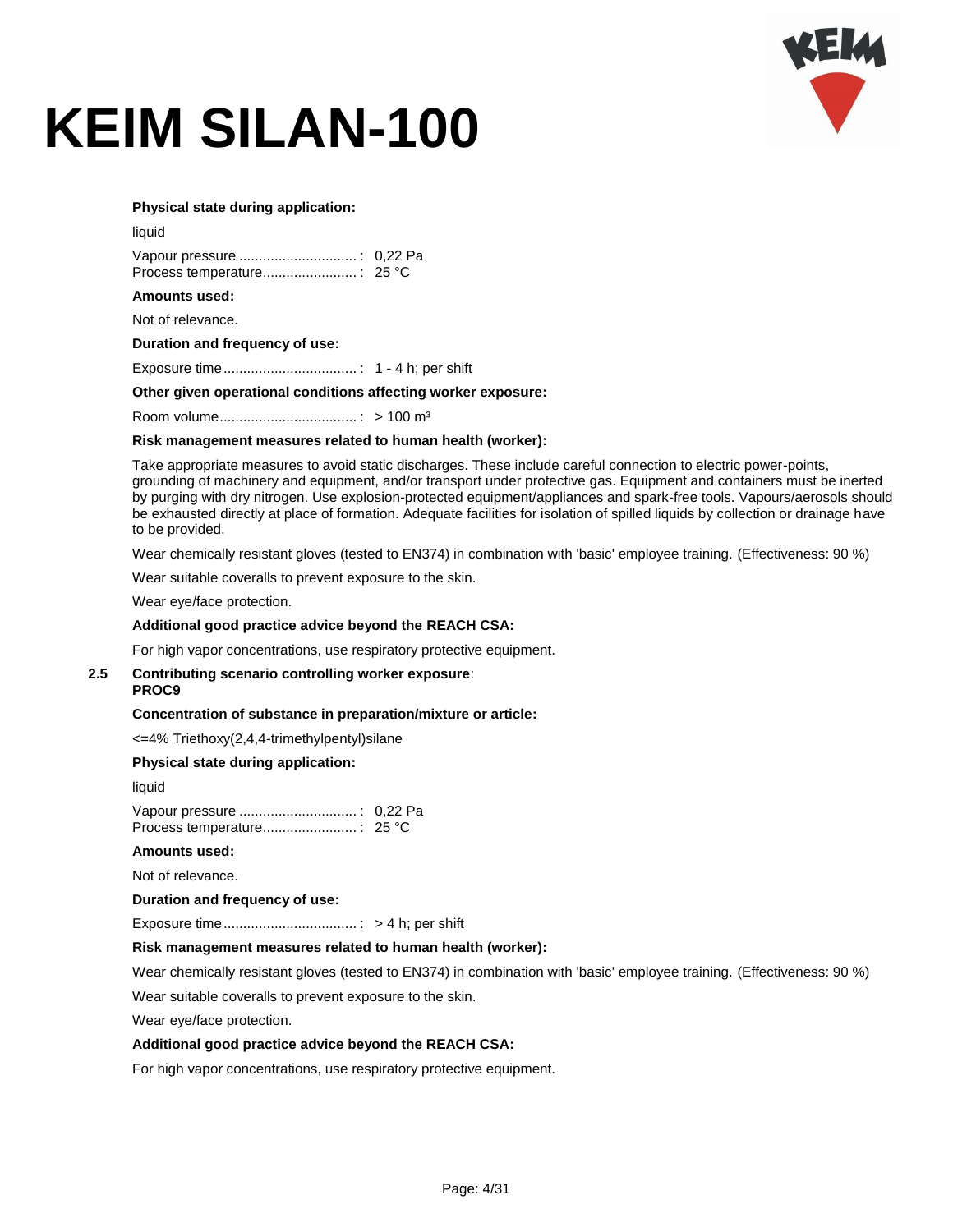

#### **3. Exposure estimation and reference to its source**

DNEL and PNEC values of relevant ingredients are given in section 8 of the main part of this document.

Small numeric values in the scenario may be rounded for technical reasons.

Unless otherwise specified in the scenario, default parameters of the methods and conditions have been used.

For each type of exposure usually only the most critical value is given, without differentiation between, e.g., short term and long term exposure.

For a complete exposure estimation, the values for different routes of exposure and activities may have to be summed up. RCR = Risk Characterization Ratio

| Exposure type           | Specific conditions               | Level of exposure        | <b>RCR</b> | Method             |
|-------------------------|-----------------------------------|--------------------------|------------|--------------------|
| freshwater              |                                   | 0.0096 ma/l              | 0.015      | <b>EUSES 2.1.2</b> |
| marine water            |                                   | 0,00096 mg/l             | 0.015      | <b>EUSES 2.1.2</b> |
| Sediment (freshwater)   |                                   | 2,5 mg/kg dry mass       | 0,59       | <b>EUSES 2.1.2</b> |
| Sediment (marine water) |                                   | $0,25$ mg/kg dry mass    | 0,59       | <b>EUSES 2.1.2</b> |
| Soil                    |                                   | 0,14 mg/kg dry mass      | 0.29       | <b>EUSES 2.1.2</b> |
| sewage treatment plant  |                                   | $0.098$ mg/l             | 0,098      | <b>EUSES 2.1.2</b> |
| dermal, long-term       | PROC 5.                           | $0.055$ mg/kg/day        | 0.0041     | ECETOC TRA v3      |
| inhalative, long-term   | PROC 5.                           | $2.3 \,\mathrm{mg/m^3}$  | 0,051      | ECETOC TRA v3      |
| dermal, long-term       | PROC 8a.                          | $1,37$ mg/kg/day         | 0, 10      | ECETOC TRA v3      |
| inhalative, long-term   | PROC <sub>8a</sub>                | $2,23$ mg/m <sup>3</sup> | 0,050      | Stoffenmanager 4.0 |
|                         | 75th percentile, Handling score 3 |                          |            |                    |
| dermal, long-term       | PROC 8b.                          | 0,69 mg/kg/day           | 0,051      | ECETOC TRA v3      |
| inhalative, long-term   | PROC 8b.                          | $2,23$ mg/m <sup>3</sup> | 0.050      | Stoffenmanager 4.0 |
|                         | 75th percentile, Handling score 3 |                          |            |                    |
| dermal, long-term       | PROC 9.                           | 0,027 mg/kg/day          | 0.0020     | ECETOC TRA v3      |
| inhalative, long-term   | PROC 9.                           | $1,1 \text{ mg/m}^3$     | 0,024      | ECETOC TRA v3      |

#### **4. Evaluation guidance to downstream user**

If the conditions of downstream use deviate from the measures or parameters described in the exposure scenario, the downstream use can still be considered to be within the conditions of the exposure scenario when the following criteria are met: The resulting risk characterisation ratios (RCR) for the deviating conditions, using the method described in the scenario or a compatible tool ("scaling tool"), have to be equal to or lower than the values given in the exposure scenario. Scalable parameters are restricted to those that a downstream user can actively change by adapting the process, and may vary depending on the method used for exposure assessment. Intrinsic substance properties like vapor pressure or diffusion rates and those parameters specific to the process, e.g. the exposed skin area, may not be scaled.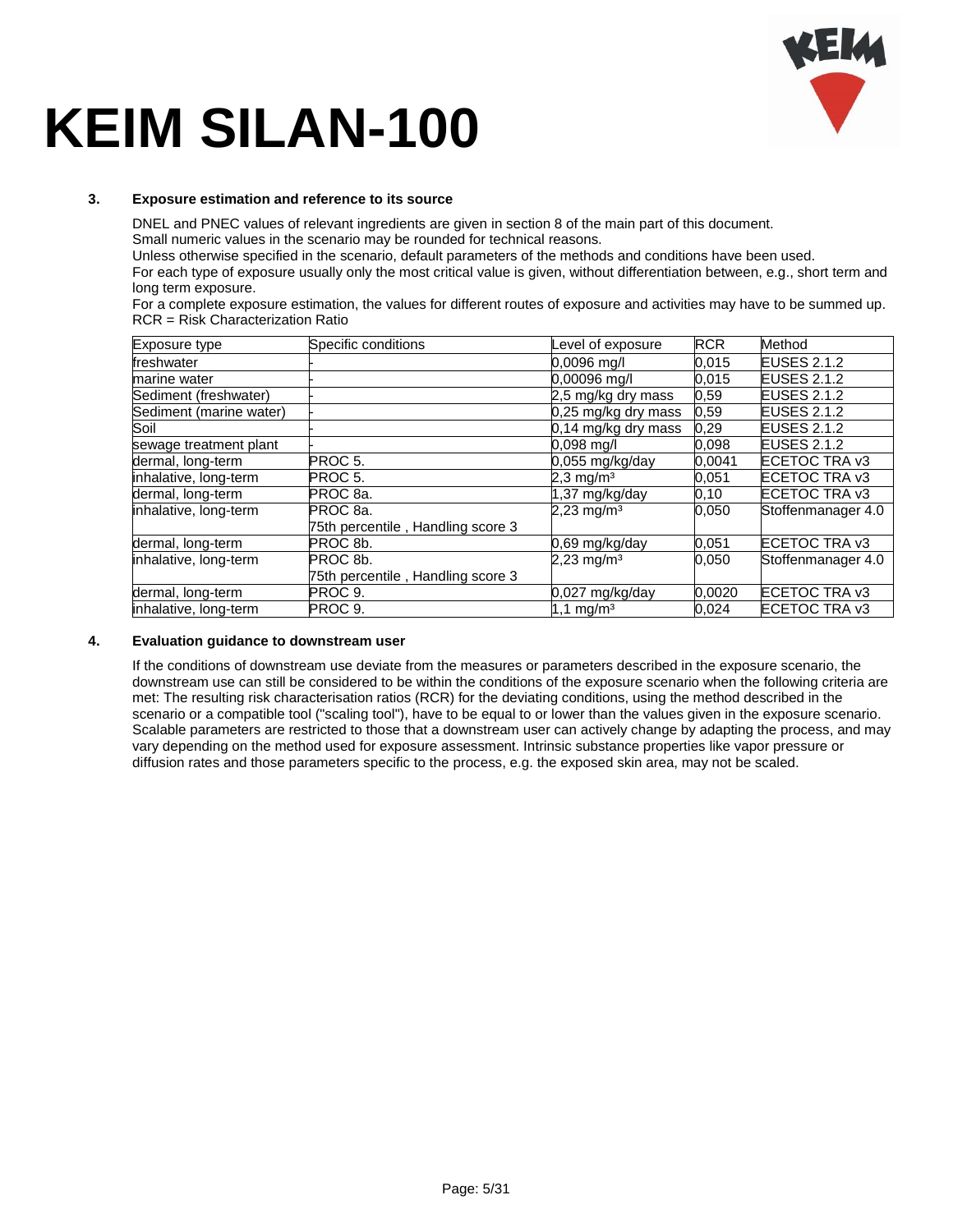

### **ES2 Use of coatings and plasters; professional**

#### **1. Processes and activities covered by this description**

The contribution of PROC 19 to overall exposure is negligible compared to the other PROCs, therefore PROC 19 exposure was not quantified separately.

#### **Relevant use descriptors for this scenario:**

**SU 22:** Professional uses: Public domain (administration, education, entertainment, services, craftsmen) **ERC8c:** Wide dispersive indoor use resulting in inclusion into or onto a matrix; **ERC8f:** Wide dispersive outdoor use resulting in inclusion into or onto a matrix

**PROC10:** Roller application or brushing; **PROC11:** Non industrial spraying; **PROC19:** Hand-mixing with intimate contact and only PPE available

**SU19: Building and construction work** 

**PC9a:** Coatings and paints, thinners, paint removers; **PC9b:** Fillers, putties, plasters, modelling clay

#### **Concentration of substance in preparation/mixture or article:**

The exposure scenario is based on the following ingredients: Triethoxy(2,4,4-trimethylpentyl)silane

Relevant substance concentrations are given in the contributing scenarios. Unless otherwise stated, values in the exposure scenarios are related to the following substances, and not to the complete product.

#### **2. Exposure scenarios**

#### **2.1 Contributing scenario controlling environmental exposure**

#### **Amounts used:**

For this scenario, it is not relevant to specify quantitative data. Professional users and consumers generally have no control over the environmental conditions of their use.

#### **2.2 Contributing scenario controlling worker exposure**: **PROC10; PROC11; PROC19**

#### **Concentration of substance in preparation/mixture or article:**

<=4% Triethoxy(2,4,4-trimethylpentyl)silane

#### **Physical state during application:**

liquid

Vapour pressure .............................. : 0,22 Pa Process temperature........................ : 25 °C

#### **Amounts used:**

Not of relevance.

#### **Duration and frequency of use:**

Exposure time.................................. : > 4 h; per shift

#### **3. Exposure estimation and reference to its source**

DNEL and PNEC values of relevant ingredients are given in section 8 of the main part of this document.

Small numeric values in the scenario may be rounded for technical reasons.

Unless otherwise specified in the scenario, default parameters of the methods and conditions have been used. For each type of exposure usually only the most critical value is given, without differentiation between, e.g., short term and long term exposure.

For a complete exposure estimation, the values for different routes of exposure and activities may have to be summed up. RCR = Risk Characterization Ratio

| Exposure type         | Specific conditions               | Level of exposure       | <b>RCR</b> | Method             |
|-----------------------|-----------------------------------|-------------------------|------------|--------------------|
| dermal, long-term     | PROC 10.                          | $1.1 \text{ mg/kg/day}$ | 0.082      | ECETOC TRA v3      |
| inhalative, long-term | PROC 10.                          | $1,61 \text{ mg/m}^3$   | 0.036      | Stoffenmanager 4.0 |
|                       | 75th percentile, Handling score 3 |                         |            |                    |
| dermal, long-term     | PROC 11.                          | $4,3$ mg/kg/day         | 0.32       | ECETOC TRA v3      |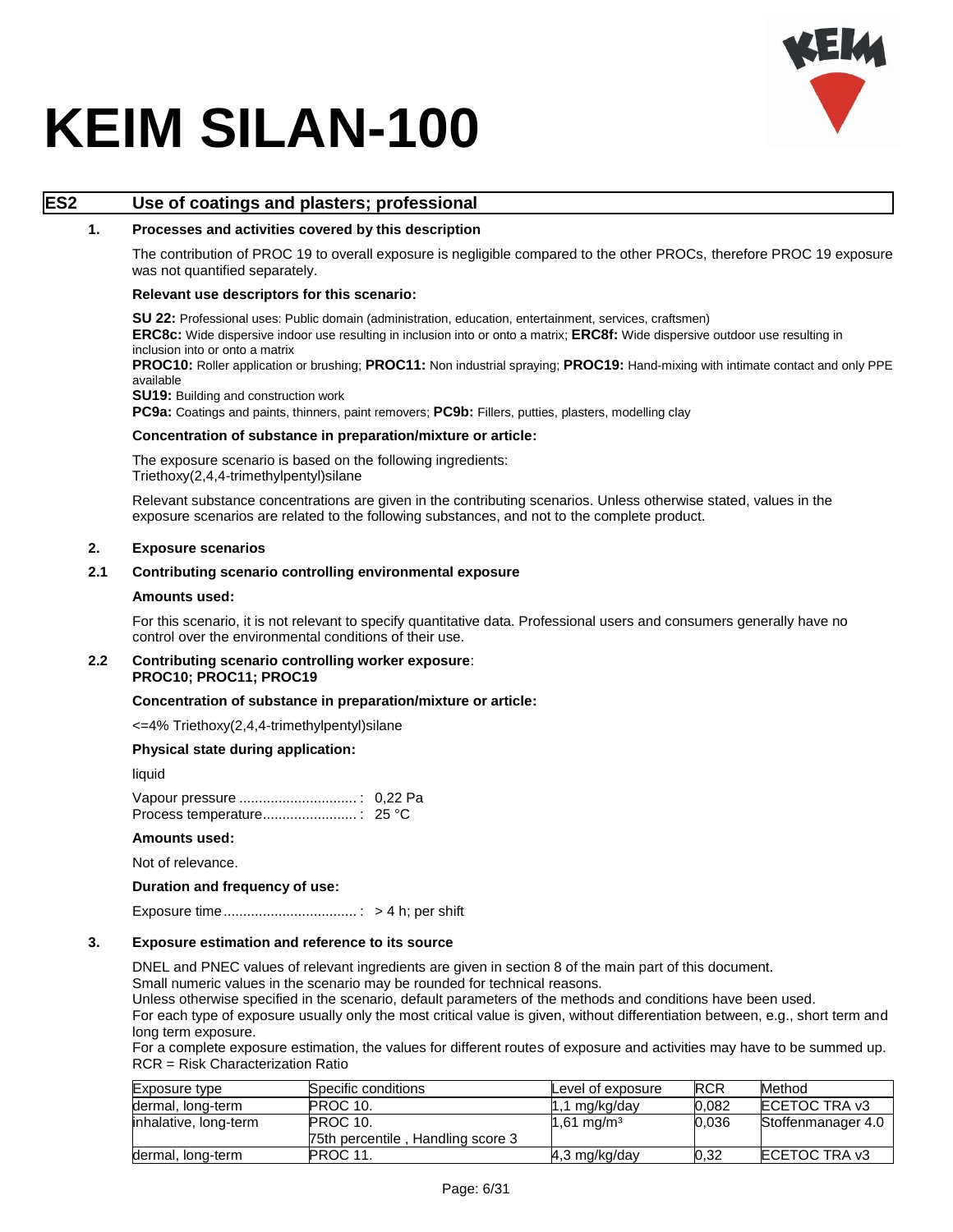

| inhalative, long-term | PROC 11<br>75th percentile, Handling score 10 | $3,56 \text{ mg/m}^3$ | 0.079 | Stoffenmanager 4.0 |
|-----------------------|-----------------------------------------------|-----------------------|-------|--------------------|
|-----------------------|-----------------------------------------------|-----------------------|-------|--------------------|

**4. Evaluation guidance to downstream user**

Information on scaling is not available for this scenario.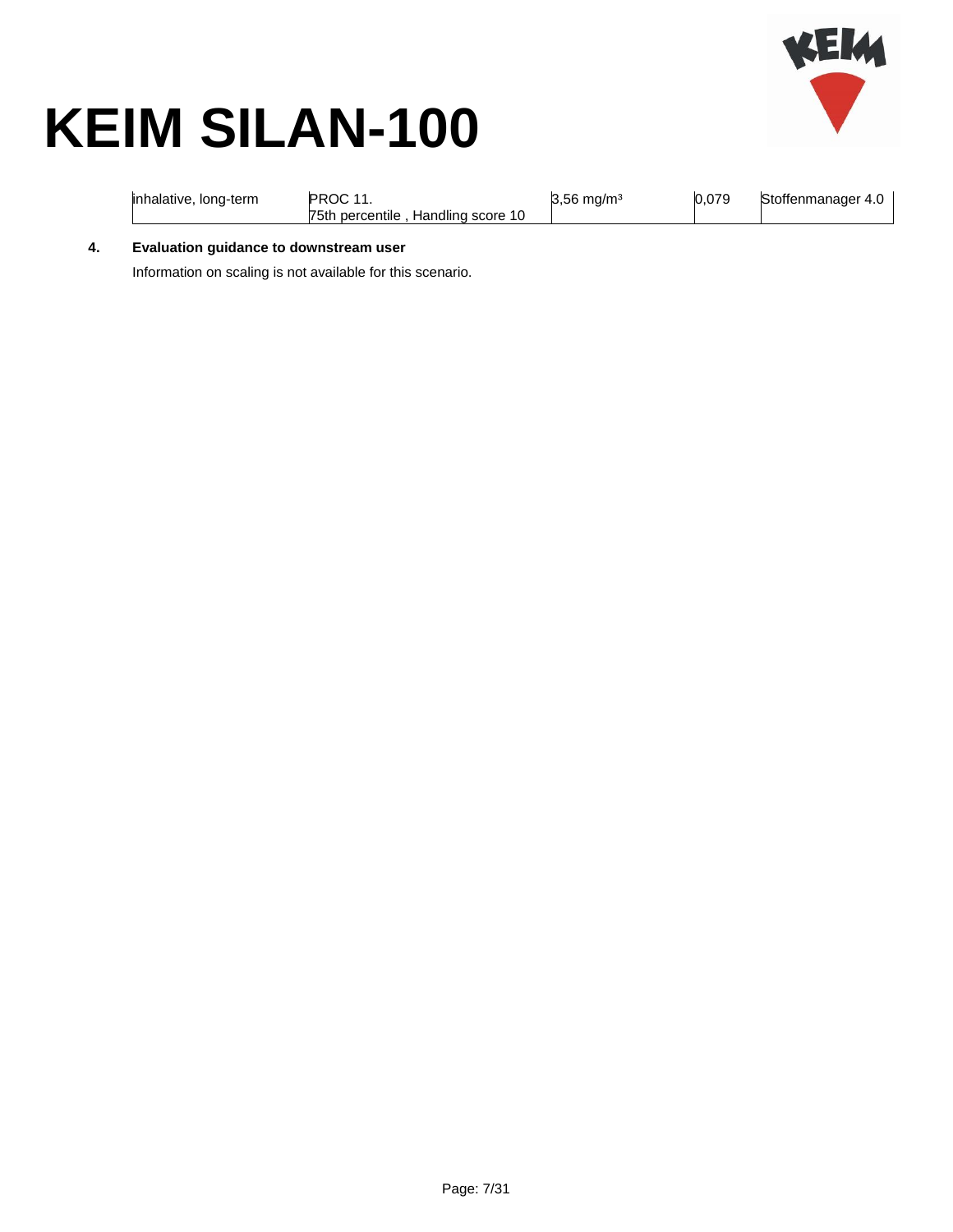

### **ES3 Use of coatings and plasters; consumer**

#### **1. Processes and activities covered by this description**

#### **Relevant use descriptors for this scenario:**

**SU 21:** Consumer uses: Private households (= general public = consumers)

**ERC8c:** Wide dispersive indoor use resulting in inclusion into or onto a matrix; **ERC8f:** Wide dispersive outdoor use resulting in inclusion into or onto a matrix

**PROC10:** Roller application or brushing; **PROC11:** Non industrial spraying; **PROC19:** Hand-mixing with intimate contact and only PPE available

**PC9a:** Coatings and paints, thinners, paint removers; **PC9b:** Fillers, putties, plasters, modelling clay

#### **Concentration of substance in preparation/mixture or article:**

The exposure scenario is based on the following ingredients: Triethoxy(2,4,4-trimethylpentyl)silane

Relevant substance concentrations are given in the contributing scenarios. Unless otherwise stated, values in the exposure scenarios are related to the following substances, and not to the complete product.

#### **2. Exposure scenarios**

#### **2.1 Contributing scenario controlling environmental exposure**

#### **Amounts used:**

For this scenario, it is not relevant to specify quantitative data. Professional users and consumers generally have no control over the environmental conditions of their use.

#### **2.2 Contributing scenario controlling consumer exposure**: **PROC10; PROC11; PROC19**

#### **Concentration of substance in preparation/mixture or article:**

<=4% Triethoxy(2,4,4-trimethylpentyl)silane

#### **Physical state during application:**

liquid

#### . **Amounts used:**

once per year................................... : 1,000 kg (The given value refers to the amount of the mixture, not the substance.)

#### **Duration and frequency of use:**

Frequency of use ............................. : once per year

#### **Human factors not influenced by risk management:**

Exposed skin area ........................... : Both hands, front and back (960 cm²).

Inhalation rate .................................. : 26 m³/day

Respiratory rate for light excercise.

#### **3. Exposure estimation and reference to its source**

DNEL and PNEC values of relevant ingredients are given in section 8 of the main part of this document.

Small numeric values in the scenario may be rounded for technical reasons.

Unless otherwise specified in the scenario, default parameters of the methods and conditions have been used.

For each type of exposure usually only the most critical value is given, without differentiation between, e.g., short term and long term exposure.

For a complete exposure estimation, the values for different routes of exposure and activities may have to be summed up. RCR = Risk Characterization Ratio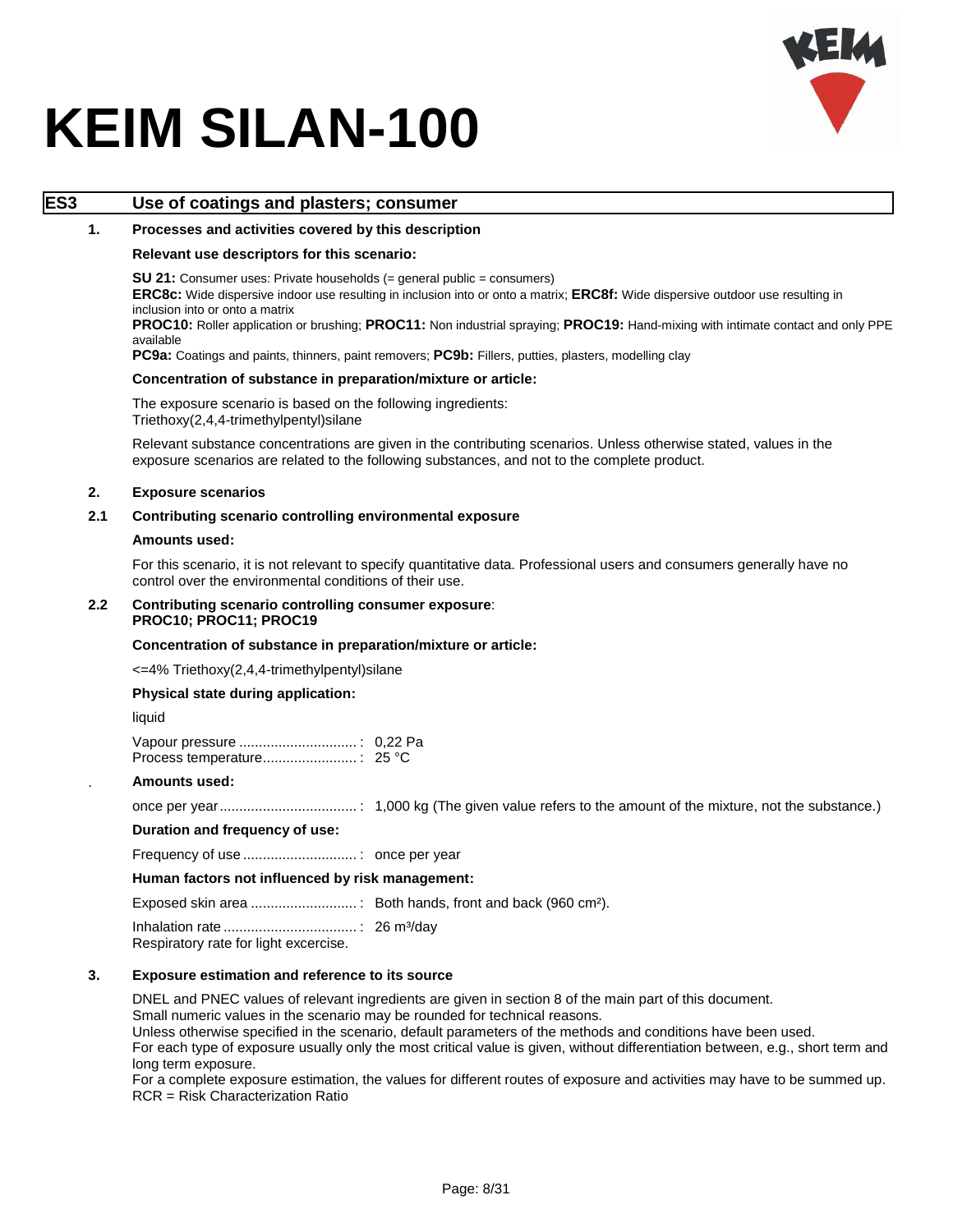

| Exposure type          | Specific conditions                                                                                            | Level of exposure            | <b>RCR</b> | Method                |
|------------------------|----------------------------------------------------------------------------------------------------------------|------------------------------|------------|-----------------------|
| dermal, short-term     | <b>Paint Products Fact Sheet</b><br>(Brush/roller painting, solvent rich<br>paint), Langmuir evaporation model | 2,22 mg/kg/day               | 0,12       | ConsExpo 4.1          |
| inhalative, short-term | <b>Paint Products Fact Sheet</b><br>(Brush/roller painting, solvent rich<br>paint), Langmuir evaporation model | $0,097$ mg/m <sup>3</sup>    | 0.0014     | ConsExpo 4.1          |
| dermal, long-term      | <b>Paint Products Fact Sheet</b><br>(Brush/roller painting, solvent rich<br>paint), Langmuir evaporation model | 0,00607 mg/kg/day            | 0,00064    | ConsExpo 4.1          |
| inhalative, long-term  | <b>Paint Products Fact Sheet</b><br>(Brush/roller painting, solvent rich<br>paint), Langmuir evaporation model | $0,000265$ mg/m <sup>3</sup> |            | 0,000024 ConsExpo 4.1 |

#### **4. Evaluation guidance to downstream user**

Information on scaling is not available for this scenario.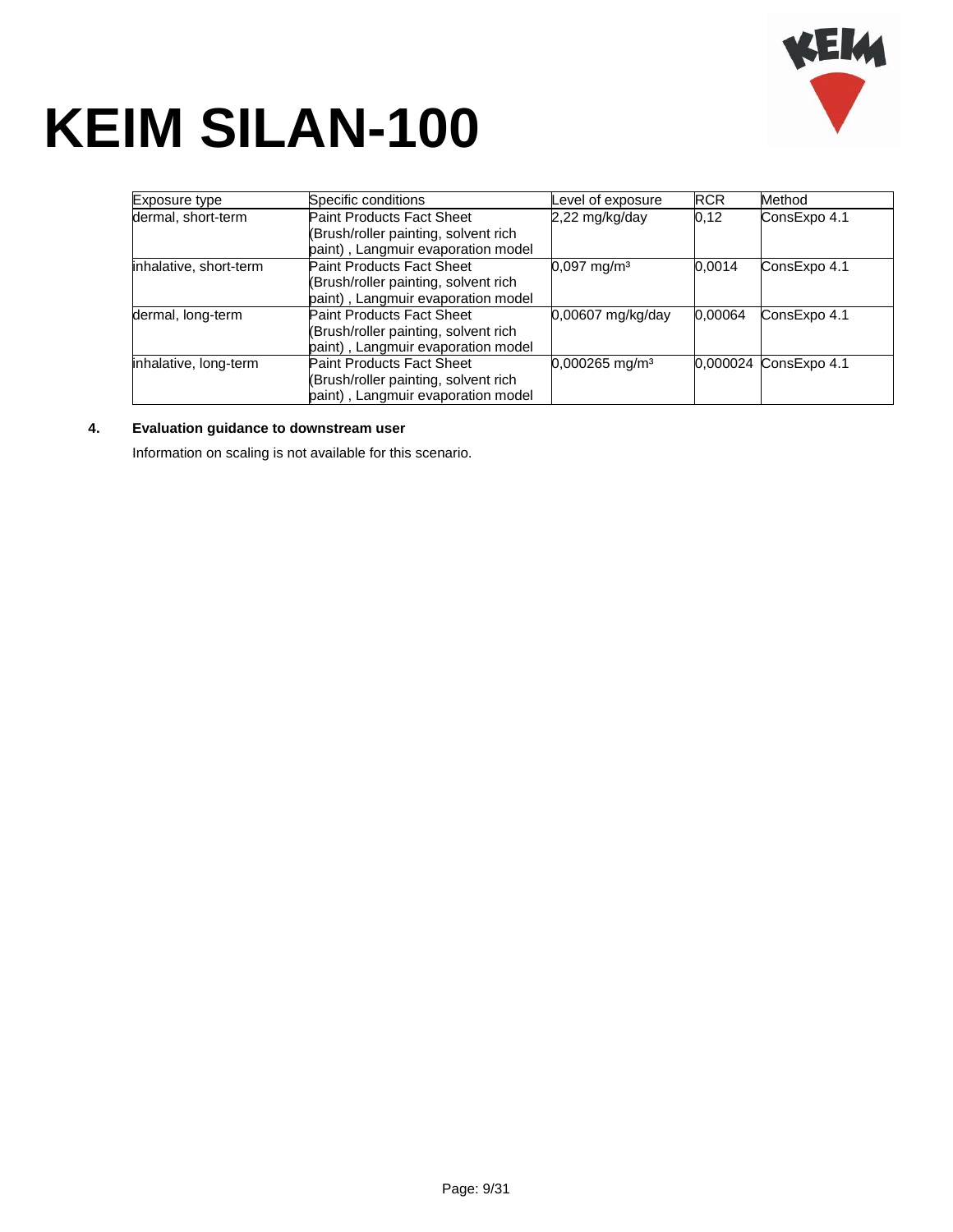

### **ES4 Formulation of masonry treatment products; industrial**

#### **1. Processes and activities covered by this description**

PROC5 is considered as a worst-case for formulation processes, so PROC3 and PROC4 are not quantified. PROC8a is considered as a worst-case for transfer and loading, so it is the only PROC that has been quantified for such activities.

#### **Relevant use descriptors for this scenario:**

**SU 3:** Industrial uses: Uses of substances as such or in preparations at industrial sites

**ERC2:** Formulation of preparations; **ERC5:** Industrial use resulting in inclusion into or onto a matrix

**PROC2:** Use in closed, continuous process with occasional controlled exposure; **PROC3:** Use in closed batch process (synthesis or formulation); **PROC4:** Use in batch and other process (synthesis) where opportunity for exposure arises; **PROC5:** Mixing or blending in batch processes for formulation of preparations and articles (multistage and/ or significant contact); **PROC8a:** Transfer of substance or preparation (charging/ discharging) from/ to vessels/ large containers at non-dedicated facilities; **PROC8b:** Transfer of substance or preparation (charging/ discharging) from/ to vessels/ large containers at dedicated facilities; **PROC9:** Transfer of substance or preparation into small containers (dedicated filling line, including weighing)

**SU 10:** Formulation [mixing] of preparations and/ or re-packaging (excluding alloys); **SU13:** Manufacture of other non-metallic mineral products, e.g. plasters, cement

**PC0:** Other (use UCN codes); **UCN K35900:** Other construction materials

#### **Concentration of substance in preparation/mixture or article:**

The exposure scenario is based on the following ingredients: Triethoxy(2,4,4-trimethylpentyl)silane

Relevant substance concentrations are given in the contributing scenarios. Unless otherwise stated, values in the exposure scenarios are related to the following substances, and not to the complete product.

#### **2. Exposure scenarios**

#### **2.1 Contributing scenario controlling environmental exposure**: **ERC2; ERC5**

#### **Concentration of substance in preparation/mixture or article:**

<=100% Triethoxy(2,4,4-trimethylpentyl)silane

#### **Amounts used:**

#### **Duration and frequency of use:**

Environment..................................... : 50 days/year

#### **Environment factors not influenced by risk management:**

| Receiving Surface Water (Flow Rate): 18.000 m <sup>3</sup> /day |  |
|-----------------------------------------------------------------|--|
|                                                                 |  |
| Dilution factor (coastal areas) : 100                           |  |

#### **Other given operational conditions affecting environmental exposure:**

#### **Conditions and measures related to sewage treatment plant:**

### **Conditions and measures related to external treatment of waste for disposal:**

Solid wastes are ultimately disposed of via landfill or incineration.

#### **2.2 Contributing scenario controlling worker exposure**: **PROC5**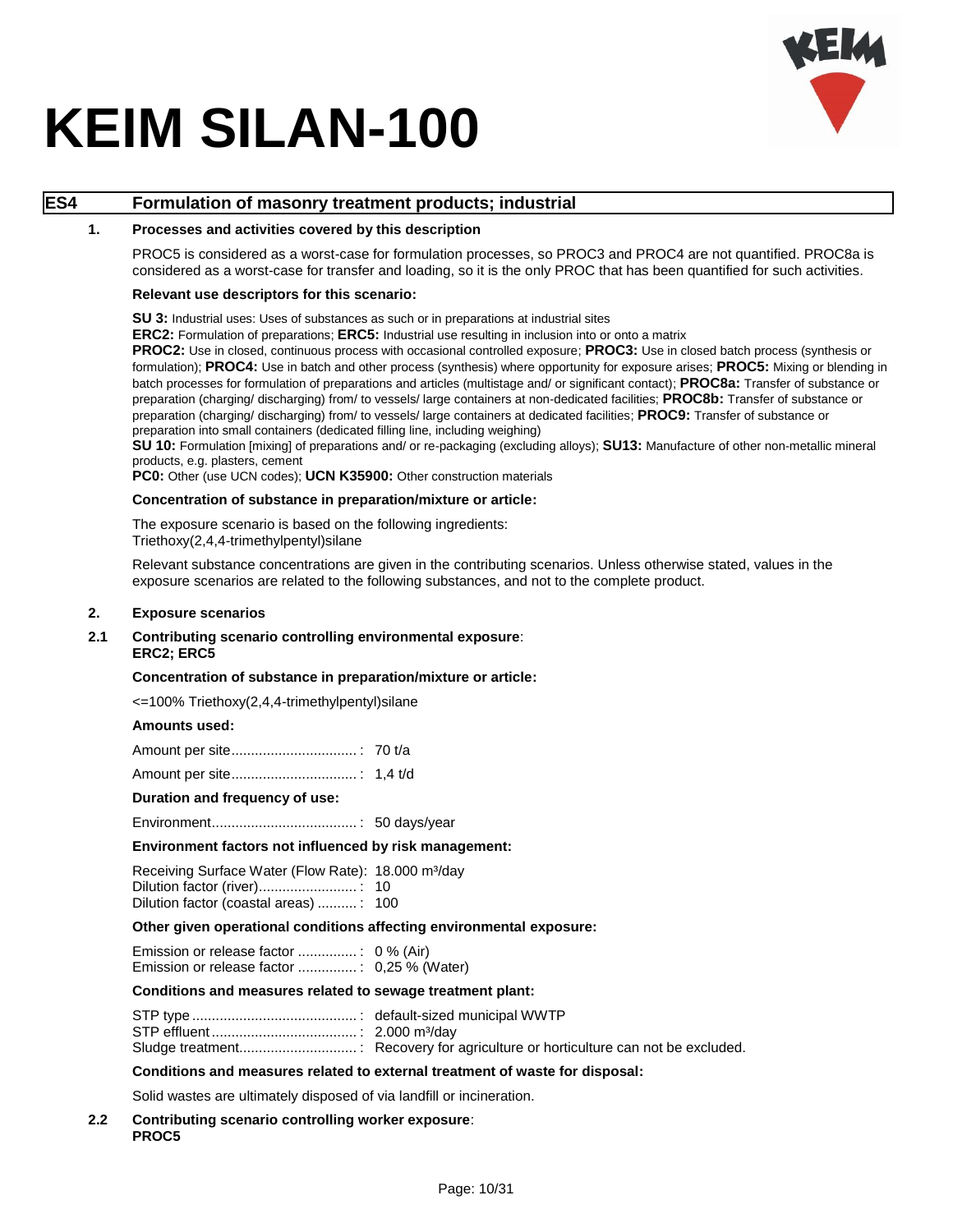

#### **Concentration of substance in preparation/mixture or article:**

<=100% Triethoxy(2,4,4-trimethylpentyl)silane

#### **Physical state during application:**

liquid

#### **Amounts used:**

Not of relevance.

**Duration and frequency of use:**

Exposure time.................................. : 15 - 60 min; per shift

#### **Risk management measures related to human health (worker):**

Take appropriate measures to avoid static discharges. These include careful connection to electric power-points, grounding of machinery and equipment, and/or transport under protective gas. Equipment and containers must be inerted by purging with dry nitrogen. Use explosion-protected equipment/appliances and spark-free tools. Vapours/aerosols should be exhausted directly at place of formation. Adequate facilities for isolation of spilled liquids by collection or drainage have to be provided.

Local exhaust ventilation required. (Effectiveness: 90 %)

Wear chemically resistant gloves (tested to EN374) in combination with 'basic' employee training. (Effectiveness: 90 %)

Wear suitable coveralls to prevent exposure to the skin.

Wear eye/face protection.

#### **Additional good practice advice beyond the REACH CSA:**

For high vapor concentrations, use respiratory protective equipment.

#### **2.3 Contributing scenario controlling worker exposure**: **PROC8a; PROC8b; PROC9**

**Concentration of substance in preparation/mixture or article:**

<=100% Triethoxy(2,4,4-trimethylpentyl)silane

#### **Physical state during application:**

liquid

#### **Amounts used:**

Not of relevance.

**Duration and frequency of use:**

Exposure time.................................. : > 4 h; per shift

#### **Other given operational conditions affecting worker exposure:**

Room volume................................... : > 100 m³

#### **Risk management measures related to human health (worker):**

Take appropriate measures to avoid static discharges. These include careful connection to electric power-points, grounding of machinery and equipment, and/or transport under protective gas. Equipment and containers must be inerted by purging with dry nitrogen. Use explosion-protected equipment/appliances and spark-free tools. Vapours/aerosols should be exhausted directly at place of formation. Adequate facilities for isolation of spilled liquids by collection or drainage have to be provided.

Provide a good standard of general ventilation. Natural ventilation is from windows and doors etc. Controlled ventilation means air is supplied or removed by a powered fan.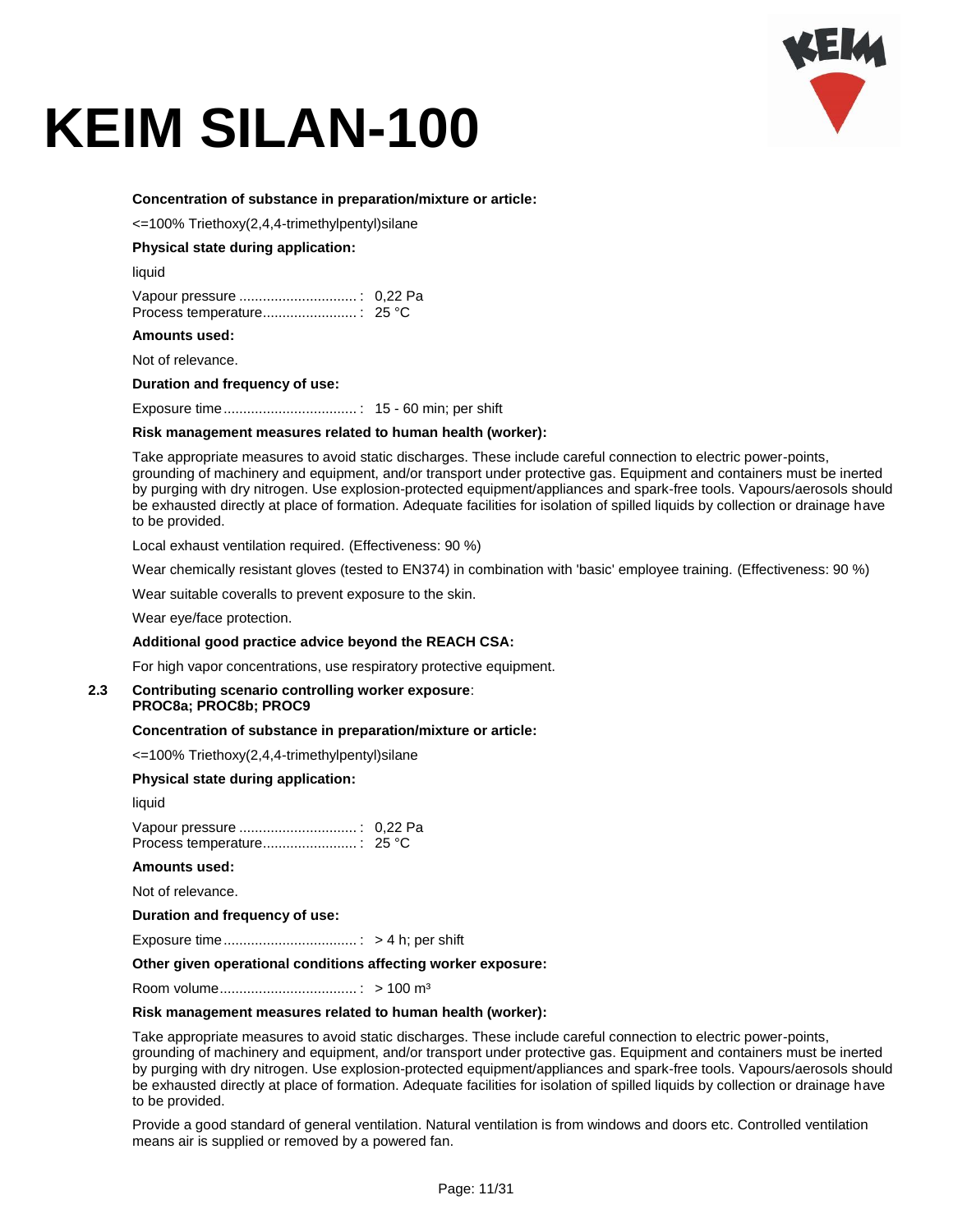

Wear chemically resistant gloves (tested to EN374) in combination with 'basic' employee training. (Effectiveness: 90 %)

Wear suitable coveralls to prevent exposure to the skin.

Wear eye/face protection.

#### **Additional good practice advice beyond the REACH CSA:**

For high vapor concentrations, use respiratory protective equipment.

#### **3. Exposure estimation and reference to its source**

DNEL and PNEC values of relevant ingredients are given in section 8 of the main part of this document.

Small numeric values in the scenario may be rounded for technical reasons.

Unless otherwise specified in the scenario, default parameters of the methods and conditions have been used. For each type of exposure usually only the most critical value is given, without differentiation between, e.g., short term and long term exposure.

For a complete exposure estimation, the values for different routes of exposure and activities may have to be summed up. RCR = Risk Characterization Ratio

| Exposure type           | Specific conditions               | Level of exposure             | <b>RCR</b> | Method             |
|-------------------------|-----------------------------------|-------------------------------|------------|--------------------|
| freshwater              |                                   | 0,0098 mg/l                   | 0,015      | <b>EUSES 2.1.2</b> |
| marine water            |                                   | 0,00098 mg/l                  | 0,015      | <b>EUSES 2.1.2</b> |
| Sediment (freshwater)   |                                   | 1,2 mg/kg dry mass            | 0,27       | <b>EUSES 2.1.2</b> |
| Sediment (marine water) |                                   | 0,12 mg/kg dry mass           | 0,27       | <b>EUSES 2.1.2</b> |
| Soil                    |                                   | $0,052$ mg/kg dry mass $0,11$ |            | <b>EUSES 2.1.2</b> |
| sewage treatment plant  |                                   | $0.1$ mg/l                    | 0.10       | <b>EUSES 2.1.2</b> |
| dermal, long-term       | PROC <sub>5</sub> .               | $0,0069$ mg/kg/day            | 0.00051    | ECETOC TRA v3      |
| inhalative, long-term   | PROC 5.                           | $1,1 \text{ mg/m}^3$          | 0,024      | ECETOC TRA v3      |
| dermal, long-term       | PROC 8a.                          | 1,37 mg/kg/day                | 0, 10      | ECETOC TRA v3      |
| by inhalation           | PROC <sub>8a</sub> .              | $2,23$ mg/m <sup>3</sup>      | 0,050      | Stoffenmanager 4.0 |
|                         | 75th percentile, Handling score 3 |                               |            |                    |

#### **4. Evaluation guidance to downstream user**

If the conditions of downstream use deviate from the measures or parameters described in the exposure scenario, the downstream use can still be considered to be within the conditions of the exposure scenario when the following criteria are met: The resulting risk characterisation ratios (RCR) for the deviating conditions, using the method described in the scenario or a compatible tool ("scaling tool"), have to be equal to or lower than the values given in the exposure scenario. Scalable parameters are restricted to those that a downstream user can actively change by adapting the process, and may vary depending on the method used for exposure assessment. Intrinsic substance properties like vapor pressure or diffusion rates and those parameters specific to the process, e.g. the exposed skin area, may not be scaled.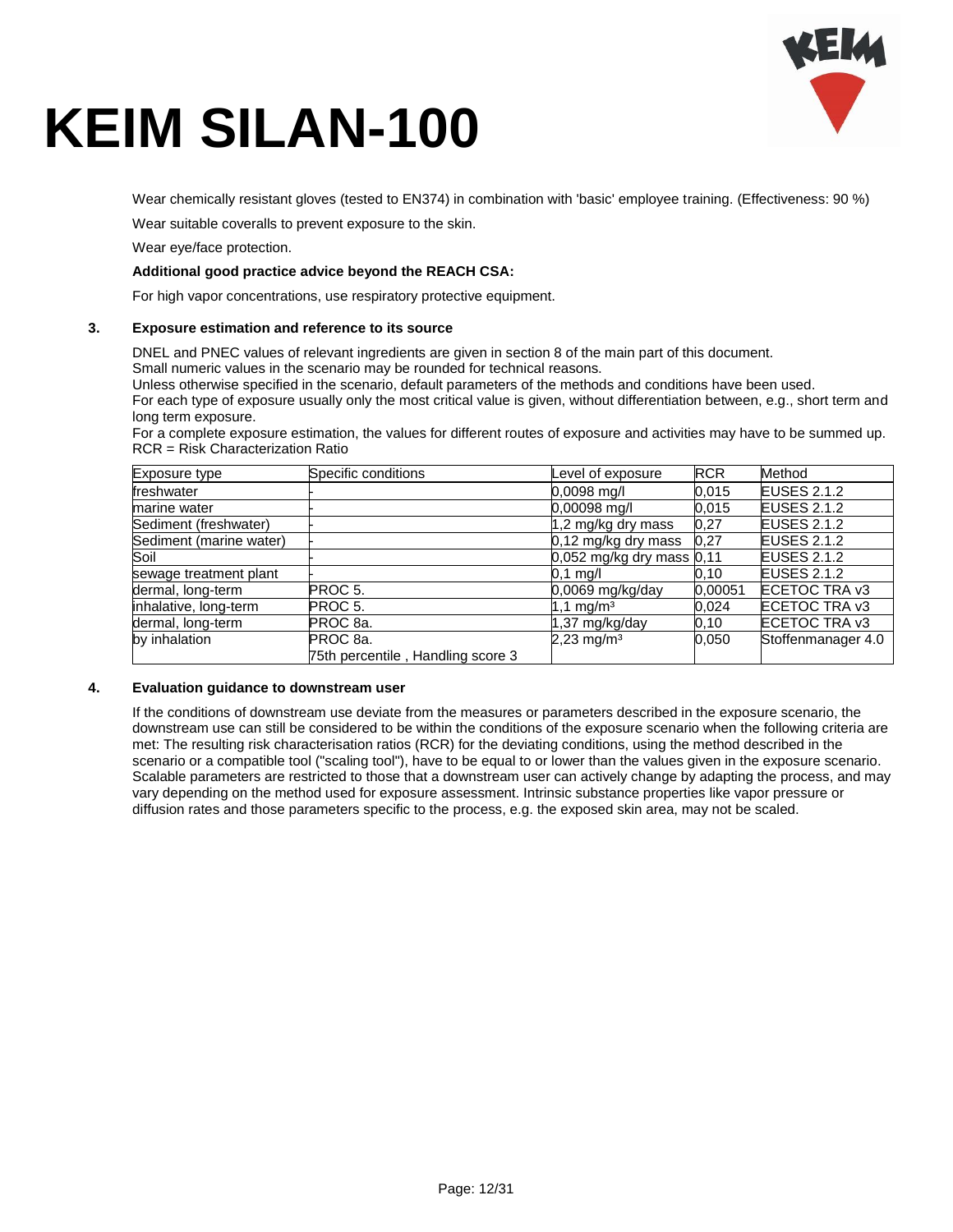

### **ES5 In mass hydrophobation; industriell**

#### **1. Processes and activities covered by this description**

PROC5 is considered as a worst-case for formulation processes, so PROC3 and PROC4 are not quantified. PROC8a is considered as a worst-case for transfer and loading, so it is the only PROC that has been quantified for such activities.

#### **Relevant use descriptors for this scenario:**

**SU 3:** Industrial uses: Uses of substances as such or in preparations at industrial sites

**ERC2:** Formulation of preparations; **ERC5:** Industrial use resulting in inclusion into or onto a matrix; **ERC6a:** Industrial use resulting in manufacture of another substance (use of intermediates); **ERC8f:** Wide dispersive outdoor use resulting in inclusion into or onto a matrix **PROC3:** Use in closed batch process (synthesis or formulation); **PROC4:** Use in batch and other process (synthesis) where opportunity for exposure arises; **PROC5:** Mixing or blending in batch processes for formulation of preparations and articles (multistage and/ or significant contact); **PROC7:** Industrial spraying; **PROC8a:** Transfer of substance or preparation (charging/ discharging) from/ to vessels/ large containers at non-dedicated facilities; **PROC8b:** Transfer of substance or preparation (charging/ discharging) from/ to vessels/ large containers at dedicated facilities; **PROC9:** Transfer of substance or preparation into small containers (dedicated filling line, including weighing)

**SU 10:** Formulation [mixing] of preparations and/ or re-packaging (excluding alloys); **SU13:** Manufacture of other non-metallic mineral products, e.g. plasters, cement; **SU19:** Building and construction work

**PC15:** Non-metal-surface treatment products; **PC0:** Other (use UCN codes); **UCN K35900:** Other construction materials

#### **Concentration of substance in preparation/mixture or article:**

The exposure scenario is based on the following ingredients: Triethoxy(2,4,4-trimethylpentyl)silane

Relevant substance concentrations are given in the contributing scenarios. Unless otherwise stated, values in the exposure scenarios are related to the following substances, and not to the complete product.

#### **2. Exposure scenarios**

**2.1 Contributing scenario controlling environmental exposure**: **ERC2; ERC5**

#### **Concentration of substance in preparation/mixture or article:**

<=100% Triethoxy(2,4,4-trimethylpentyl)silane

#### **Amounts used:**

Amount per site................................ : 0,54 t/d

#### **Duration and frequency of use:**

Environment..................................... : 37 days/year

#### **Environment factors not influenced by risk management:**

| Receiving Surface Water (Flow Rate): 18.000 m <sup>3</sup> /day |  |
|-----------------------------------------------------------------|--|
|                                                                 |  |
| Dilution factor (coastal areas) : 100                           |  |

#### **Other given operational conditions affecting environmental exposure:**

Emission or release factor ............... : 1,7 % (Air) Emission or release factor ............... : 0 % (Water)

#### **Conditions and measures related to sewage treatment plant:**

#### **Conditions and measures related to external treatment of waste for disposal:**

Solid wastes are ultimately disposed of via landfill or incineration.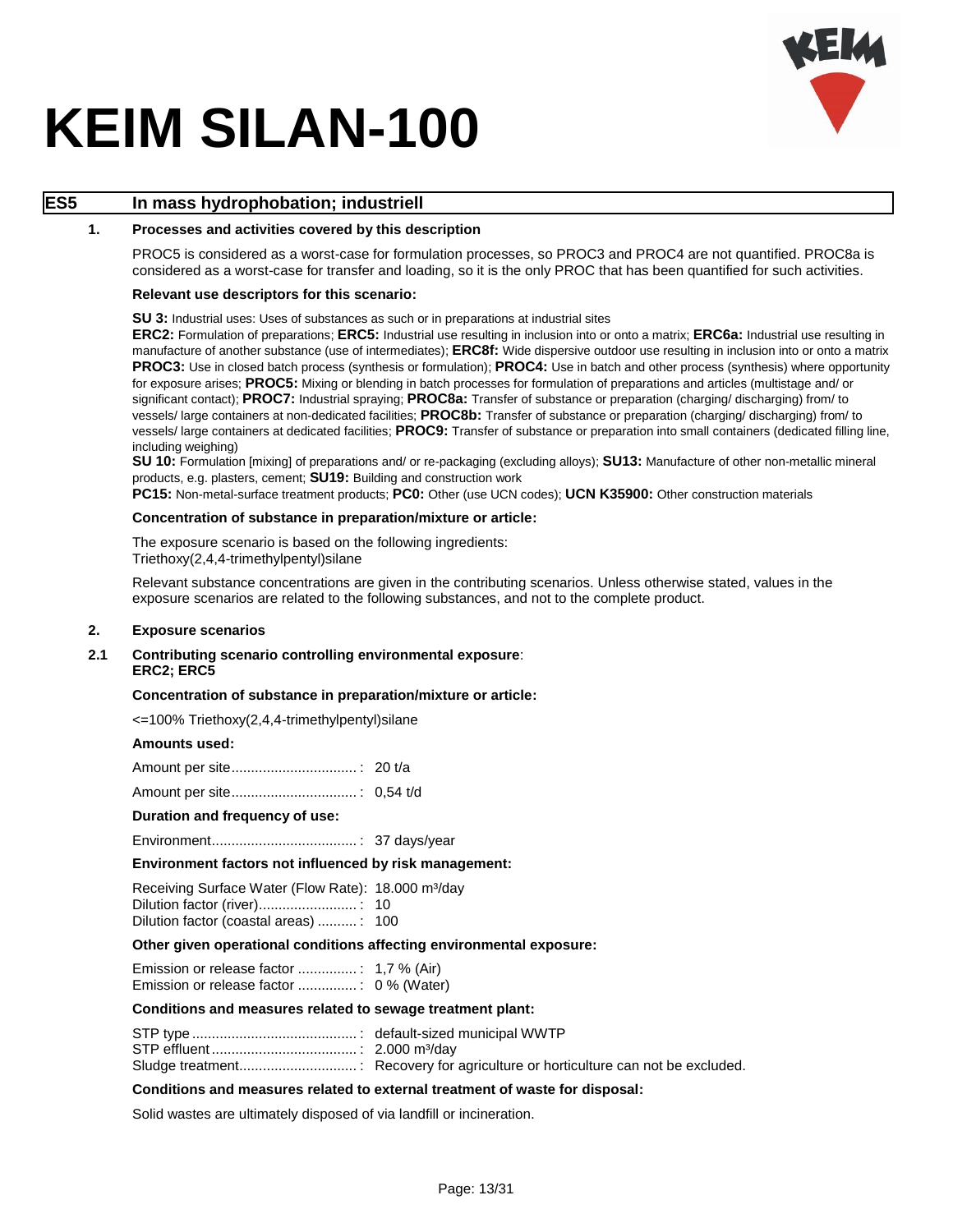

#### **2.2 Contributing scenario controlling worker exposure**: **PROC5**

#### **Concentration of substance in preparation/mixture or article:**

<=100% Triethoxy(2,4,4-trimethylpentyl)silane

#### **Physical state during application:**

liquid

#### **Amounts used:**

Not of relevance.

**Duration and frequency of use:**

Exposure time.................................. : 15 - 60 min; per shift

#### **Risk management measures related to human health (worker):**

Take appropriate measures to avoid static discharges. These include careful connection to electric power-points, grounding of machinery and equipment, and/or transport under protective gas. Equipment and containers must be inerted by purging with dry nitrogen. Use explosion-protected equipment/appliances and spark-free tools. Vapours/aerosols should be exhausted directly at place of formation. Adequate facilities for isolation of spilled liquids by collection or drainage have to be provided.

Local exhaust ventilation required. (Effectiveness: 90 %)

Wear chemically resistant gloves (tested to EN374) in combination with 'basic' employee training. (Effectiveness: 90 %)

Wear suitable coveralls to prevent exposure to the skin.

Wear eye/face protection.

#### **Additional good practice advice beyond the REACH CSA:**

For high vapor concentrations, use respiratory protective equipment.

#### **2.3 Contributing scenario controlling worker exposure**:

#### **PROC7**

#### **Concentration of substance in preparation/mixture or article:**

<=100% Triethoxy(2,4,4-trimethylpentyl)silane

#### **Physical state during application:**

liquid

Vapour pressure .............................. : 0,22 Pa Process temperature........................ : 25 °C

#### **Amounts used:**

Not of relevance.

#### **Duration and frequency of use:**

Exposure time.................................. : 15 - 60 min; per shift

#### **Other given operational conditions affecting worker exposure:**

Room volume................................... : > 100 m³

#### **Risk management measures related to human health (worker):**

Take appropriate measures to avoid static discharges. These include careful connection to electric power-points, grounding of machinery and equipment, and/or transport under protective gas. Equipment and containers must be inerted by purging with dry nitrogen. Use explosion-protected equipment/appliances and spark-free tools. Vapours/aerosols should be exhausted directly at place of formation. Adequate facilities for isolation of spilled liquids by collection or drainage have to be provided.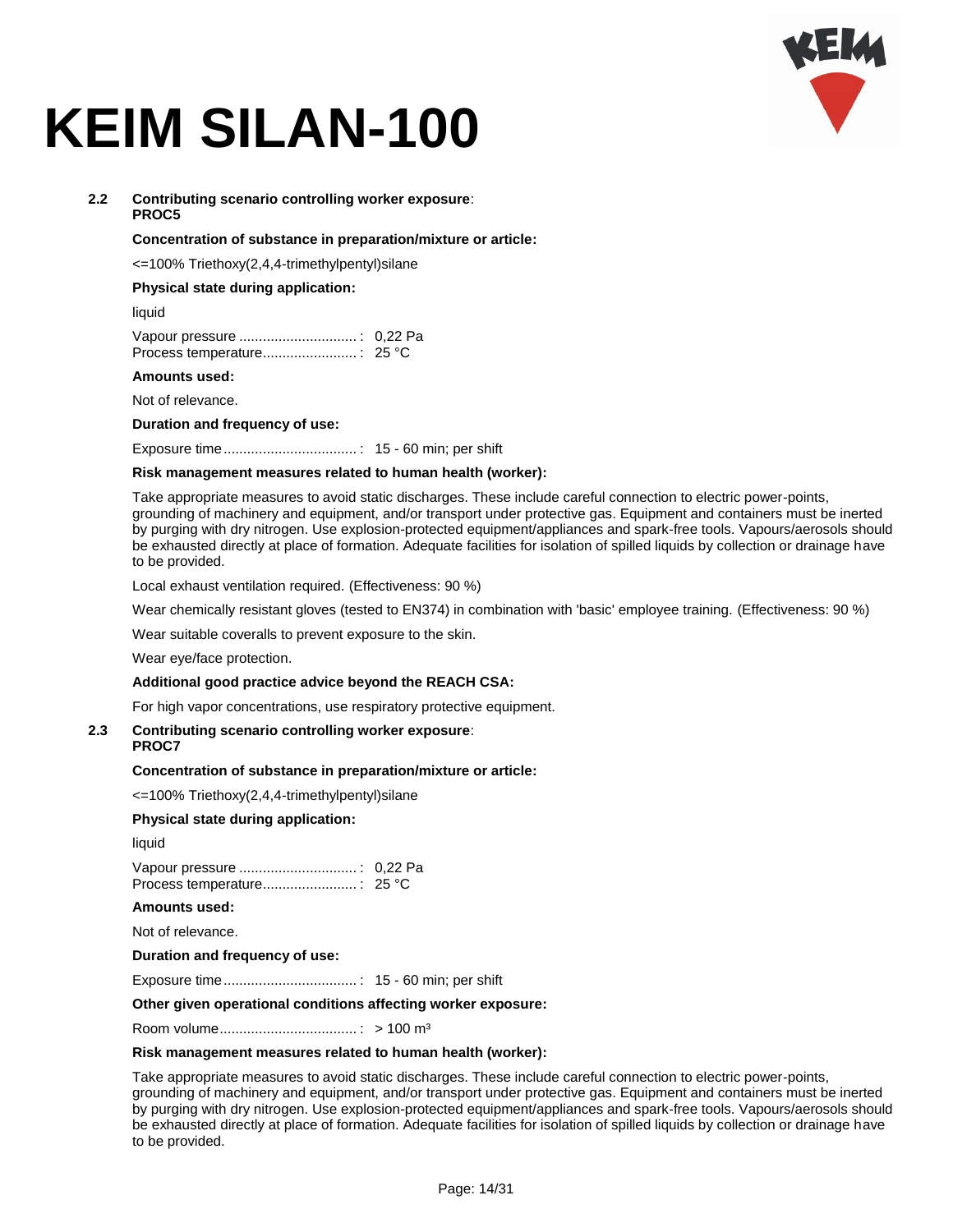Local exhaust ventilation required. (Effectiveness: 95 %)

Wear chemically resistant gloves (tested to EN374) in combination with 'basic' employee training. (Effectiveness: 90 %)

Wear suitable coveralls to prevent exposure to the skin.

Wear eye/face protection.

#### **Additional good practice advice beyond the REACH CSA:**

For high vapor concentrations, use respiratory protective equipment.

#### **2.4 Contributing scenario controlling worker exposure**: **PROC8a; PROC8b; PROC9**

#### **Concentration of substance in preparation/mixture or article:**

<=100% Triethoxy(2,4,4-trimethylpentyl)silane

#### **Physical state during application:**

liquid

#### **Amounts used:**

Not of relevance.

#### **Duration and frequency of use:**

Exposure time.................................. : > 4 h; per shift

#### **Other given operational conditions affecting worker exposure:**

Room volume................................... : > 100 m³

#### **Risk management measures related to human health (worker):**

Take appropriate measures to avoid static discharges. These include careful connection to electric power-points, grounding of machinery and equipment, and/or transport under protective gas. Equipment and containers must be inerted by purging with dry nitrogen. Use explosion-protected equipment/appliances and spark-free tools. Vapours/aerosols should be exhausted directly at place of formation. Adequate facilities for isolation of spilled liquids by collection or drainage have to be provided.

Provide a good standard of general ventilation. Natural ventilation is from windows and doors etc. Controlled ventilation means air is supplied or removed by a powered fan.

Wear chemically resistant gloves (tested to EN374) in combination with 'basic' employee training. (Effectiveness: 90 %)

Wear suitable coveralls to prevent exposure to the skin.

Wear eye/face protection.

#### **Additional good practice advice beyond the REACH CSA:**

For high vapor concentrations, use respiratory protective equipment.

#### **3. Exposure estimation and reference to its source**

DNEL and PNEC values of relevant ingredients are given in section 8 of the main part of this document.

Small numeric values in the scenario may be rounded for technical reasons.

Unless otherwise specified in the scenario, default parameters of the methods and conditions have been used.

For each type of exposure usually only the most critical value is given, without differentiation between, e.g., short term and long term exposure.

For a complete exposure estimation, the values for different routes of exposure and activities may have to be summed up. RCR = Risk Characterization Ratio

| Exposure<br>tvpe | Specific conditions | Level of exposure | <b>RCR</b> | Method                    |
|------------------|---------------------|-------------------|------------|---------------------------|
| treshwater       |                     | 0.000002<br>ma/l  | 0.000003   | <b>EUSES 2.1.2</b>        |
| marine water     |                     | .0.000001<br>ma/l | 0.000002   | $\angle$ USES 2.1.2<br>EЦ |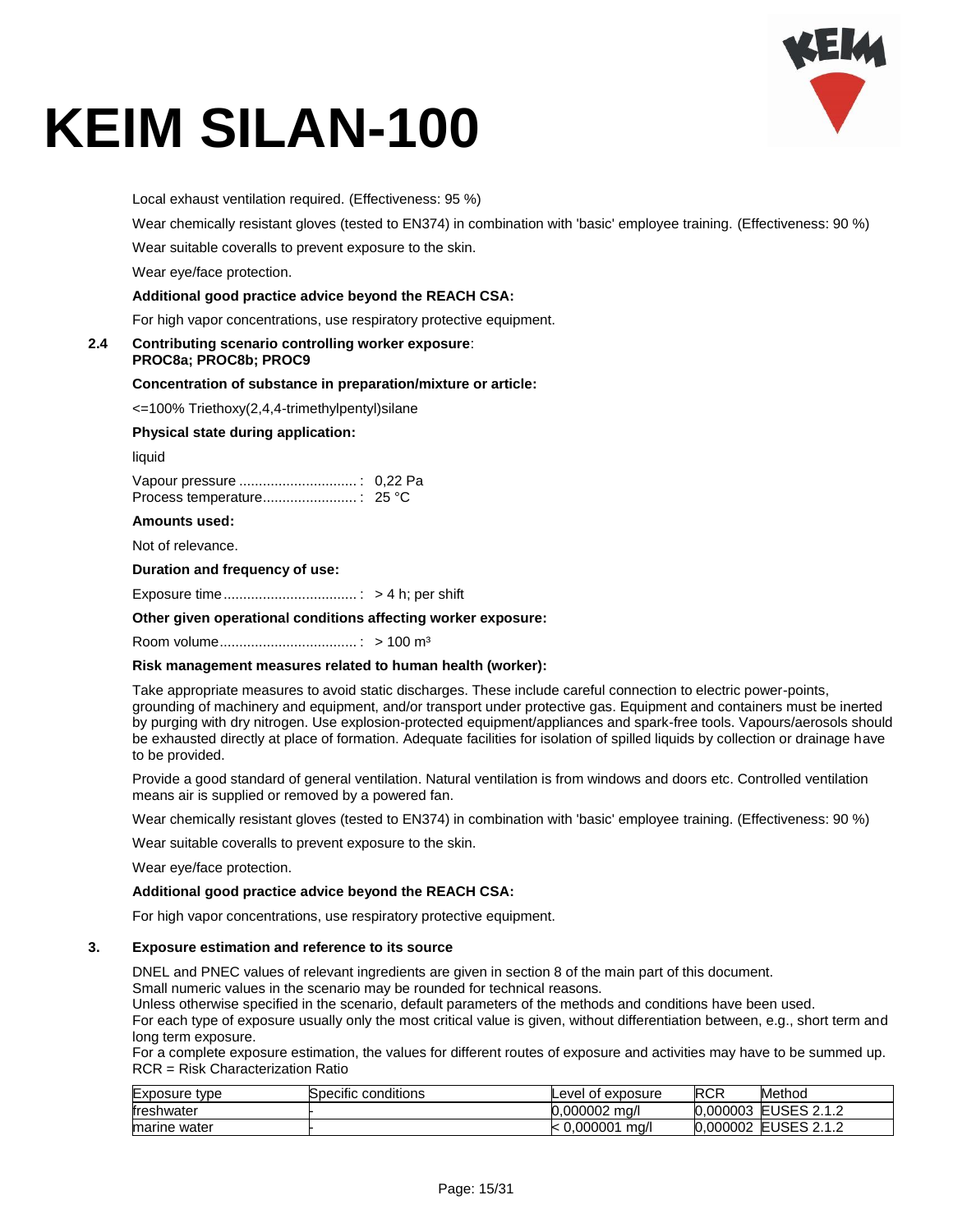

| Sediment (freshwater)   |                                   | $0,0041$ mg/kg dry             | 0.00096 | <b>EUSES 2.1.2</b> |
|-------------------------|-----------------------------------|--------------------------------|---------|--------------------|
|                         |                                   | mass                           |         |                    |
| Sediment (marine water) |                                   | 0,00041 mg/kg dry              | 0.00096 | <b>EUSES 2.1.2</b> |
|                         |                                   | mass                           |         |                    |
| Soil                    |                                   | $0,012$ mg/kg dry mass $0,024$ |         | <b>EUSES 2.1.2</b> |
| sewage treatment plant  |                                   | $0 \text{ rad}$                |         | <b>EUSES 2.1.2</b> |
| dermal, long-term       | PROC 5.                           | $0.0069$ mg/kg/day             | 0,00051 | ECETOC TRA v3      |
| inhalative, long-term   | PROC <sub>5</sub> .               | 1,1 mg/m <sup>3</sup>          | 0,024   | ECETOC TRA v3      |
| dermal, long-term       | PROC 7.                           | 4.3 mg/kg/day                  | 0.32    | ECETOC TRA v3      |
| inhalative, long-term   | PROC 7.                           | $4,91$ mg/m <sup>3</sup>       | 0,11    | Stoffenmanager 4.0 |
|                         | 75th percentile, Handling score 3 |                                |         |                    |
| dermal, long-term       | PROC 8a.                          | 1,37 mg/kg/day                 | 0.10    | ECETOC TRA v3      |
| by inhalation           | PROC <sub>8a</sub>                | $2,23$ mg/m <sup>3</sup>       | 0.050   | Stoffenmanager 4.0 |
|                         | 75th percentile, Handling score 3 |                                |         |                    |

#### **4. Evaluation guidance to downstream user**

If the conditions of downstream use deviate from the measures or parameters described in the exposure scenario, the downstream use can still be considered to be within the conditions of the exposure scenario when the following criteria are met: The resulting risk characterisation ratios (RCR) for the deviating conditions, using the method described in the scenario or a compatible tool ("scaling tool"), have to be equal to or lower than the values given in the exposure scenario. Scalable parameters are restricted to those that a downstream user can actively change by adapting the process, and may vary depending on the method used for exposure assessment. Intrinsic substance properties like vapor pressure or diffusion rates and those parameters specific to the process, e.g. the exposed skin area, may not be scaled.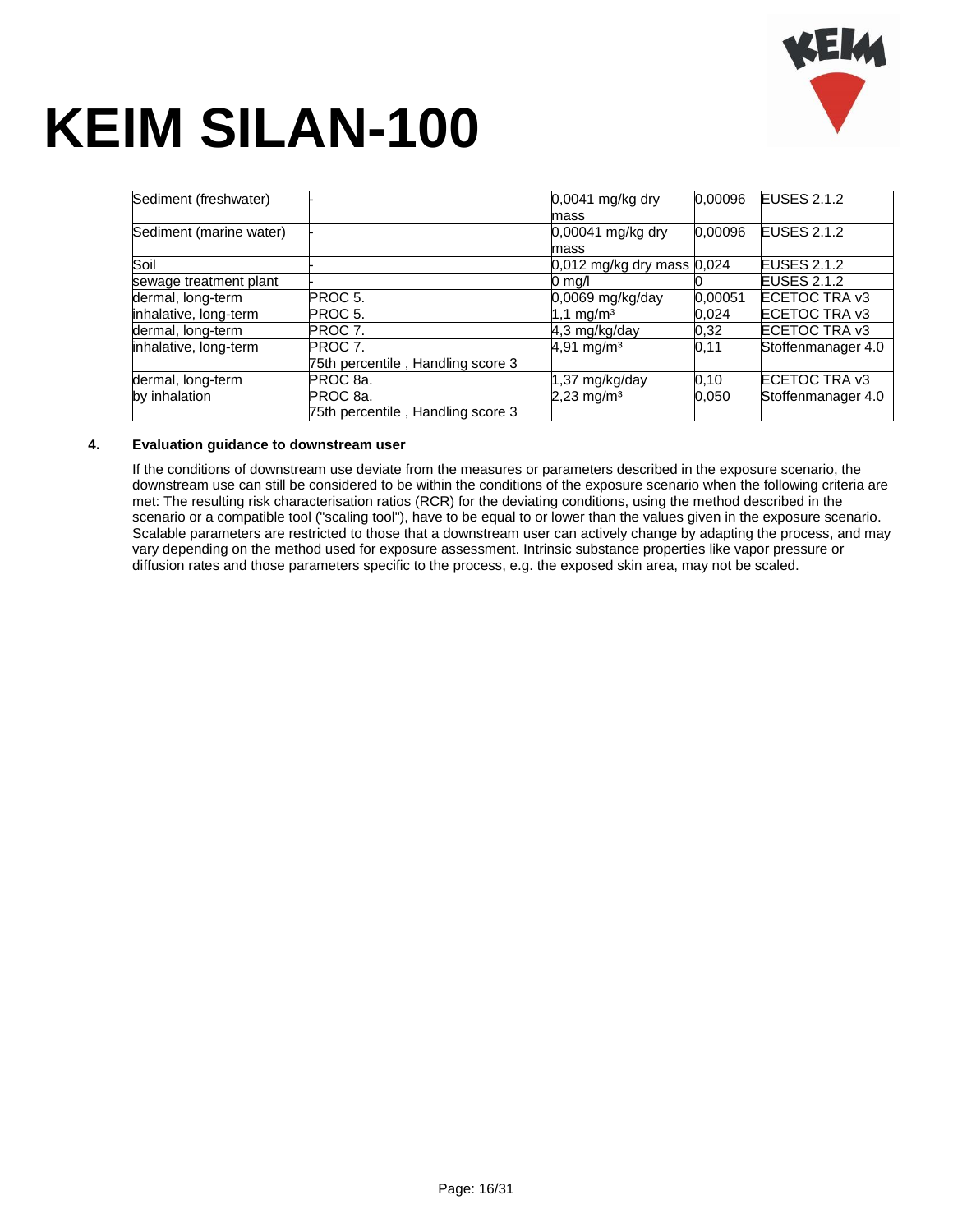

### **ES6 In mass hydrophobation; professional**

#### **1. Processes and activities covered by this description**

#### **Relevant use descriptors for this scenario:**

**SU 22:** Professional uses: Public domain (administration, education, entertainment, services, craftsmen) **ERC8f:** Wide dispersive outdoor use resulting in inclusion into or onto a matrix **PROC19:** Hand-mixing with intimate contact and only PPE available **SU19: Building and construction work PC15:** Non-metal-surface treatment products; **PC0:** Other (use UCN codes); **UCN K35900:** Other construction materials

#### **Concentration of substance in preparation/mixture or article:**

The exposure scenario is based on the following ingredients: Triethoxy(2,4,4-trimethylpentyl)silane

Relevant substance concentrations are given in the contributing scenarios. Unless otherwise stated, values in the exposure scenarios are related to the following substances, and not to the complete product.

#### **2. Exposure scenarios**

#### **2.1 Contributing scenario controlling environmental exposure**

#### **Amounts used:**

For this scenario, it is not relevant to specify quantitative data. Professional users and consumers generally have no control over the environmental conditions of their use.

#### **2.2 Contributing scenario controlling worker exposure**: **PROC19**

#### **Concentration of substance in preparation/mixture or article:**

<=1% Triethoxy(2,4,4-trimethylpentyl)silane

#### **Physical state during application:**

liquid

#### **Amounts used:**

Not of relevance.

#### **Duration and frequency of use:**

Exposure time.................................. : > 4 h; per shift

#### **3. Exposure estimation and reference to its source**

DNEL and PNEC values of relevant ingredients are given in section 8 of the main part of this document. Small numeric values in the scenario may be rounded for technical reasons.

Unless otherwise specified in the scenario, default parameters of the methods and conditions have been used.

For each type of exposure usually only the most critical value is given, without differentiation between, e.g., short term and long term exposure.

For a complete exposure estimation, the values for different routes of exposure and activities may have to be summed up. RCR = Risk Characterization Ratio

| Exposure type         | Specific conditions | Level of exposure        | <b>RCR</b>                   | Method        |
|-----------------------|---------------------|--------------------------|------------------------------|---------------|
| dermal, long-term     | PROC 19.            | . .42 mɑ/kɑ/dav          | $\overline{A}$<br><b>N.I</b> | ECETOC TRA v3 |
| inhalative, long-term | PROC 19.            | $28.3 \,\mathrm{mq/m^3}$ | 0.63                         | ECETOC TRA v3 |

### **4. Evaluation guidance to downstream user**

Information on scaling is not available for this scenario.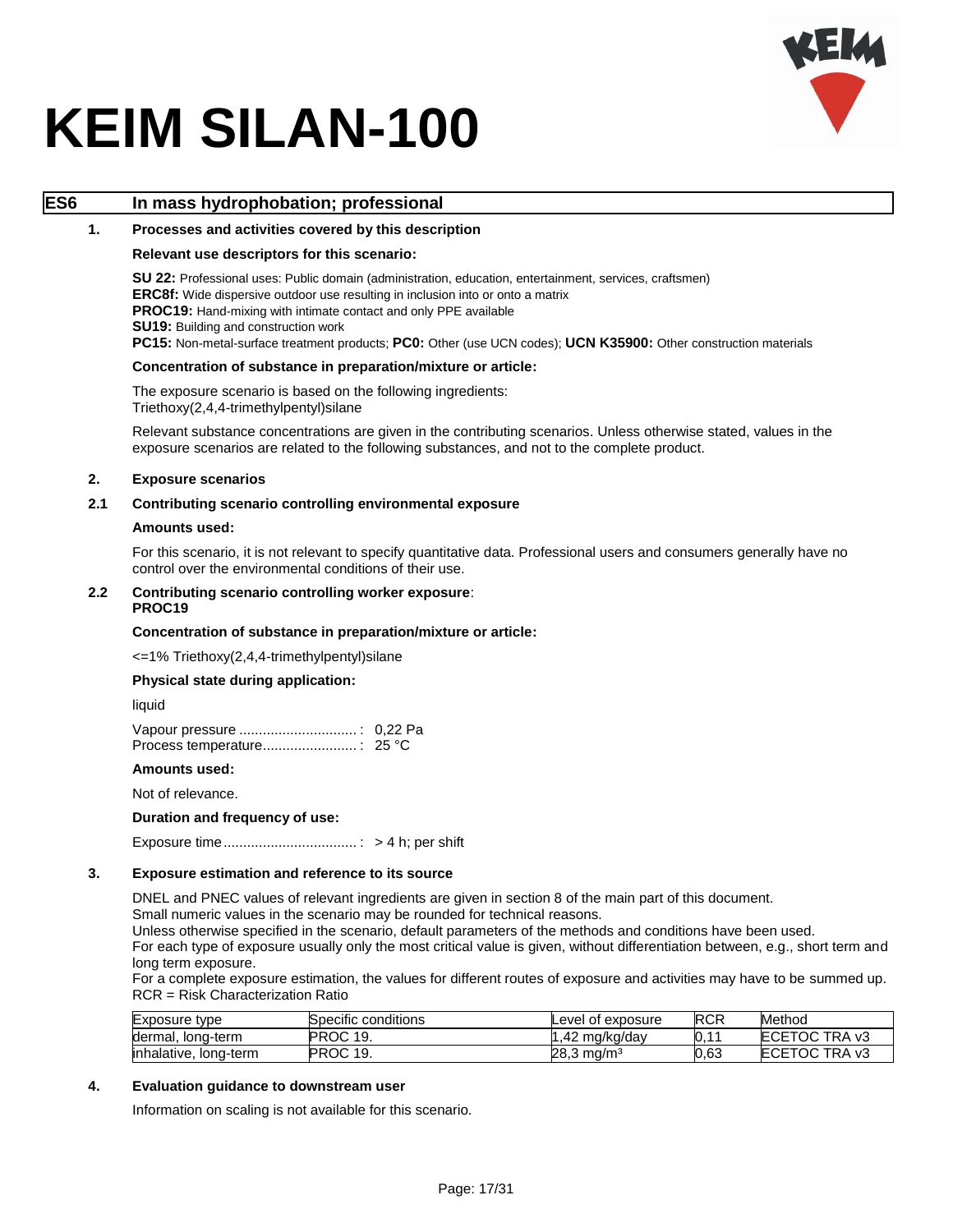

### **ES7 In mass hydrophobation; consumer**

#### **1. Processes and activities covered by this description**

#### **Relevant use descriptors for this scenario:**

**SU 21:** Consumer uses: Private households (= general public = consumers) **ERC8f:** Wide dispersive outdoor use resulting in inclusion into or onto a matrix **PROC19:** Hand-mixing with intimate contact and only PPE available **PC15:** Non-metal-surface treatment products; **PC0:** Other (use UCN codes); **UCN K35900:** Other construction materials

#### **Concentration of substance in preparation/mixture or article:**

The exposure scenario is based on the following ingredients: Triethoxy(2,4,4-trimethylpentyl)silane

Relevant substance concentrations are given in the contributing scenarios. Unless otherwise stated, values in the exposure scenarios are related to the following substances, and not to the complete product.

#### **2. Exposure scenarios**

#### **2.1 Contributing scenario controlling environmental exposure**

#### **Amounts used:**

For this scenario, it is not relevant to specify quantitative data. Professional users and consumers generally have no control over the environmental conditions of their use.

#### **2.2 Contributing scenario controlling consumer exposure**: **PROC19**

#### **Concentration of substance in preparation/mixture or article:**

<=10% Triethoxy(2,4,4-trimethylpentyl)silane

#### **Physical state during application:**

liquid

#### . **Amounts used:**

per application.................................. : 3,75 kg (The given value refers to the amount of the mixture, not the substance.)

#### **Duration and frequency of use:**

#### **3. Exposure estimation and reference to its source**

DNEL and PNEC values of relevant ingredients are given in section 8 of the main part of this document.

Small numeric values in the scenario may be rounded for technical reasons.

Unless otherwise specified in the scenario, default parameters of the methods and conditions have been used.

For each type of exposure usually only the most critical value is given, without differentiation between, e.g., short term and long term exposure.

For a complete exposure estimation, the values for different routes of exposure and activities may have to be summed up. RCR = Risk Characterization Ratio

| Exposure type      | Specific conditions                    | Level of exposure | <b>RCR</b> | Method       |
|--------------------|----------------------------------------|-------------------|------------|--------------|
| dermal, short-term | PROC 19.                               | $0.077$ mg/kg/day | 0.0041     | ConsExpo 4.1 |
|                    | Paint Products Fact Sheet (Brush and   |                   |            |              |
|                    | roller painting, two-component paints, |                   |            |              |
|                    | mixing and loading), Langmuir          |                   |            |              |
|                    | evaporation model                      |                   |            |              |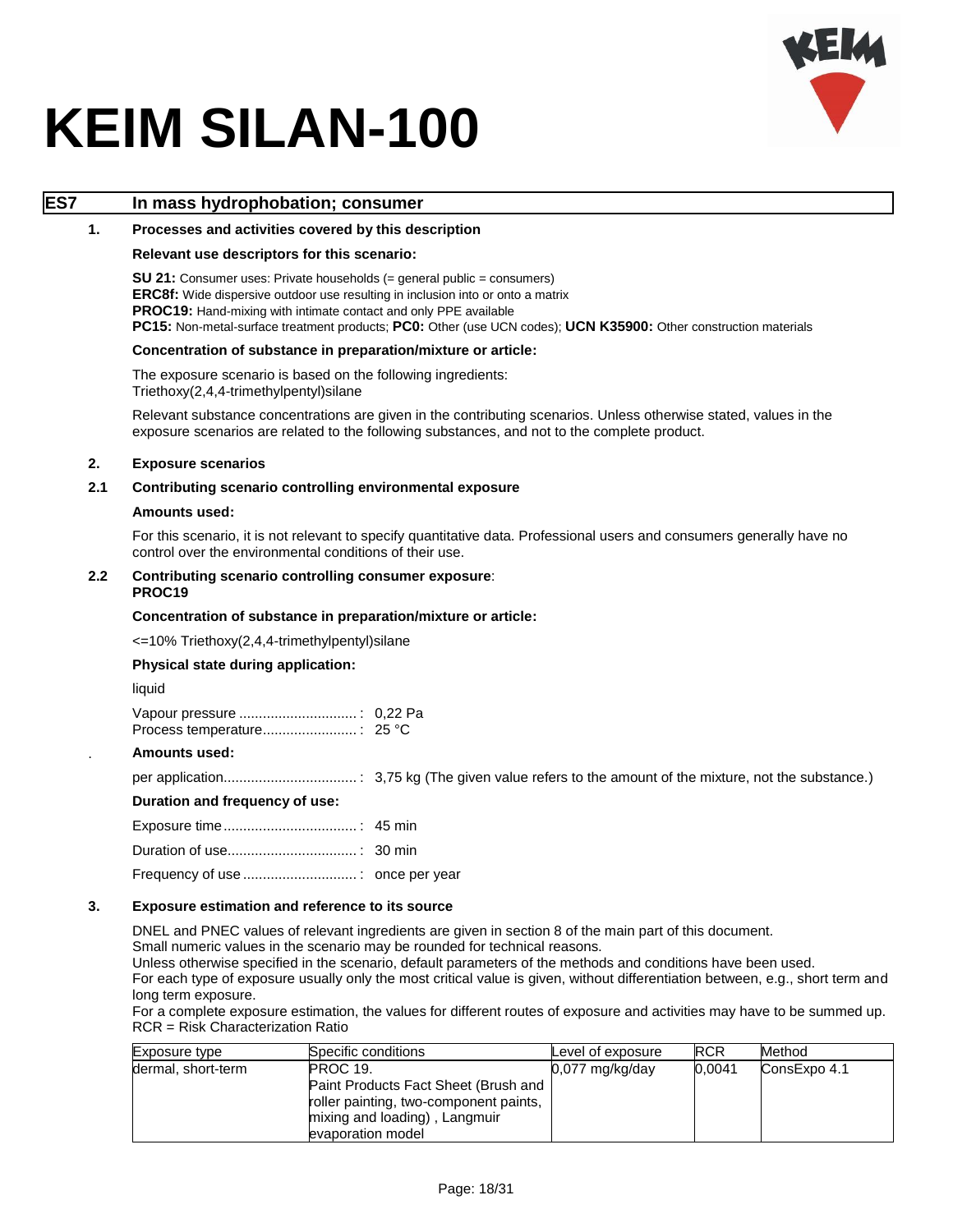

| inhalative, short-term | <b>PROC 19.</b><br>Paint Products Fact Sheet (Brush and<br>roller painting, two-component paints,<br>mixing and loading), Langmuir<br>evaporation model | $0,0099$ mg/m <sup>3</sup>   | 0.00015 | ConsExpo 4.1          |
|------------------------|---------------------------------------------------------------------------------------------------------------------------------------------------------|------------------------------|---------|-----------------------|
| dermal, long-term      | <b>PROC 19.</b><br>Paint Products Fact Sheet (Brush and<br>roller painting, two-component paints,<br>mixing and loading), Langmuir<br>evaporation model | 0,00021 mg/kg/day            |         | 0,000022 ConsExpo 4.1 |
| inhalative, long-term  | <b>PROC 19.</b><br>Paint Products Fact Sheet (Brush and<br>roller painting, two-component paints,<br>mixing and loading), Langmuir<br>evaporation model | $0,000027$ mg/m <sup>3</sup> |         | 0,000002 ConsExpo 4.1 |

### **4. Evaluation guidance to downstream user**

Information on scaling is not available for this scenario.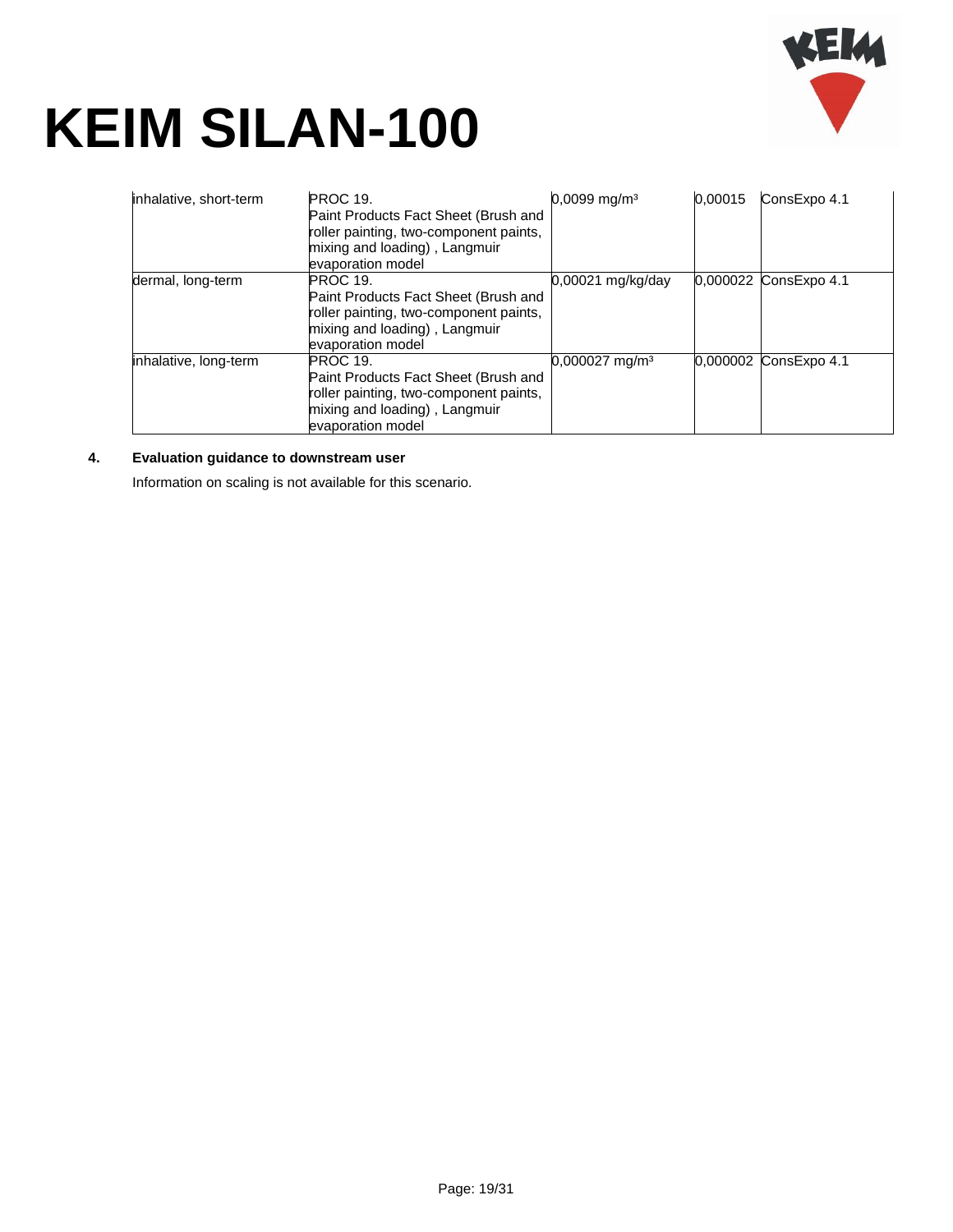

### **ES8 Use of masonry treatment products; industrial**

#### **1. Processes and activities covered by this description**

#### **Relevant use descriptors for this scenario:**

**SU 3:** Industrial uses: Uses of substances as such or in preparations at industrial sites

**ERC5:** Industrial use resulting in inclusion into or onto a matrix; **ERC8f:** Wide dispersive outdoor use resulting in inclusion into or onto a matrix

**PROC7:** Industrial spraying; **PROC8b:** Transfer of substance or preparation (charging/ discharging) from/ to vessels/ large containers at dedicated facilities; **PROC10:** Roller application or brushing; **PROC13:** Treatment of articles by dipping and pouring; **PROC19:**  Hand-mixing with intimate contact and only PPE available

**SU13:** Manufacture of other non-metallic mineral products, e.g. plasters, cement; **SU19:** Building and construction work PC0: Other (use UCN codes); UCN K35900: Other construction materials

#### **Concentration of substance in preparation/mixture or article:**

The exposure scenario is based on the following ingredients: Triethoxy(2,4,4-trimethylpentyl)silane

Relevant substance concentrations are given in the contributing scenarios. Unless otherwise stated, values in the exposure scenarios are related to the following substances, and not to the complete product.

#### **2. Exposure scenarios**

#### **2.1 Contributing scenario controlling environmental exposure**: **ERC5; ERC8f**

#### **Concentration of substance in preparation/mixture or article:**

<=100% Triethoxy(2,4,4-trimethylpentyl)silane

#### **Amounts used:**

#### **Duration and frequency of use:**

Environment..................................... : 100 days/year

#### **Environment factors not influenced by risk management:**

Receiving Surface Water (Flow Rate): 18.000 m<sup>3</sup>/day Dilution factor (river)......................... : 10 Dilution factor (coastal areas) .......... : 100

#### **Other given operational conditions affecting environmental exposure:**

Emission or release factor ............... : 1,7 % (Air) Emission or release factor ............... : 0 % (Water)

#### **Conditions and measures related to sewage treatment plant:**

#### **Conditions and measures related to external treatment of waste for disposal:**

Solid wastes are ultimately disposed of via landfill or incineration.

#### **2.2 Contributing scenario controlling worker exposure**: **PROC7; PROC8b; PROC10; PROC13; PROC19**

#### **Concentration of substance in preparation/mixture or article:**

<=100% Triethoxy(2,4,4-trimethylpentyl)silane

#### **Physical state during application:**

liquid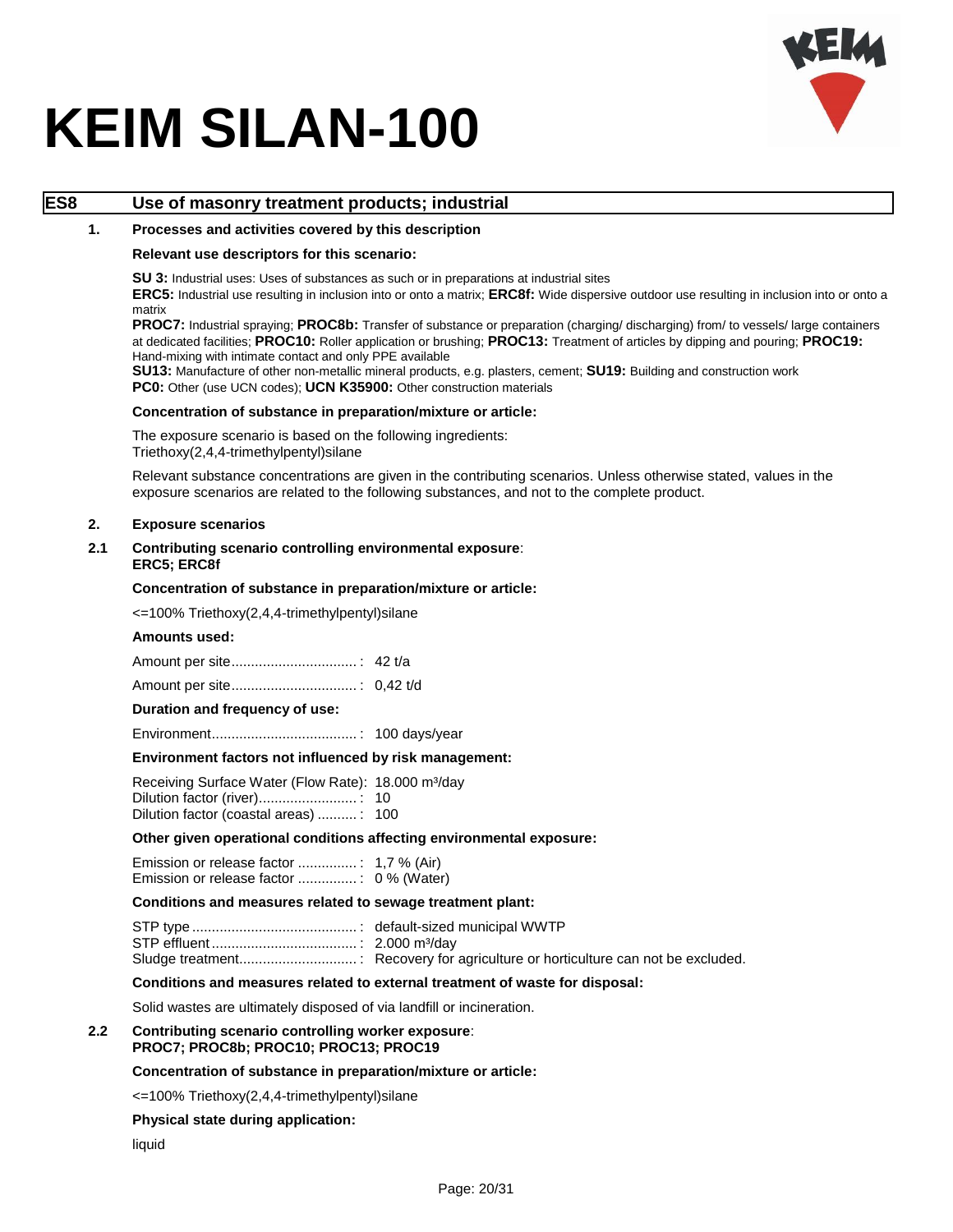

Vapour pressure .............................. : 0,22 Pa Process temperature........................ : 25 °C solid - powder **Amounts used:** Not of relevance.

#### **Duration and frequency of use:**

Exposure time.................................. : > 4 h; per shift

#### **Other given operational conditions affecting worker exposure:**

Room volume................................... : > 100 m³

#### **Risk management measures related to human health (worker):**

Take appropriate measures to avoid static discharges. These include careful connection to electric power-points, grounding of machinery and equipment, and/or transport under protective gas. Equipment and containers must be inerted by purging with dry nitrogen. Use explosion-protected equipment/appliances and spark-free tools. Vapours/aerosols should be exhausted directly at place of formation. Adequate facilities for isolation of spilled liquids by collection or drainage have to be provided.

Provide a good standard of general ventilation. Natural ventilation is from windows and doors etc. Controlled ventilation means air is supplied or removed by a powered fan.

Wear chemically resistant gloves (tested to EN374) in combination with 'basic' employee training. (Effectiveness: 90 %)

Wear suitable coveralls to prevent exposure to the skin.

Wear eye/face protection.

#### **Additional good practice advice beyond the REACH CSA:**

For high vapor concentrations, use respiratory protective equipment.

#### **3. Exposure estimation and reference to its source**

DNEL and PNEC values of relevant ingredients are given in section 8 of the main part of this document.

Small numeric values in the scenario may be rounded for technical reasons.

Unless otherwise specified in the scenario, default parameters of the methods and conditions have been used.

For each type of exposure usually only the most critical value is given, without differentiation between, e.g., short term and long term exposure.

For a complete exposure estimation, the values for different routes of exposure and activities may have to be summed up. RCR = Risk Characterization Ratio

| Exposure type           | Specific conditions                | Level of exposure              | <b>RCR</b> | Method             |
|-------------------------|------------------------------------|--------------------------------|------------|--------------------|
| freshwater              |                                    | $0,000002$ mg/l                | 0.000003   | <b>EUSES 2.1.2</b> |
| marine water            |                                    | $< 0,000001$ mg/l              | 0,000002   | <b>EUSES 2.1.2</b> |
| Sediment (freshwater)   |                                    | $0,0041$ mg/kg dry             | 0.00096    | <b>EUSES 2.1.2</b> |
|                         |                                    | mass                           |            |                    |
| Sediment (marine water) |                                    | 0,00041 mg/kg dry              | 0,00096    | <b>EUSES 2.1.2</b> |
|                         |                                    | mass                           |            |                    |
| Soil                    |                                    | $0,023$ mg/kg dry mass $0,047$ |            | <b>EUSES 2.1.2</b> |
| sewage treatment plant  |                                    | $0 \text{ m}$ a/l              |            | <b>EUSES 2.1.2</b> |
| dermal, long-term       | PROC 7.                            | 4,3 mg/kg/day                  | 0,32       | ECETOC TRA v3      |
| inhalative, long-term   | PROC 7.                            | $4,91$ mg/m <sup>3</sup>       | 0,11       | Stoffenmanager 4.0 |
|                         | 75th percentile, Handling score 10 |                                |            |                    |
| dermal, long-term       | PROC <sub>8b</sub> .               | 0,69 mg/kg/day                 | 0,051      | ECETOC TRA v3      |
| inhalative, long-term   | PROC 8b.                           | $2,23$ mg/m <sup>3</sup>       | 0.050      | Stoffenmanager 4.0 |
|                         | 75th percentile, Handling score 3  |                                |            |                    |
| dermal, long-term       | <b>PROC 10.</b>                    | 2,7 mg/kg/day                  | 0,20       | ECETOC TRA v3      |
| inhalative, long-term   | <b>PROC 10.</b>                    | $2,23$ mg/m <sup>3</sup>       | 0,050      | Stoffenmanager 4.0 |
|                         | 75th percentile, Handling score 3  |                                |            |                    |
| dermal, long-term       | PROC 13.                           | 1,4 mg/kg/day                  | 0, 10      | ECETOC TRA v3      |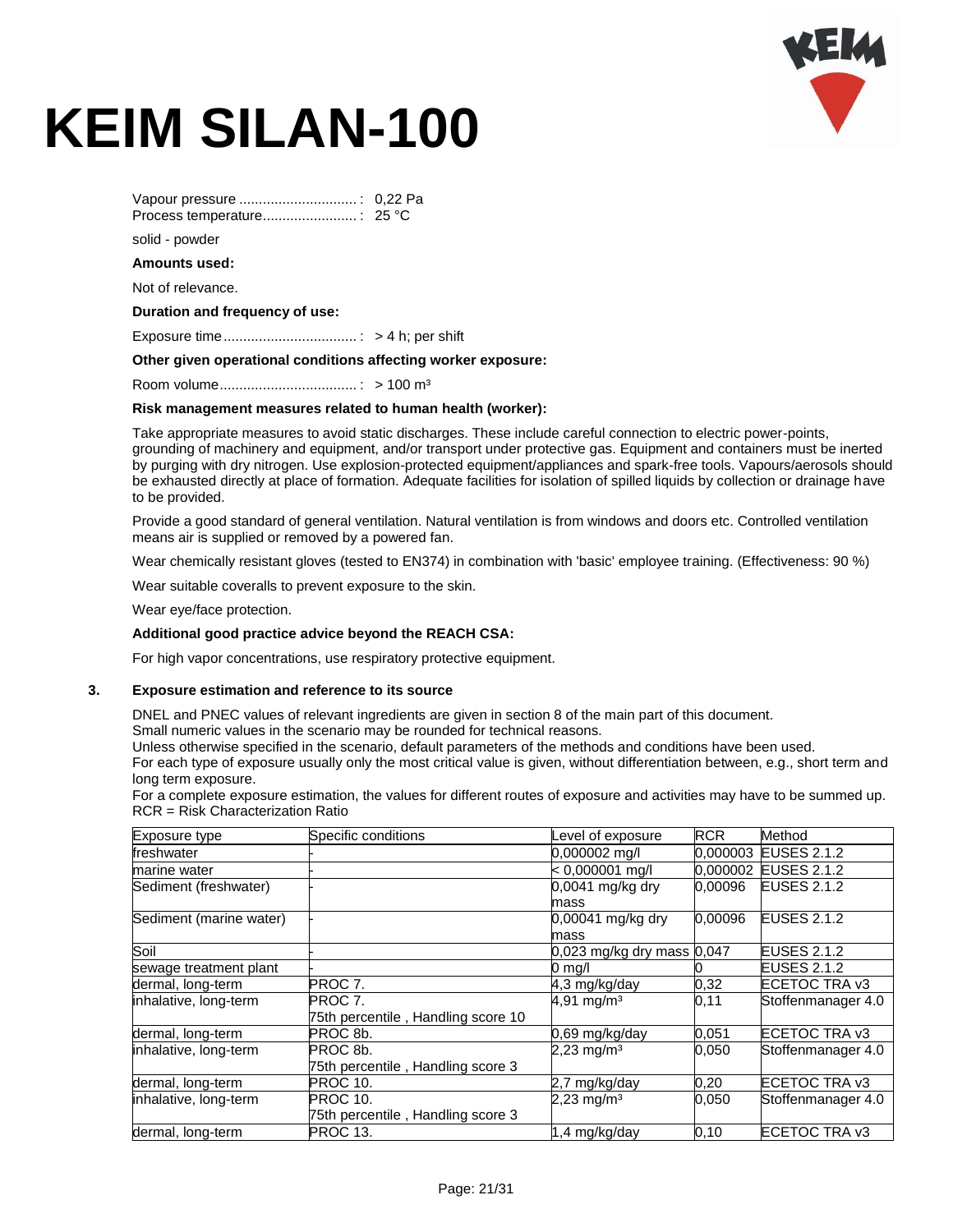

| inhalative, long-term | <b>PROC 13.</b><br>75th percentile, Handling score 3                                                           | $2,23$ mg/m <sup>3</sup> | 0,050 | Stoffenmanager 4.0 |
|-----------------------|----------------------------------------------------------------------------------------------------------------|--------------------------|-------|--------------------|
| dermal, long-term     | <b>PROC 19.</b><br>The default result for this PROC is considered too conservative. The given values are based | $5,66$ mg/kg/day         | 0.42  | ECETOC TRA v3      |
|                       | on the default result for PROC8a and PROC13, which are considered more realistic.                              |                          |       |                    |
| inhalative, long-term | <b>PROC 19.</b>                                                                                                | $2,23$ mg/m <sup>3</sup> | 0.050 | Stoffenmanager 4.0 |
|                       | 75th percentile, Handling score 3                                                                              |                          |       |                    |

#### **4. Evaluation guidance to downstream user**

If the conditions of downstream use deviate from the measures or parameters described in the exposure scenario, the downstream use can still be considered to be within the conditions of the exposure scenario when the following criteria are met: The resulting risk characterisation ratios (RCR) for the deviating conditions, using the method described in the scenario or a compatible tool ("scaling tool"), have to be equal to or lower than the values given in the exposure scenario. Scalable parameters are restricted to those that a downstream user can actively change by adapting the process, and may vary depending on the method used for exposure assessment. Intrinsic substance properties like vapor pressure or diffusion rates and those parameters specific to the process, e.g. the exposed skin area, may not be scaled.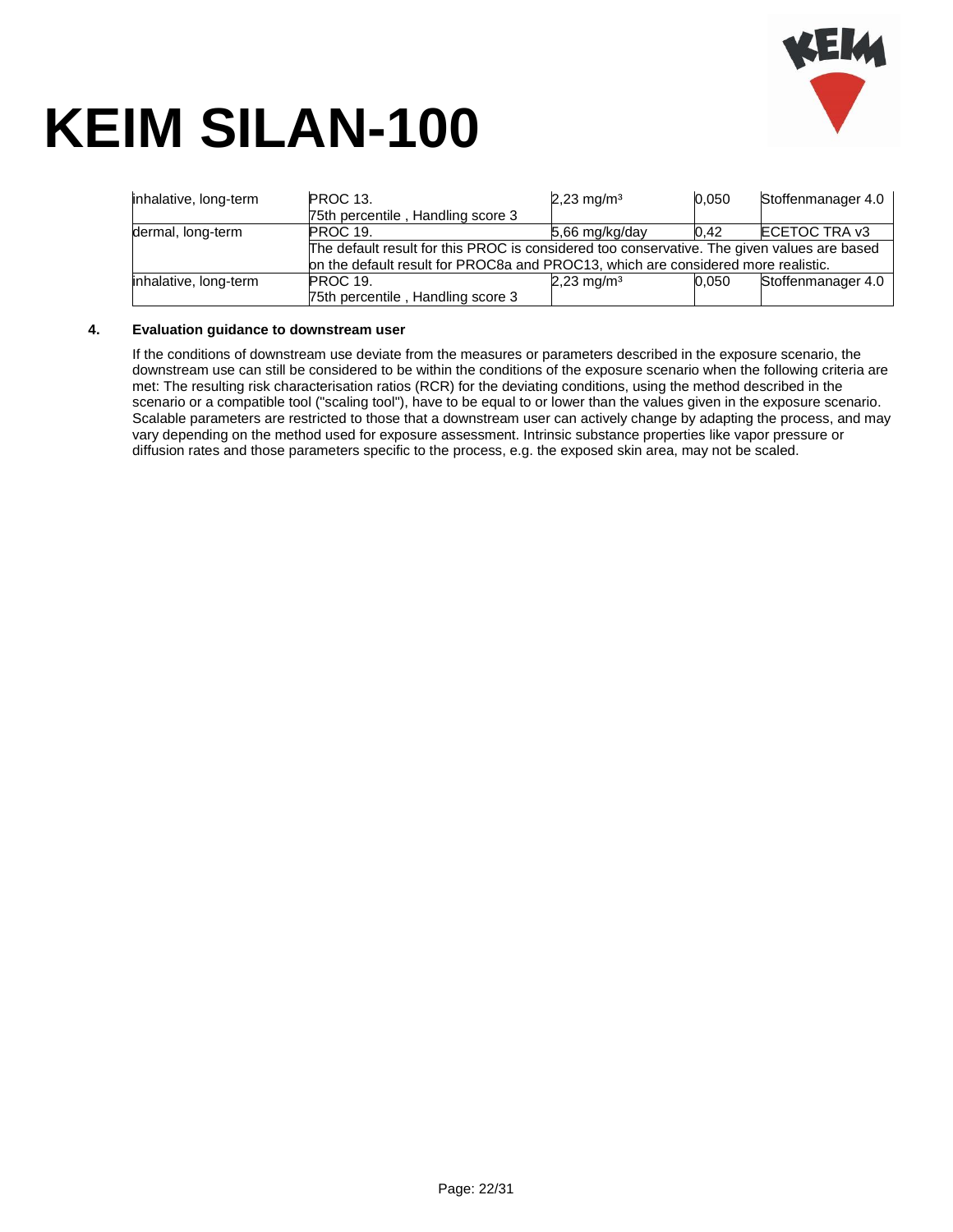

### **ES9 Use of masonry treatment products; professional**

#### **1. Processes and activities covered by this description**

Within the scope of this scenario, application by injection is covered by PROC13. The contribution of PROC 19 to overall exposure is negligible compared to the other PROCs, therefore PROC 19 exposure was not quantified separately.

#### **Relevant use descriptors for this scenario:**

**SU 22:** Professional uses: Public domain (administration, education, entertainment, services, craftsmen) **ERC8c:** Wide dispersive indoor use resulting in inclusion into or onto a matrix; **ERC8f:** Wide dispersive outdoor use resulting in inclusion into or onto a matrix

**PROC10:** Roller application or brushing; **PROC11:** Non industrial spraying; **PROC13:** Treatment of articles by dipping and pouring; **PROC19:** Hand-mixing with intimate contact and only PPE available

**SU13:** Manufacture of other non-metallic mineral products, e.g. plasters, cement; **SU19:** Building and construction work PC0: Other (use UCN codes); UCN K35900: Other construction materials

#### **Concentration of substance in preparation/mixture or article:**

The exposure scenario is based on the following ingredients: Triethoxy(2,4,4-trimethylpentyl)silane

Relevant substance concentrations are given in the contributing scenarios. Unless otherwise stated, values in the exposure scenarios are related to the following substances, and not to the complete product.

#### **2. Exposure scenarios**

#### **2.1 Contributing scenario controlling environmental exposure**

#### **Amounts used:**

For this scenario, it is not relevant to specify quantitative data. Professional users and consumers generally have no control over the environmental conditions of their use.

#### **2.2 Contributing scenario controlling worker exposure**: **PROC10**

#### **Concentration of substance in preparation/mixture or article:**

<=100% Triethoxy(2,4,4-trimethylpentyl)silane

#### **Physical state during application:**

liquid

Vapour pressure .............................. : 0,22 Pa Process temperature........................ : 25 °C

solid - powder

#### **Amounts used:**

Not of relevance.

#### **Duration and frequency of use:**

Exposure time.................................. : > 4 h; per shift

#### **Risk management measures related to human health (worker):**

Wear suitable gloves tested to EN374. (Effectiveness: 80 %)

Wear suitable coveralls to prevent exposure to the skin.

#### **2.3 Contributing scenario controlling worker exposure**: **PROC11 / Low-pressure spraying**

#### **Concentration of substance in preparation/mixture or article:**

<=100% Triethoxy(2,4,4-trimethylpentyl)silane

#### **Physical state during application:**

liquid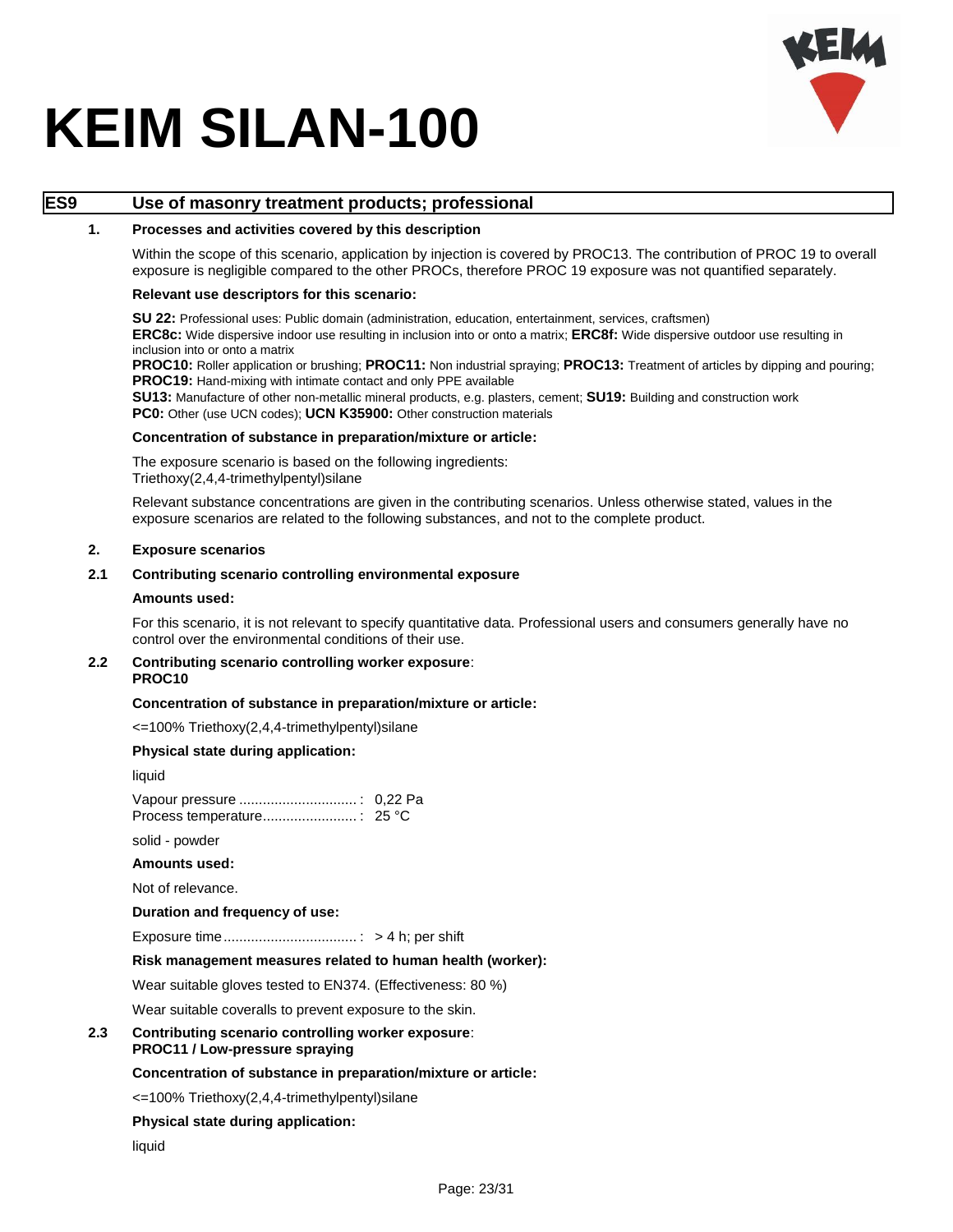

|     | <b>Amounts used:</b>                                                                                                     |
|-----|--------------------------------------------------------------------------------------------------------------------------|
|     | Not of relevance.                                                                                                        |
|     | Duration and frequency of use:                                                                                           |
|     |                                                                                                                          |
|     | Risk management measures related to human health (worker):                                                               |
|     | Wear suitable gloves tested to EN374. (Effectiveness: 80 %)                                                              |
|     | Wear suitable coveralls to prevent exposure to the skin.                                                                 |
| 2.4 | Contributing scenario controlling worker exposure:<br>PROC11 / High-pressure spraying                                    |
|     | Concentration of substance in preparation/mixture or article:                                                            |
|     | <=100% Triethoxy(2,4,4-trimethylpentyl)silane                                                                            |
|     | Physical state during application:                                                                                       |
|     | liquid                                                                                                                   |
|     |                                                                                                                          |
|     | <b>Amounts used:</b>                                                                                                     |
|     | Not of relevance.                                                                                                        |
|     | Duration and frequency of use:                                                                                           |
|     |                                                                                                                          |
|     | Risk management measures related to human health (worker):                                                               |
|     | Wear chemically resistant gloves (tested to EN374) in combination with specific activity training. (Effectiveness: 95 %) |
|     | Wear suitable coveralls to prevent exposure to the skin.                                                                 |
|     | Full mask with filter or gas cartridge (Effectiveness: 95 %)                                                             |
| 2.5 | Contributing scenario controlling worker exposure:<br>PROC19                                                             |
|     | Concentration of substance in preparation/mixture or article:                                                            |
|     | <=100% Triethoxy(2,4,4-trimethylpentyl)silane                                                                            |
|     | Physical state during application:                                                                                       |
|     | liquid                                                                                                                   |
|     |                                                                                                                          |
|     | solid - powder                                                                                                           |
|     | <b>Amounts used:</b>                                                                                                     |
|     | Not of relevance.                                                                                                        |
|     | Duration and frequency of use:                                                                                           |
|     |                                                                                                                          |
|     | Risk management measures related to human health (worker):                                                               |
|     | Wear suitable gloves tested to EN374. (Effectiveness: 80 %)                                                              |
|     |                                                                                                                          |

Wear suitable coveralls to prevent exposure to the skin.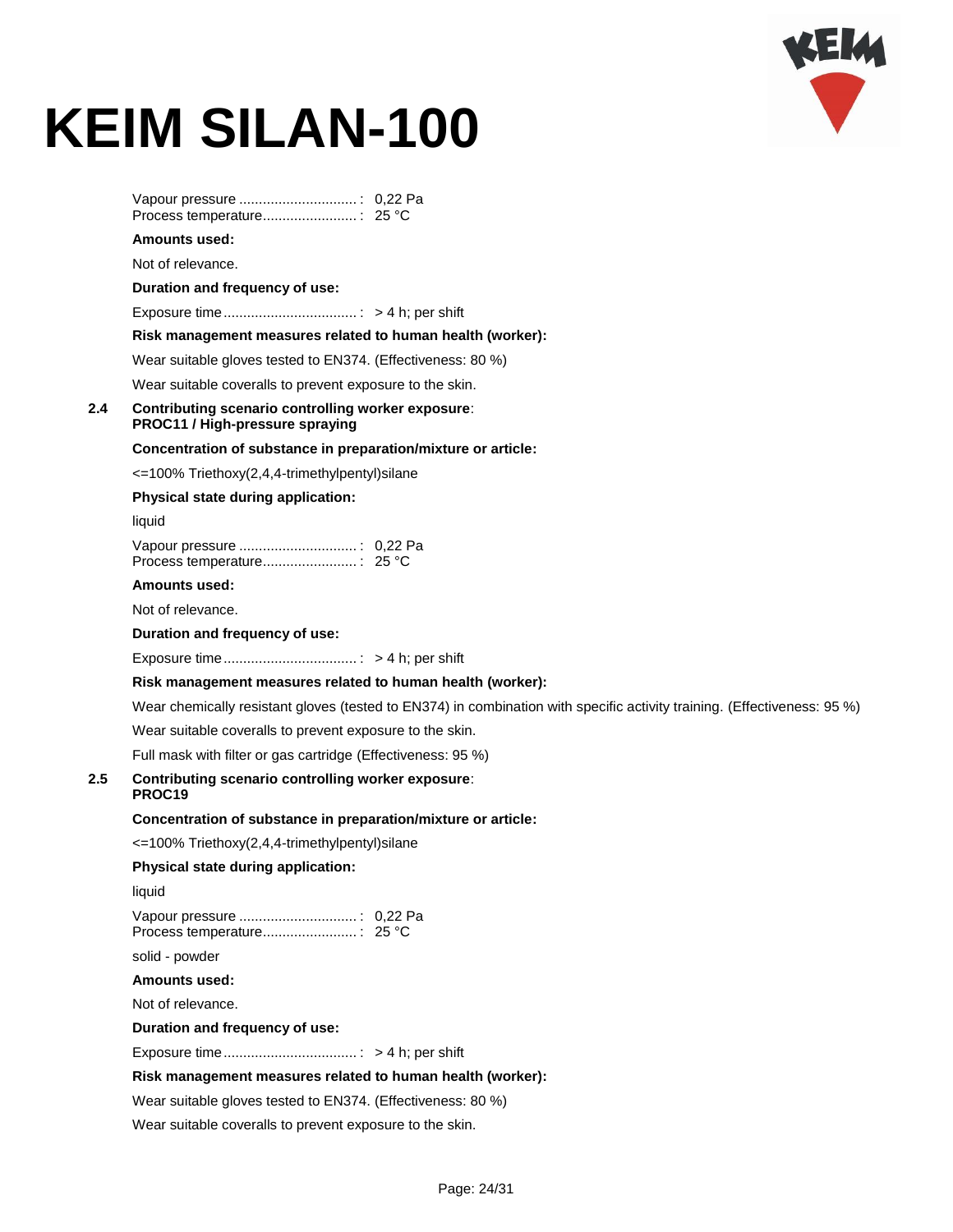

#### **3. Exposure estimation and reference to its source**

DNEL and PNEC values of relevant ingredients are given in section 8 of the main part of this document. Small numeric values in the scenario may be rounded for technical reasons.

Unless otherwise specified in the scenario, default parameters of the methods and conditions have been used.

For each type of exposure usually only the most critical value is given, without differentiation between, e.g., short term and long term exposure.

For a complete exposure estimation, the values for different routes of exposure and activities may have to be summed up. RCR = Risk Characterization Ratio

| Exposure type         | Specific conditions                                   | Level of exposure        | <b>RCR</b> | Method             |
|-----------------------|-------------------------------------------------------|--------------------------|------------|--------------------|
| dermal, long-term     | PROC 10.                                              | 5,4 mg/kg/day            | 0,40       | ECETOC TRA v3      |
| inhalative, long-term | <b>PROC 10.</b>                                       | $13,5 \,\mathrm{mg/m^3}$ | 0,30       | Stoffenmanager 4.0 |
|                       | Handling score 3, 75th percentile                     |                          |            |                    |
| dermal, long-term     | <b>PROC 11.</b>                                       | 2,3 mg/kg/day            | 0,17       |                    |
|                       | Low-pressure spraying                                 |                          |            |                    |
|                       | The given values are based on workplace measurements. |                          |            |                    |
| inhalative, long-term | <b>PROC 11.</b>                                       | $13.5 \text{ mg/m}^3$    | 0,30       | Stoffenmanager 4.0 |
|                       | Handling score 3, 75th percentile,                    |                          |            |                    |
|                       | ow-pressure spraying                                  |                          |            |                    |
| dermal, long-term     | <b>PROC 11.</b>                                       | 5,4 mg/kg/day            | 0,40       | ECETOC TRA v3      |
|                       | High-pressure spraying                                |                          |            |                    |
| inhalative, long-term | <b>PROC 11.</b>                                       | $10,3 \,\mathrm{mg/m^3}$ | 0.23       | Stoffenmanager 4.0 |
|                       | Handling score 10, 75th percentile,                   |                          |            |                    |
|                       | High-pressure spraying                                |                          |            |                    |

#### **4. Evaluation guidance to downstream user**

Information on scaling is not available for this scenario.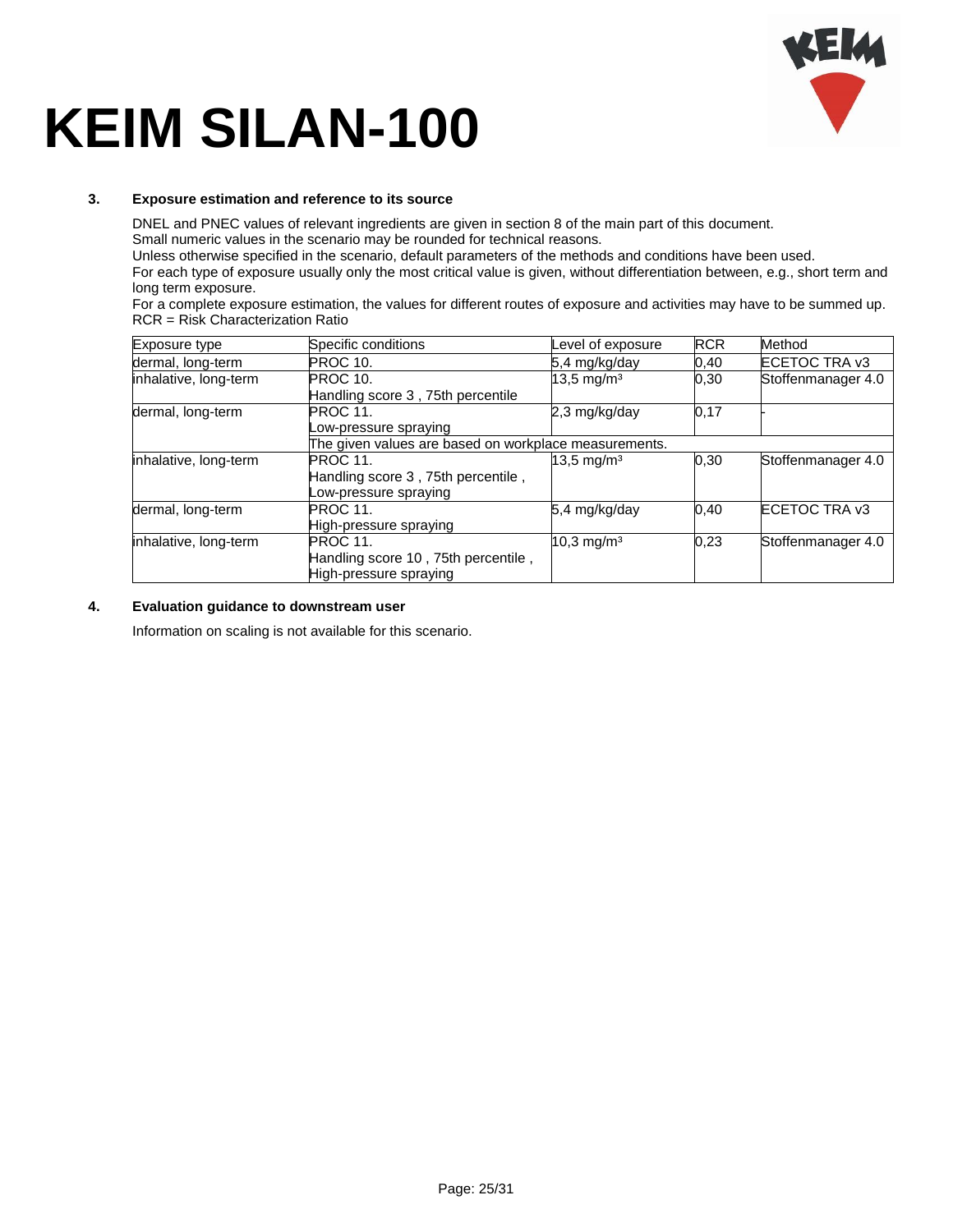

### **ES10 Use of masonry treatment products; Consumer**

#### **1. Processes and activities covered by this description**

Within the scope of this scenario, application by injection is covered by PROC13.

#### **Relevant use descriptors for this scenario:**

**SU 21:** Consumer uses: Private households (= general public = consumers) **ERC8c:** Wide dispersive indoor use resulting in inclusion into or onto a matrix; **ERC8f:** Wide dispersive outdoor use resulting in

inclusion into or onto a matrix

**PROC10:** Roller application or brushing; **PROC11:** Non industrial spraying; **PROC13:** Treatment of articles by dipping and pouring; **PROC19:** Hand-mixing with intimate contact and only PPE available

**PC0:** Other (use UCN codes); **UCN K35900:** Other construction materials

#### **Concentration of substance in preparation/mixture or article:**

The exposure scenario is based on the following ingredients: Triethoxy(2,4,4-trimethylpentyl)silane

Relevant substance concentrations are given in the contributing scenarios. Unless otherwise stated, values in the exposure scenarios are related to the following substances, and not to the complete product.

#### **2. Exposure scenarios**

#### **2.1 Contributing scenario controlling environmental exposure**

#### **Amounts used:**

For this scenario, it is not relevant to specify quantitative data. Professional users and consumers generally have no control over the environmental conditions of their use.

#### **2.2 Contributing scenario controlling consumer exposure**: **PROC10**

#### **Concentration of substance in preparation/mixture or article:**

<=100% Triethoxy(2,4,4-trimethylpentyl)silane

#### **Physical state during application:**

liquid

. **Amounts used:**

per application.................................. : 1,0 kg (The given value refers to the amount of the mixture, not the substance.)

#### **Duration and frequency of use:**

Duration of use................................. : 120 min

Exposure time.................................. : 132 min

Frequency of use ............................. : once per year

#### **Human factors not influenced by risk management:**

Release area.................................... : 10 m²

**Other given operational conditions affecting consumer exposure:**

Room volume................................... : 20 m³

#### **2.3 Contributing scenario controlling consumer exposure**: **PROC11**

#### **Concentration of substance in preparation/mixture or article:**

<=100% Triethoxy(2,4,4-trimethylpentyl)silane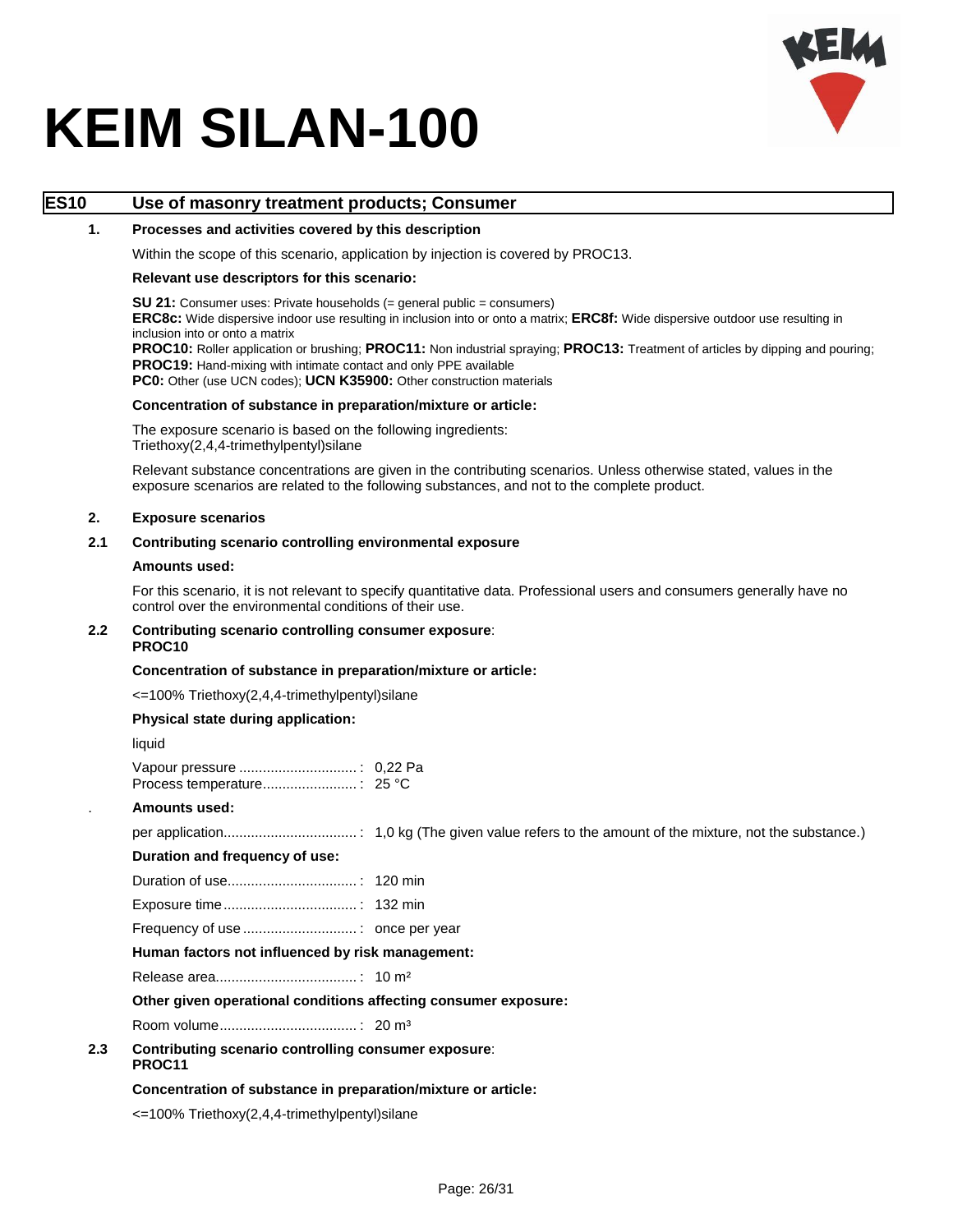

|         | Physical state during application:                                         |  |
|---------|----------------------------------------------------------------------------|--|
|         | liquid                                                                     |  |
|         |                                                                            |  |
|         | <b>Amounts used:</b>                                                       |  |
|         |                                                                            |  |
|         | Duration and frequency of use:                                             |  |
|         |                                                                            |  |
|         |                                                                            |  |
|         | Other given operational conditions affecting consumer exposure:            |  |
|         |                                                                            |  |
| 2.4     | Contributing scenario controlling consumer exposure:<br>PROC <sub>13</sub> |  |
|         | Concentration of substance in preparation/mixture or article:              |  |
|         | <=100% Triethoxy(2,4,4-trimethylpentyl)silane                              |  |
|         | Physical state during application:                                         |  |
|         | liquid                                                                     |  |
|         |                                                                            |  |
|         | <b>Amounts used:</b>                                                       |  |
|         |                                                                            |  |
|         | Duration and frequency of use:                                             |  |
|         |                                                                            |  |
|         |                                                                            |  |
|         |                                                                            |  |
|         | Human factors not influenced by risk management:                           |  |
|         |                                                                            |  |
|         | Other given operational conditions affecting consumer exposure:            |  |
|         |                                                                            |  |
| $2.5\,$ | Contributing scenario controlling consumer exposure:<br>PROC19             |  |
|         | Concentration of substance in preparation/mixture or article:              |  |
|         | <=100% Triethoxy(2,4,4-trimethylpentyl)silane                              |  |
|         | Physical state during application:                                         |  |
|         | liquid                                                                     |  |
|         |                                                                            |  |
|         | solid - powder                                                             |  |
|         | Amounts used:                                                              |  |
|         |                                                                            |  |
|         | Duration and frequency of use:                                             |  |
|         |                                                                            |  |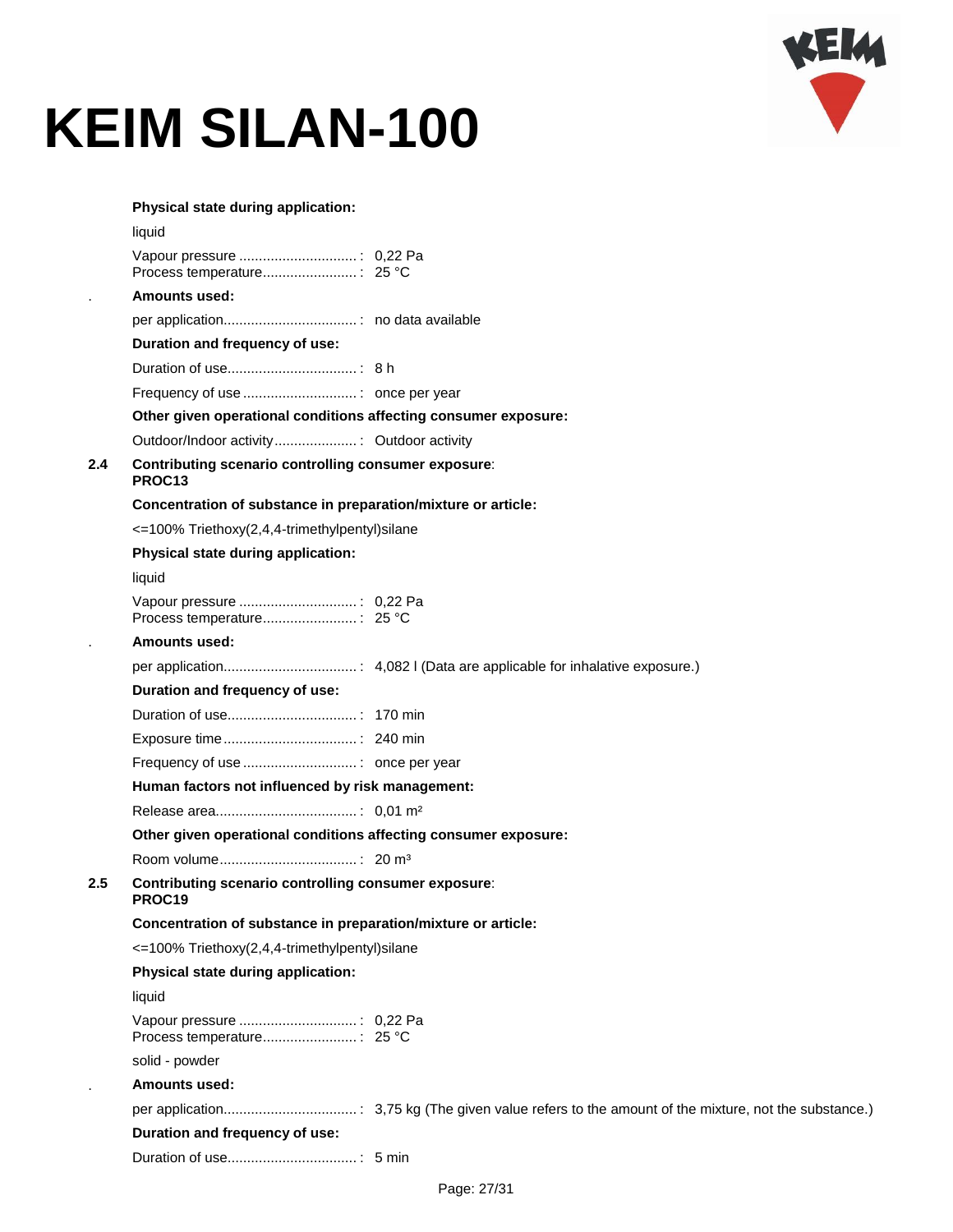

Exposure time.................................. : 10 min

Frequency of use ............................. : once per year

#### **Human factors not influenced by risk management:**

Release area.................................... : 1 m²

#### **3. Exposure estimation and reference to its source**

DNEL and PNEC values of relevant ingredients are given in section 8 of the main part of this document. Small numeric values in the scenario may be rounded for technical reasons.

Unless otherwise specified in the scenario, default parameters of the methods and conditions have been used.

For each type of exposure usually only the most critical value is given, without differentiation between, e.g., short term and long term exposure.

For a complete exposure estimation, the values for different routes of exposure and activities may have to be summed up. RCR = Risk Characterization Ratio

| Exposure type          | Specific conditions                                                               | Level of exposure          | <b>RCR</b>         | Method       |  |
|------------------------|-----------------------------------------------------------------------------------|----------------------------|--------------------|--------------|--|
| dermal, short-term     | PROC 10.                                                                          | $0,62$ mg/kg               | $\overline{0,}033$ | ConsExpo 4.1 |  |
|                        | <b>Paint Products Fact Sheet</b>                                                  |                            |                    |              |  |
|                        | (Brush/roller painting, solvent rich                                              |                            |                    |              |  |
|                        | paint)                                                                            |                            |                    |              |  |
|                        | The exposure value has been corrected with respect to subchronic exposure.        |                            |                    |              |  |
| inhalative, short-term | PROC 10.                                                                          | $2,25$ mg/m <sup>3</sup>   | 0,033              | ConsExpo 4.1 |  |
|                        | <b>Paint Products Fact Sheet</b>                                                  |                            |                    |              |  |
|                        | (Brush/roller painting, solvent rich                                              |                            |                    |              |  |
|                        | paint)                                                                            |                            |                    |              |  |
| dermal, long-term      | PROC 19.                                                                          | 0,15 mg/kg/day             | 0,016              | ConsExpo 4.1 |  |
|                        | <b>Paint Products Fact Sheet</b>                                                  |                            |                    |              |  |
|                        | (Brush/roller painting, solvent rich                                              |                            |                    |              |  |
|                        | paint)                                                                            |                            |                    |              |  |
| inhalative, long-term  | PROC 19.                                                                          | $0,0062$ mg/m <sup>3</sup> | 0,00055            | ConsExpo 4.1 |  |
|                        | <b>Paint Products Fact Sheet</b>                                                  |                            |                    |              |  |
|                        | (Brush/roller painting, solvent rich                                              |                            |                    |              |  |
|                        | paint)                                                                            |                            |                    |              |  |
| dermal, short-term     | PROC 11.                                                                          | 0,026 mg/kg                | 0,0013             |              |  |
|                        | Low-pressure spraying                                                             |                            |                    |              |  |
|                        | The given values are based on workplace measurements. The exposure value has been |                            |                    |              |  |
|                        | corrected with respect to subchronic exposure.                                    |                            |                    |              |  |
| inhalative, short-term | PROC 11.                                                                          | 4,1 mg/m <sup>3</sup>      | 0,060              |              |  |
|                        | Low-pressure spraying                                                             |                            |                    |              |  |
|                        | The given values are based on workplace measurements.                             |                            |                    |              |  |
| dermal, long-term      | PROC 11.                                                                          | 0,0063 mg/kg/day           | 0,00066            |              |  |
|                        | Low-pressure spraying                                                             |                            |                    |              |  |
|                        | The given values are based on workplace measurements.                             |                            |                    |              |  |
| inhalative, long-term  | PROC 11.                                                                          | $0,011$ mg/m <sup>3</sup>  | 0,00097            |              |  |
|                        | Low-pressure spraying                                                             |                            |                    |              |  |
|                        | The given values are based on workplace measurements.                             |                            |                    |              |  |
| dermal, short-term     | PROC 13.                                                                          | $0,64$ mg/kg               | 0,0094             | ConsExpo 4.1 |  |
|                        | Do-It-Yourself Products Fact Sheet                                                |                            |                    |              |  |
|                        | (Filler and putty; Filler/putty from                                              |                            |                    |              |  |
|                        | tubes)                                                                            |                            |                    |              |  |
|                        | The exposure value has been corrected with respect to subchronic exposure.        |                            |                    |              |  |
| inhalative, short-term | PROC 13.                                                                          | 3,77 mg/m <sup>3</sup>     | 0,056              | ConsExpo 4.1 |  |
|                        | Do-It-Yourself Products Fact Sheet                                                |                            |                    |              |  |
|                        | (Filler and putty; Filler/putty from                                              |                            |                    |              |  |
|                        | tubes)                                                                            |                            |                    |              |  |
| dermal, long-term      | PROC 13.                                                                          | 0,16 mg/kg/day             | 0,017              | ConsExpo 4.1 |  |
|                        | Do-It-Yourself Products Fact Sheet                                                |                            |                    |              |  |
|                        | (Filler and putty; Filler/putty from                                              |                            |                    |              |  |
|                        | tubes)                                                                            |                            |                    |              |  |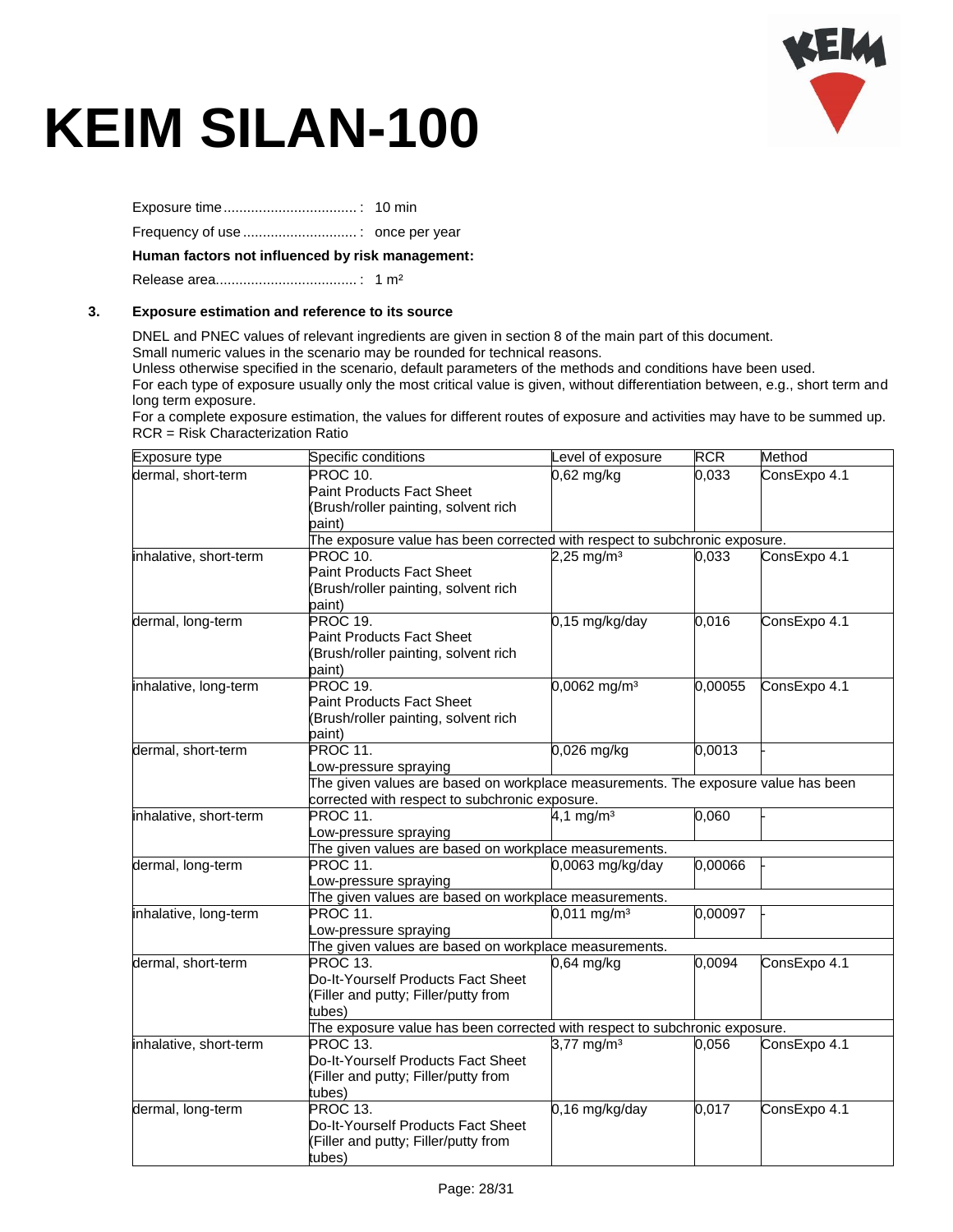

| inhalative, long-term  | <b>PROC 13.</b><br>Do-It-Yourself Products Fact Sheet<br>(Filler and putty; Filler/putty from<br>tubes)                  | $0,010 \text{ mg/m}^3$       | 0.088    | ConsExpo 4.1 |
|------------------------|--------------------------------------------------------------------------------------------------------------------------|------------------------------|----------|--------------|
| dermal, short-term     | <b>PROC 19.</b><br>Paint Products Fact Sheet (Brush and<br>roller painting, two-component paints,<br>mixing and loading) | $0,77$ mg/kg                 | 0,041    | ConsExpo 4.1 |
| inhalative, short-term | <b>PROC 19.</b><br>Paint Products Fact Sheet (Brush and<br>roller painting, two-component paints,<br>mixing and loading) | $0.0121$ mg/m <sup>3</sup>   | 0.00018  | ConsExpo 4.1 |
| dermal, long-term      | PROC 19.<br>Paint Products Fact Sheet (Brush and<br>roller painting, two-component paints,<br>mixing and loading)        | 0,0021 mg/kg/day             | 0,00022  | ConsExpo 4.1 |
| inhalative, long-term  | <b>PROC 19.</b><br>Paint Products Fact Sheet (Brush and<br>roller painting, two-component paints,<br>mixing and loading) | $0,000033$ mg/m <sup>3</sup> | 0.000003 | ConsExpo 4.1 |

### **4. Evaluation guidance to downstream user**

Information on scaling is not available for this scenario.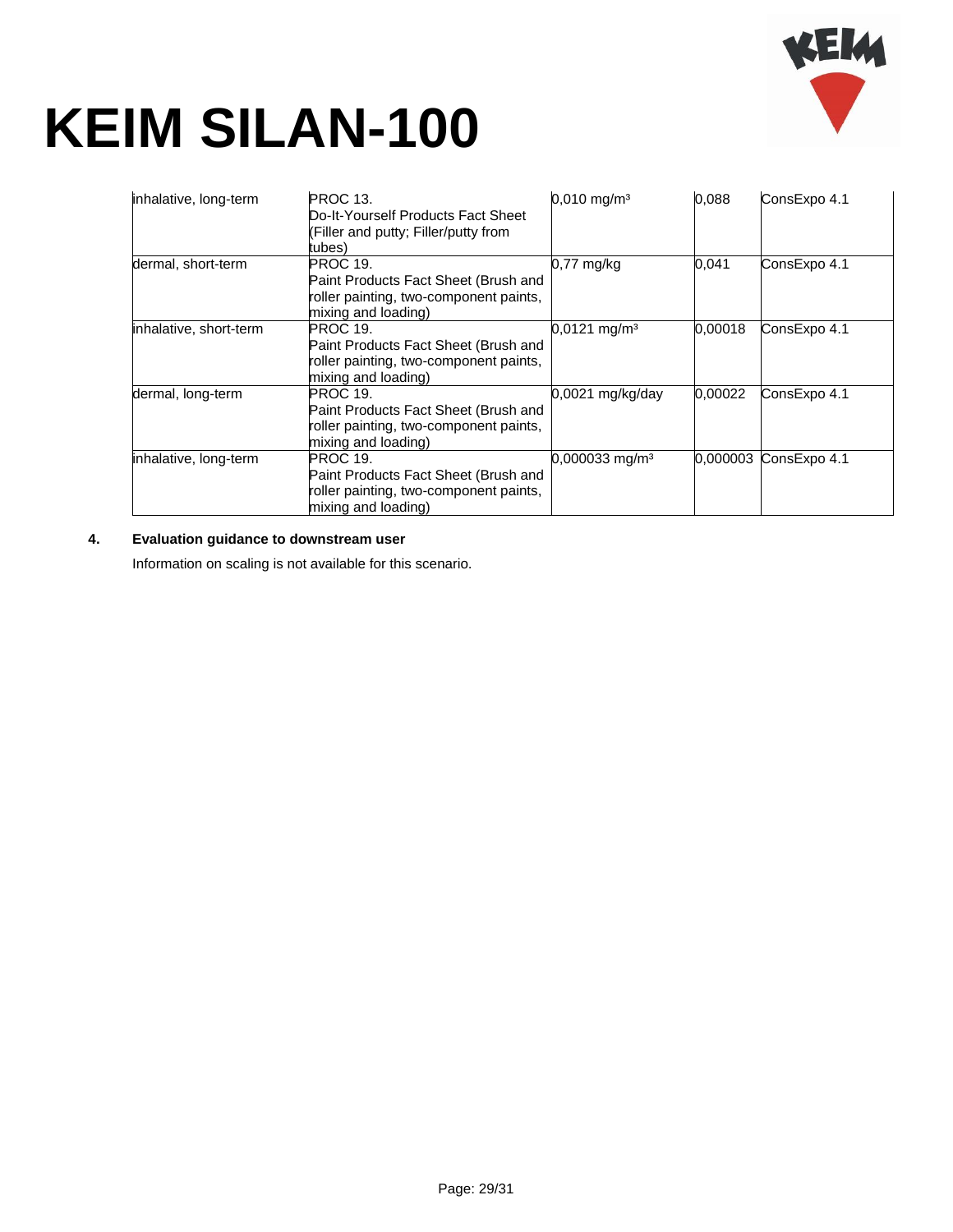

### **ES11 Use as laboratory reagent; industrial**

#### **1. Processes and activities covered by this description**

#### **Relevant use descriptors for this scenario:**

**SU 3:** Industrial uses: Uses of substances as such or in preparations at industrial sites **PROC15:** Use as laboratory reagent **SU24:** Scientific research and development **PC21:** Laboratory chemicals

#### **Concentration of substance in preparation/mixture or article:**

The exposure scenario is based on the following ingredients: Triethoxy(2,4,4-trimethylpentyl)silane

Relevant substance concentrations are given in the contributing scenarios. Unless otherwise stated, values in the exposure scenarios are related to the following substances, and not to the complete product.

#### **2. Exposure scenarios**

#### **2.1 Contributing scenario controlling environmental exposure**

#### **Amounts used:**

Assessment of environmental exposure is not appropriate. Rationale: The amounts used are of such small scale, that releses to the environment are of negligible volume.

#### **2.2 Contributing scenario controlling worker exposure**: **PROC15**

#### **Concentration of substance in preparation/mixture or article:**

<=100% Triethoxy(2,4,4-trimethylpentyl)silane

#### **Physical state during application:**

liquid

#### **Amounts used:**

Not of relevance.

#### **Duration and frequency of use:**

Exposure time.................................. : < 15 min; per shift

#### **Risk management measures related to human health (worker):**

Take appropriate measures to avoid static discharges. These include careful connection to electric power-points, grounding of machinery and equipment, and/or transport under protective gas. Equipment and containers must be inerted by purging with dry nitrogen. Use explosion-protected equipment/appliances and spark-free tools. Vapours/aerosols should be exhausted directly at place of formation. Adequate facilities for isolation of spilled liquids by collection or drainage have to be provided.

Local exhaust ventilation required. (Effectiveness: 90 %)

Wear chemically resistant gloves (tested to EN374) in combination with 'basic' employee training. (Effectiveness: 90 %)

Wear suitable coveralls to prevent exposure to the skin.

Wear eye/face protection.

#### **Additional good practice advice beyond the REACH CSA:**

For high vapor concentrations, use respiratory protective equipment.